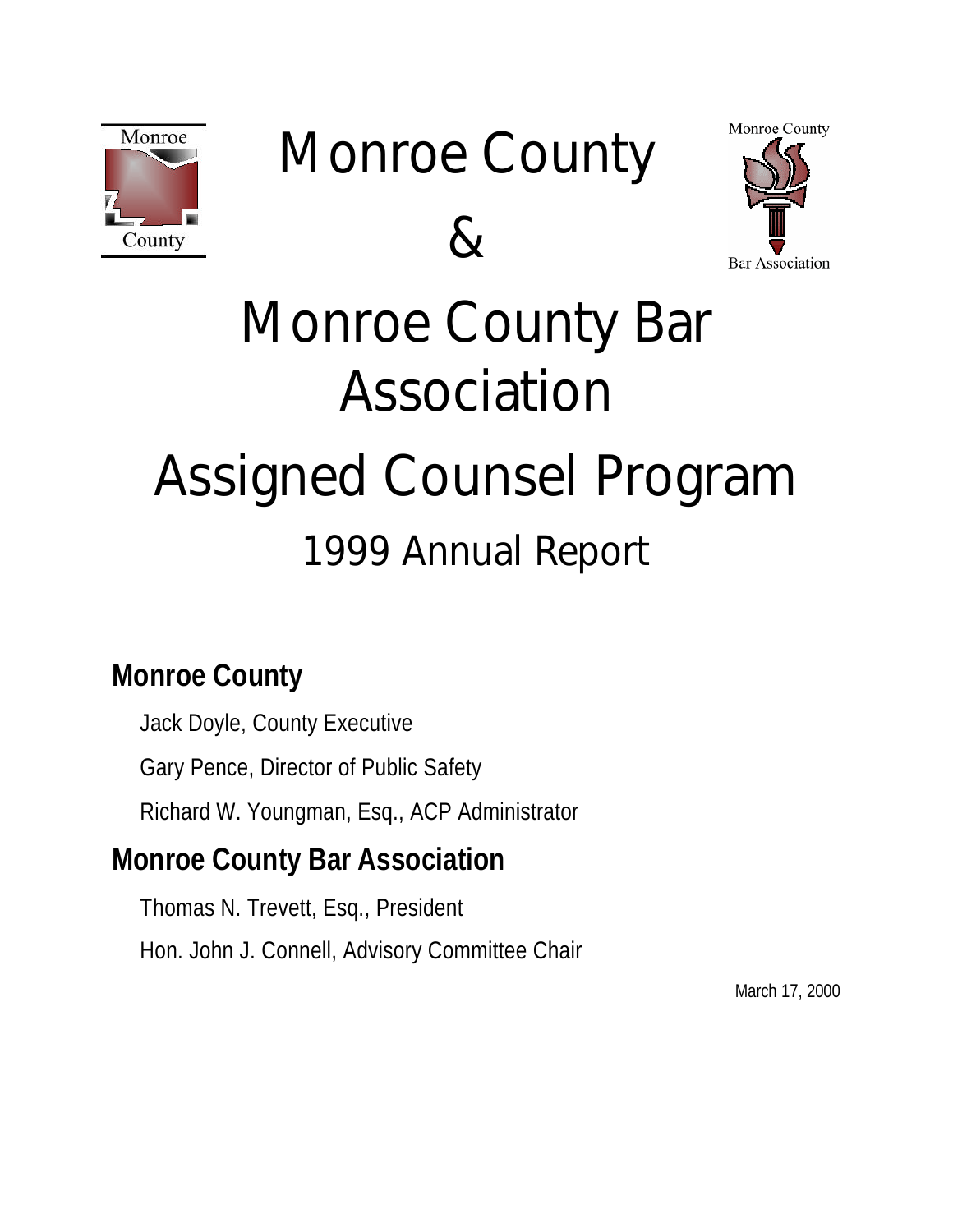#### TABLE OF CONTENTS

| "To Maintain Uniform And Proper Billing Practices And To Ensure Cost Accountability Of Services" 4 |  |
|----------------------------------------------------------------------------------------------------|--|
|                                                                                                    |  |
|                                                                                                    |  |
|                                                                                                    |  |
|                                                                                                    |  |
|                                                                                                    |  |
|                                                                                                    |  |
|                                                                                                    |  |
|                                                                                                    |  |
|                                                                                                    |  |
|                                                                                                    |  |
|                                                                                                    |  |
|                                                                                                    |  |
|                                                                                                    |  |
|                                                                                                    |  |
|                                                                                                    |  |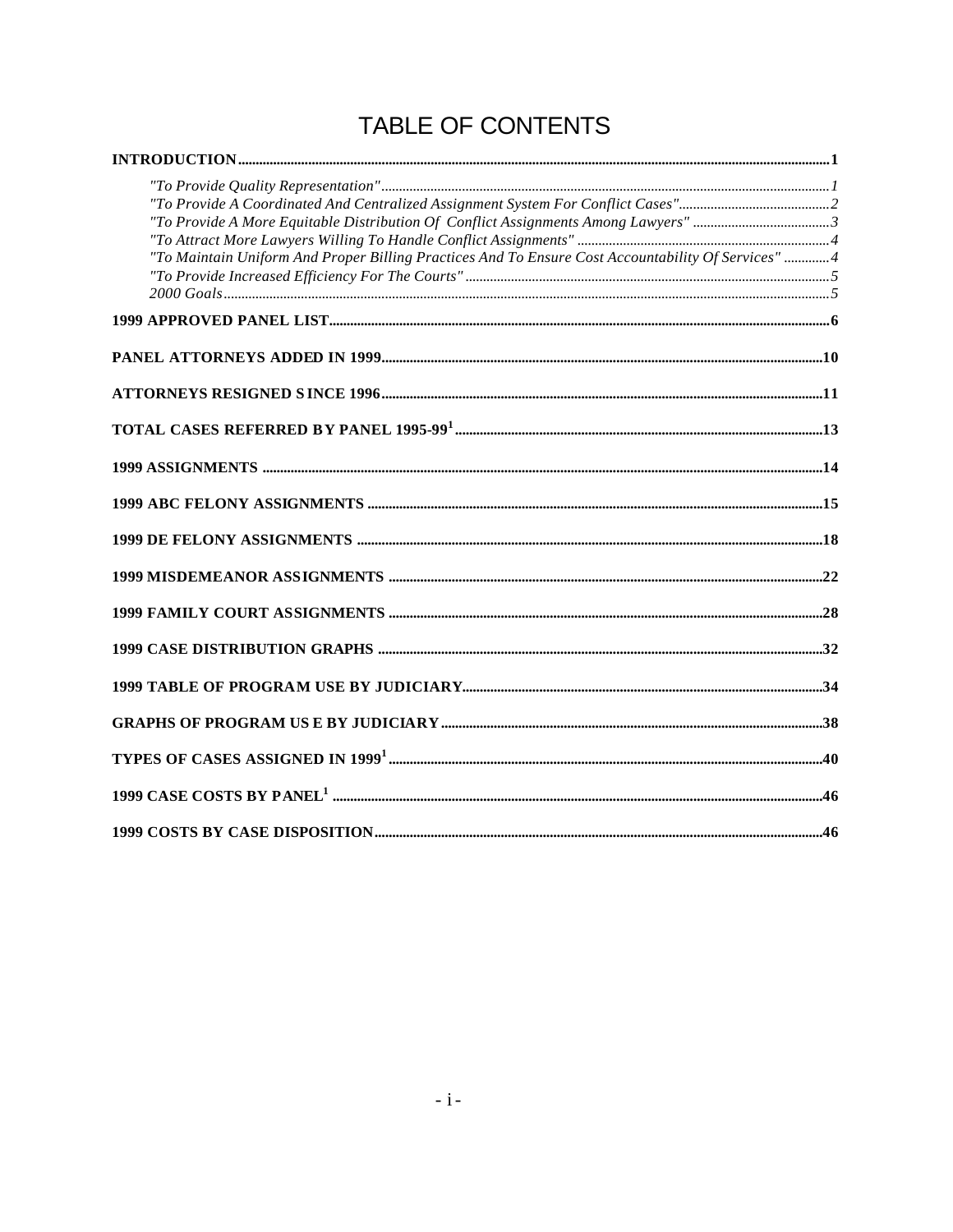#### **Introduction**

1999 was the eighth year the Assigned Counsel Program operated in all courts. The following statistical information shows the Program's relative success in meeting the goals of the Monroe County Bar Association Sponsored Plan for Conflict Assignments as stated below.

"The objectives of this conflict assignments plan are to provide quality representation to eligible indigent defendants or other litigants in those cases where the Public Defender has a conflict of interest; to provide a coordinated and centralized assignment system for conflict cases arising in the courts specified in Article IV herein, to provide a more equitable distribution of conflict assignments among lawyers; to attract more lawyers willing to handle conflict assignments, to maintain uniform and proper billing practices; to ensure cost accountability of services, and to provide increased efficiency for the courts by making qualified attorneys more readily available to handle conflict cases." *Monroe County Bar Association Sponsored Plan for Conflict Assignments*, ARTICLE II. Plan Objectives

#### **"To Provide Quality Representation"**

The Program received twelve complaints involving questionable, unethical or illegal conduct by participating attorneys. This is down from twenty-one in 1998. Clients were the source of all complaints. For the first time, the Monroe County Bar Association referred no complaints filed by clients. The Program has jurisdiction over open cases only. After investigation, the Assigned Counsel Program closed all complaints with no action taken against the attorney. All complaints were disposed of either by the attorney and client reaching a mutually acceptable understanding or by the attorney's withdrawal from the case with the permission of the court. The Program removed no attorney from the panel lists due to suspension or disbarment by the Appellate Division.

All complaints required only administrative action. No referral to the Assigned Counsel Program Review Committee was necessary. As in past years, failure of the attorney to maintain contact with incarcerated clients was the most frequent complaint. Failure of the attorney to appear prepared to proceed was again the most frequent complaint from the courts.

In response to the declining number of felony panel attorneys and to increase the skill, quality and knowledge of the panel attorneys, the Assigned Counsel Program implemented a Trial Mentor Program whereby attorneys with less experience can serve as associate counsel with more experienced trial counsel on felony cases. By doing so, the attorneys not only gain valuable experience, but also are able to move up to higher assignment panels on completion of four trials as associate counsel. The Program recruited and established a panel of experienced attorneys willing to serve as mentors. The Program posts scheduled trials on the web page and notifies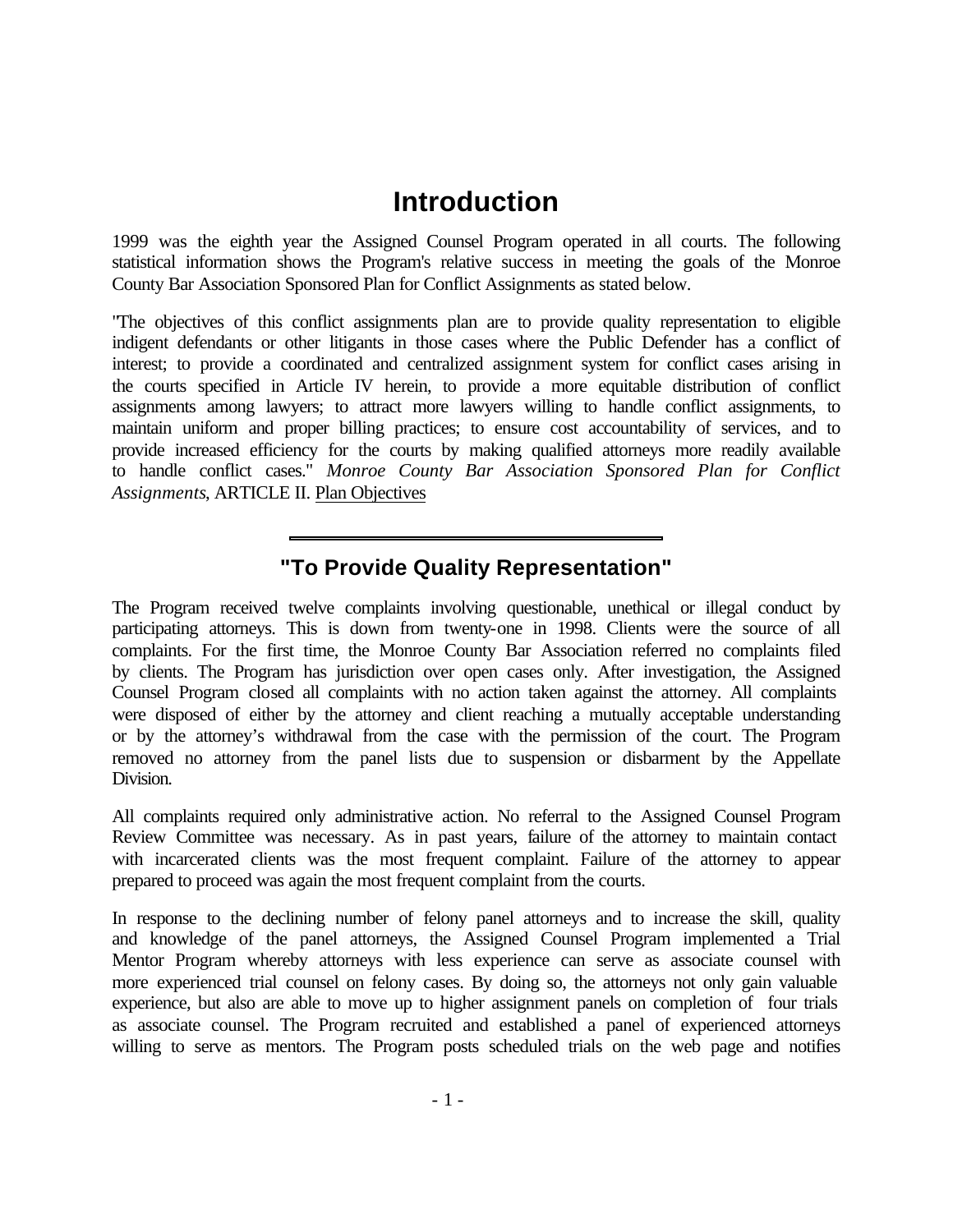prospective associate counsel of upcoming trials. On completion of the trial, the Program obtains certification from the mentor and credits associate counsel with the trial experience.

The Program's Motion and Brief Bank now contains several hundred documents. Emphasis was switched in 1999 from developing a database for the documents to developing an on line, downloadable database of documents to be made available on the Assigned Counsel Program web site. Most of the available documents were scanned into digital form by late 1999 and the editing process is underway. Some documents are now available on the web site and the full complement of documents should be available by the end of 2000.

Throughout 1999 the Program sent the panel attorneys various bulletins, broadcast faxes, and newsletters informing the panel members of upcoming seminars and events and encouraging them to take advantage of the opportunities offered by these programs to increase their knowledge and legal skills.

The Monroe County Bar Association Continuing Legal Education requirements for Assigned Counsel panel members were amended in 1999 to correspond to the MCLE requirements for all New York attorneys. The Criminal Justice Committee of the Monroe County Bar Association sponsored two CLE programs during 1999 to facilitate compliance. In addition, the Assigned Counsel Program co-sponsored CLE seminars with the New York State Association of Criminal Defense Attorneys and the New York State Defenders Association. For the first time, in cooperation with the Volunteer Legal Services Project, the Assigned Counsel Program sponsored two free CLE programs for panel members.

Following meetings between the Administrator and the Assigned Counsel Advisory Committee, the Committee recommended requirements for the establishment of a separate Homicide panel. The Committee forwarded the proposal to the Monroe County Bar Association Board of Trustees for approval. The Bar Association adopted the requirements in 1999 and the Program is awaiting the final written requirements for formalization into the Plan.

#### **"To Provide A Coordinated And Centralized Assignment System For Conflict Cases"**

The Assigned Counsel Program is fully computerized. The Program enters all cases reported to it in a centralized database that tracks the representation from assignment through payment of the voucher. This system avoids duplication of representation by showing all open cases for a particular client thus insuring that there is a continuity of representation if the client is arrested on new charges. This system also promptly closes any case thus clearing any potential conflict of interest that the Public Defender might have in representing the client in future cases.

During 1998, the Program completed a yearlong process of replacing and upgrading the database platform to provide more and faster information. In 1999 significant improvements were made to the system and Year 2000 compliance was achieved ahead of schedule. Assignments referred by the courts continue to be assigned from a rotating list of available attorneys. The Program maintains it's success in insuring continuity of counsel where a client is re-arrested on new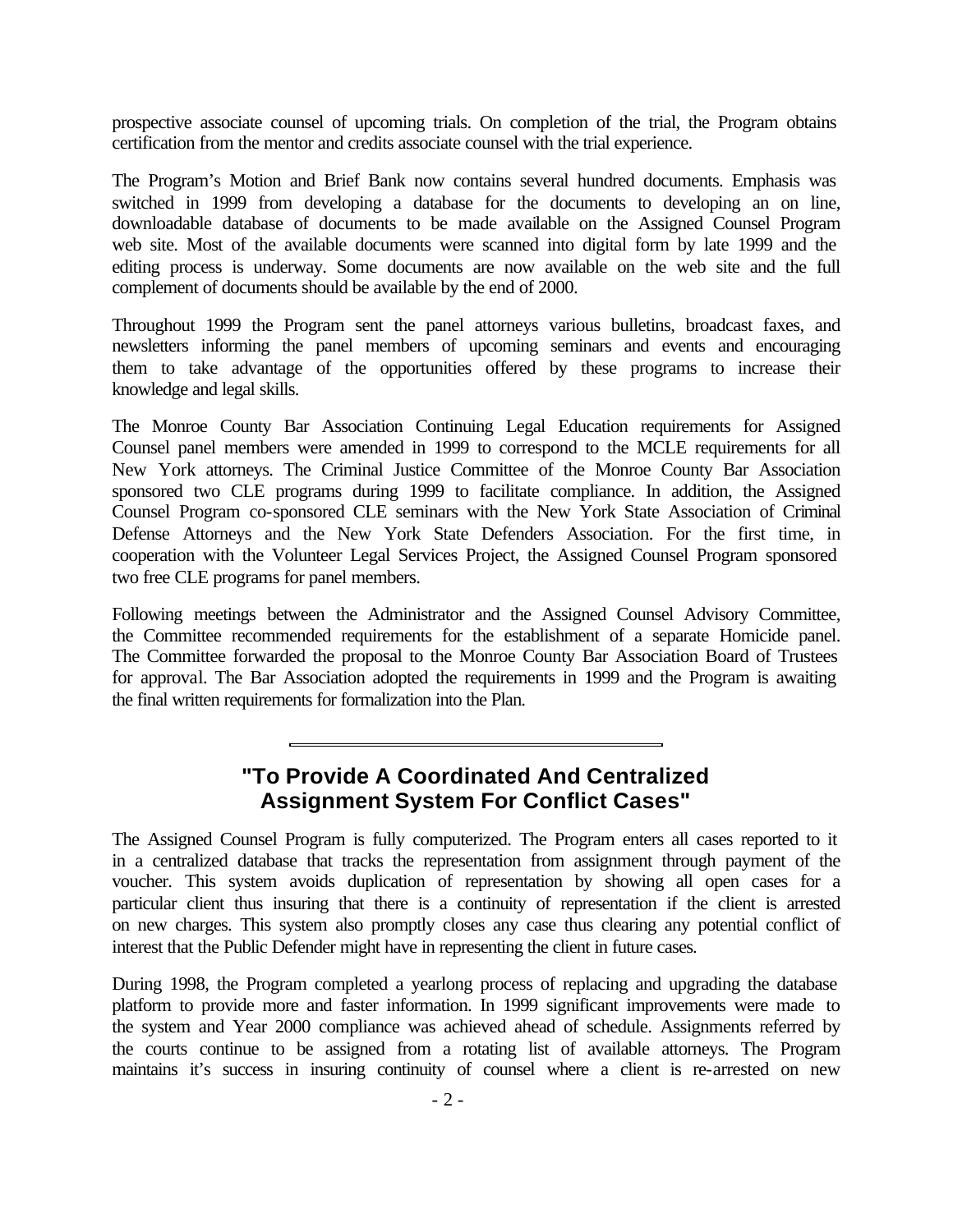charges even when the arrests span differing jurisdictions. Additionally, the Program continues to track conflict of interest information so that counsel is not unnecessarily assigned when the Public Defender could ethically continue. This process has been enhanced by the Public Defenders new case management system which better tracks potential conflicts of interest.

#### **"To Provide A More Equitable Distribution Of Conflict Assignments Among Lawyers"**

While not perfect, the Program does achieve a significant improvement over the previous system of assignment of conflict cases. The Program constantly strives for new and better systems to distribute assignments more equitably among the participating attorneys. In criminal cases, the current system is highly effective. For the first time in 1999, the Program experienced difficulty in maintaining an equitable distribution of cases among attorneys on the ABC felony panel. One direct cause of this is the reduction in the number of cases accepted by certain panel members. Many attorneys on the ABC panel significantly reduced the number of cases they accepted in 1999 from previous years. The most often cited reasons for this reduction are the low hourly rates and mandatory caps contained in Article 18-B of the County Law. Attorneys report that they feel constrained to accept serious cases that will required a great deal of time to handle properly where the hourly rate often does not even cover their office overhead. Also, the number of attorneys on the felony panels declined again in 1999. This situation resulted in several attorneys receiving a relatively high number of assignments during 1999 as compared with previous years. The reason for this is that those attorneys continued to accept all or most of the cases offered to them after other attorneys on the rotating list declined to accept the assignment.

Therefore, the reduction in both the number of attorneys accepting assignments and number of assignments accepted by attorneys who still take assignments, led to a situation where, for the first time, the most felony assignments for one individual attorney rose in 1999. Hopefully, establishment of the Trial Institute and an increase in the hourly rates paid to assigned counsel pursuant to Article 18-B of the County Law will address this problem.

While there are still several local criminal courts that do not fully utilize the services of the Program in the assignment of counsel, the Program was able in 1999 to better reduce the Program assignments to attorneys receiving a high number of direct assignments. This led to a more equitable distribution of misdemeanor cases than in prior years.

Equitable distribution of cases is less in Family Court cases, but showed improvement in 1999. A mechanism must be found to address the inequities in Family Court assignments. The fact that a very few attorneys receive the bulk of the assignments places an undue burden on those attorneys and can impact directly on the quality of representation. More training through the appropriate committee of the Bar Association is necessary to familiarize the panel attorneys with local Family Court practice. The panel requirements should be reviewed with the Family Court judges to see if they are stringent enough. Lack of confidence in the quality of representation is a possible factor in the Judges' reluctance to use the full services offered by the Assigned Counsel Program. A Family Court component of the Trial Institute might alleviate the concern of the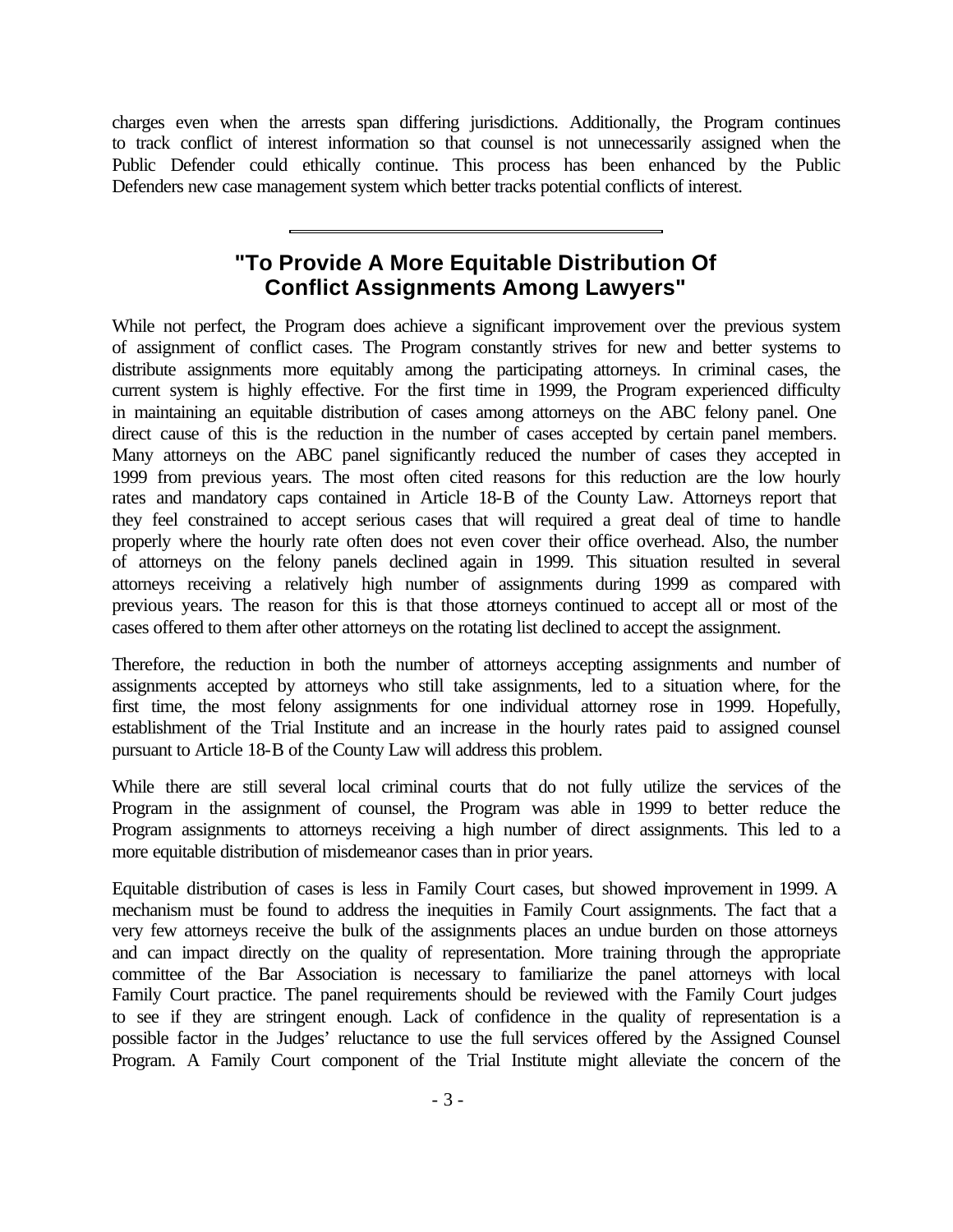Family Court judges regarding the training of assigned counsel.

#### **"To Attract More Lawyers Willing To Handle Conflict Assignments"**

Included in this report is a list of new panel members added during 1999. In 1999, the Administrator spoke to newly admitted attorneys at a seminar sponsored by the Young Lawyers Committee of the Monroe County Bar Association to promote participation in the Assigned Counsel Program.

Although the Program takes every opportunity to remind the current panel members to apply for the more restrictive panels once they achieve the requisite qualifications, in 1999 the Program experienced a drop in the number of qualified felony attorneys. Due to retirement, relocation and an inability to continue taking assigned cases at the current statutory rates, attorneys resigned from the Assigned Counsel Program and took fewer assignments, especially in serious felony cases The requirements for inclusion on a felony panel include having conducted a misdemeanor jury trial or participated in jury selection in such a case coupled with conduct of a bench trial. Since so few misdemeanor trials are held each year, it is difficult for an attorney to meet this requirement. The Trial Mentor Program and proposed Trial Institute will help address this problem.

During 1999, discussions started regarding a proposal to the Academy of Law for an intensive trial institute. This institute would substitute for the actual trial experience now required. This proposal to attract more attorneys requires action by the Board of Trustees of the Monroe County Bar Association to amend the Assigned Counsel Plan. It was decided at these meetings that the Hon. Joan S. Kohout, Monroe County Family Court Judge, in cooperation with the Administrator, would organize a seminar to gauge interest in such a program. One such program was held with over 60 attendees. Study of the proposed institute will continue in 2000.

In April 1999, the Assigned Counsel Program established a WestLaw account for use by approved panel members of the Program. The Program provides a computer, workspace and scheduling for any panel member that wishes to do legal research via WestLaw. The Program established procedures for reserving and utilizing research. This research capability should increase the efficiency of assigned counsel, improve the quality of representation and reduce costs.

#### **"To Maintain Uniform And Proper Billing Practices And To Ensure Cost Accountability Of Services"**

The Program continues to process a routine voucher and send it to the Judge within 48 hours of receipt. The Administrator reviews each voucher before processing to insure compliance with the voucher regulations and notifies each attorney of any noncompliance to educate the attorney on proper procedures. The review and notification help maintain proper and uniform billing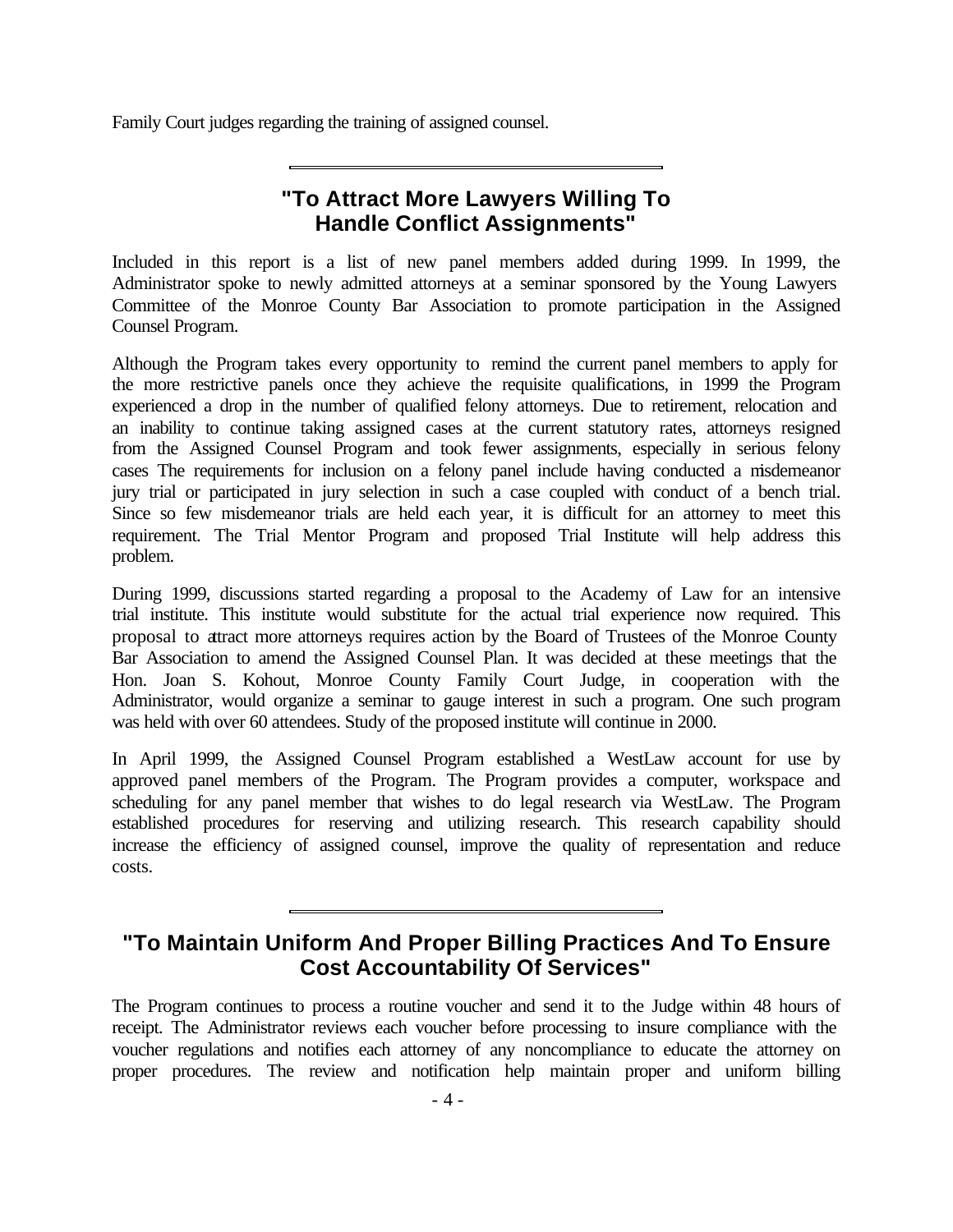practices among the participating attorneys.

#### **"To Provide Increased Efficiency For The Courts"**

Those courts fully utilizing the services of the Assigned Counsel Program report a positive impact on the efficiency in obtaining assigned counsel in conflict cases. They report a significant decrease in the burden on the court staff in finding attorneys willing to accept assignments, a decrease in the number of phone calls necessary to contact an attorney for assignment, a decrease in the voucher processing time since the vouchers are now clearly labeled as to the matter and already reviewed with comments by the Administrator, and a prompt response from the Assigned Counsel Program in obtaining assigned counsel.

A yearlong project to upgrade and improve the Program's database system was completed in November 1998 and significant modifications were made in 1999. In addition, the Programs computer hardware and software systems were upgraded to be Year 2000 compliant well ahead of schedule. The Administrator upgraded and improved the Program's Internet site with better graphics and more information. More links to other sites of interest to panel members were added.

In 1992, the County Executives Office began a program of training in Total Quality Management for the employees of Monroe County. That training continues. This training increases the efficiency of the internal operation and makes the Program more responsive to the needs of the Courts and the participating attorneys. The Strategic Framework of the Assigned Counsel Program is complete and development and refinement of the key result measures continues.

#### **2000 Goals**

The following are the goals for 2000:

- Implementation of a Homicide panel when provided the criteria adopted by the Board if Trustees of the Monroe County Bar Association.
- In cooperation with the Academy of Law and the judiciary, continue studying the feasibility of establishing a comprehensive Trial Institute, attendance at which would entitle the participant to move from the felony to the misdemeanor panel.
- Editing of the documents scanned from the Motion and Brief Bank and posting of the documents on the Assigned Counsel web site.
- Expansion and improvement of the Assigned Counsel Program web site to accommodate secure document download. Also, implementation of a secure discussion forum so that panel attorneys can share information and ideas to better and more efficiently represent their clients.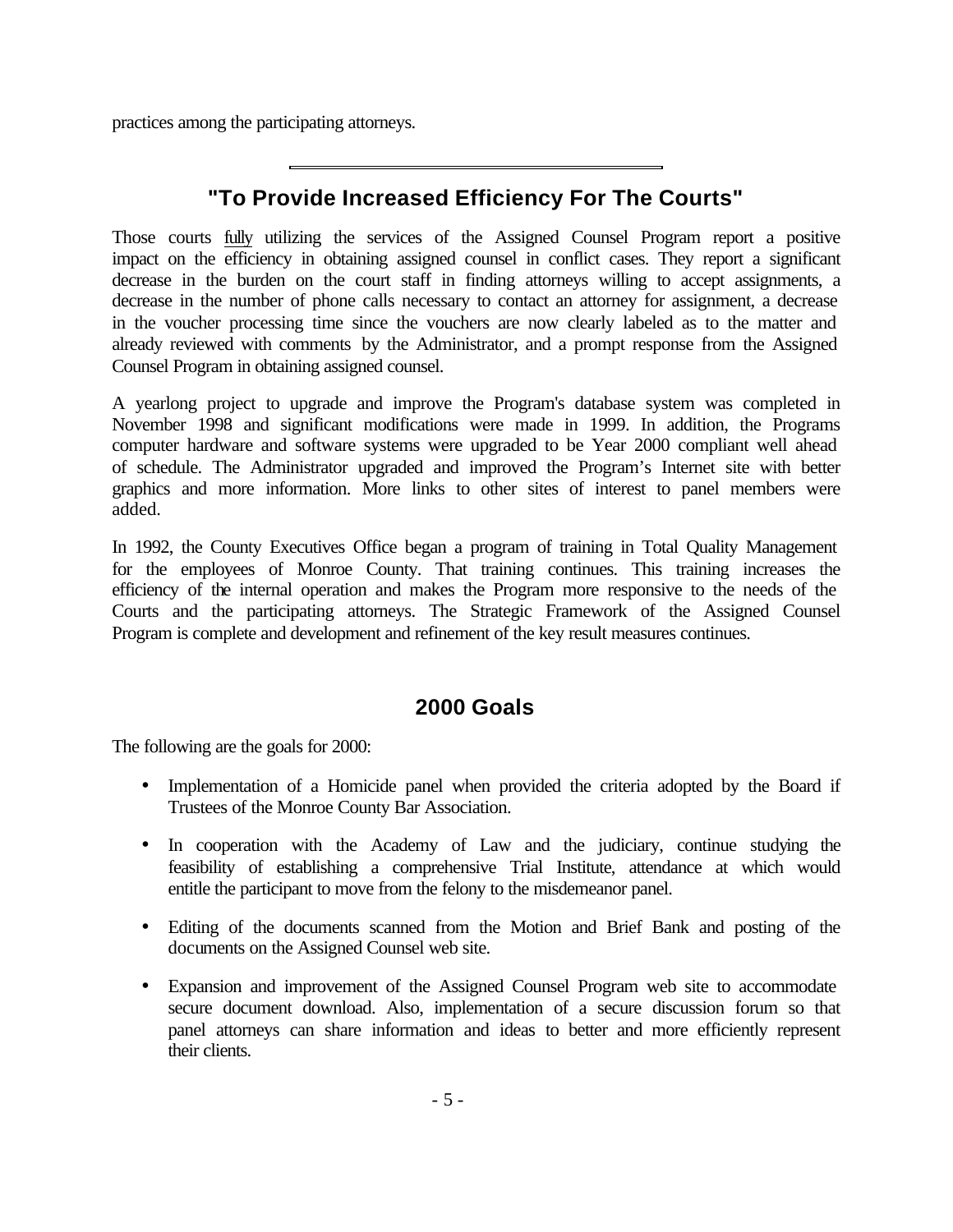- Scanning of more documents from the Motion and Brief.
- If sufficient interest exists, to prepare and submit a proposal for a mentoring program as an alternative method of meeting the requirements for inclusion on the felony panels.

| <b>ABC Felony</b>      | <b>DE Felony</b>       | Misdemeanor               | <b>Family Court</b>       |
|------------------------|------------------------|---------------------------|---------------------------|
| Aramini, Mary E.       | Annechino, John A.     | Adolph, Darylann Condello | Adolph, Darylann Condello |
| Arnold, Michael H.     | Aramini, Mary E.       | Affronti, Lorna R.        | Album, Betsy L.           |
| Aureli, Daniel L.      | Arnold, Michael H.     | Album, Betsy L.           | Alexander, Christopher M. |
| Barr, Culver K.        | Aureli, Daniel L.      | Alexander, Christopher M. | Annechino, John A.        |
| Bertram, Dudley M.     | Barr, Culver K.        | Anderson, Christopher     | Aramini, Mary E.          |
| Bitetti, Gary          | Bertram, Dudley M.     | Annechino, John A.        | Arnold, Michael H.        |
| Bourtis, Eftihia       | Bitetti, Gary          | Aramini, Mary E.          | Aureli, Daniel L.         |
| Broder, Howard K.      | Bourtis, Eftihia       | Arena, Patrick M.         | Bernacki, Jr., John E.    |
| Brown, J. Raymond      | Broder, Howard K.      | Arnold, Michael H.        | Bertram, Dudley M.        |
| Burke, Adrian J.       | Brown, J. Raymond      | Aureli, Daniel L.         | Broder, Howard K.         |
| Cocuzzi, Thomas J.     | Burke, Adrian J.       | Bernacki, Jr., John E.    | Bryant, Kevin C.          |
| Coia, Richard          | Cianca, Mark F.        | Bertram, Dudley M.        | Buettner, Brian C.        |
| Conaty, Jr., George W. | Cocuzzi, Thomas J.     | Bitetti, Gary             | Callanan, Karen Smith     |
| Crimi, Joseph P.       | Coia, Richard          | Black, Nicole             | Castellano, June          |
| Damelio, Joseph S.     | Colombo, Jeanne M.     | Bourtis, Eftihia          | Colombo, Jeanne M.        |
| Daniele, Anthony       | Conaty, Jr., George W. | Broder, Howard K.         | Cooper, Jennie M.         |
| DeJohn, Timothy W.     | Crimi, Joseph P.       | Brown, J. Raymond         | Costello, Paul Keely      |
| DiSalvo, Thomas J.     | Damelio, Joseph S.     | Bryant, Kevin C.          | Crimi, Joseph P.          |
| Egger, Jan P.          | Daniele, Anthony       | Buettner, Brian C.        | D'Arpino, John Joseph     |
| Farrell, Barbara E.    | Degnan, Peter J.       | Burke, Adrian J.          | DeJohn, Timothy W.        |
| Funk, Mark D.          | DeJohn, Timothy W.     | Chait, Mitchell A.        | Dimassimo, James D.       |
| Garretson, Scott A.    | DiSalvo, Thomas J.     | Cianca, Mark F.           | Dinolfo, Joseph F.        |

### **1999 Approved Panel List<sup>1</sup>**

<sup>&</sup>lt;sup>1</sup> Attorneys who were on the panel for the entire year 1999.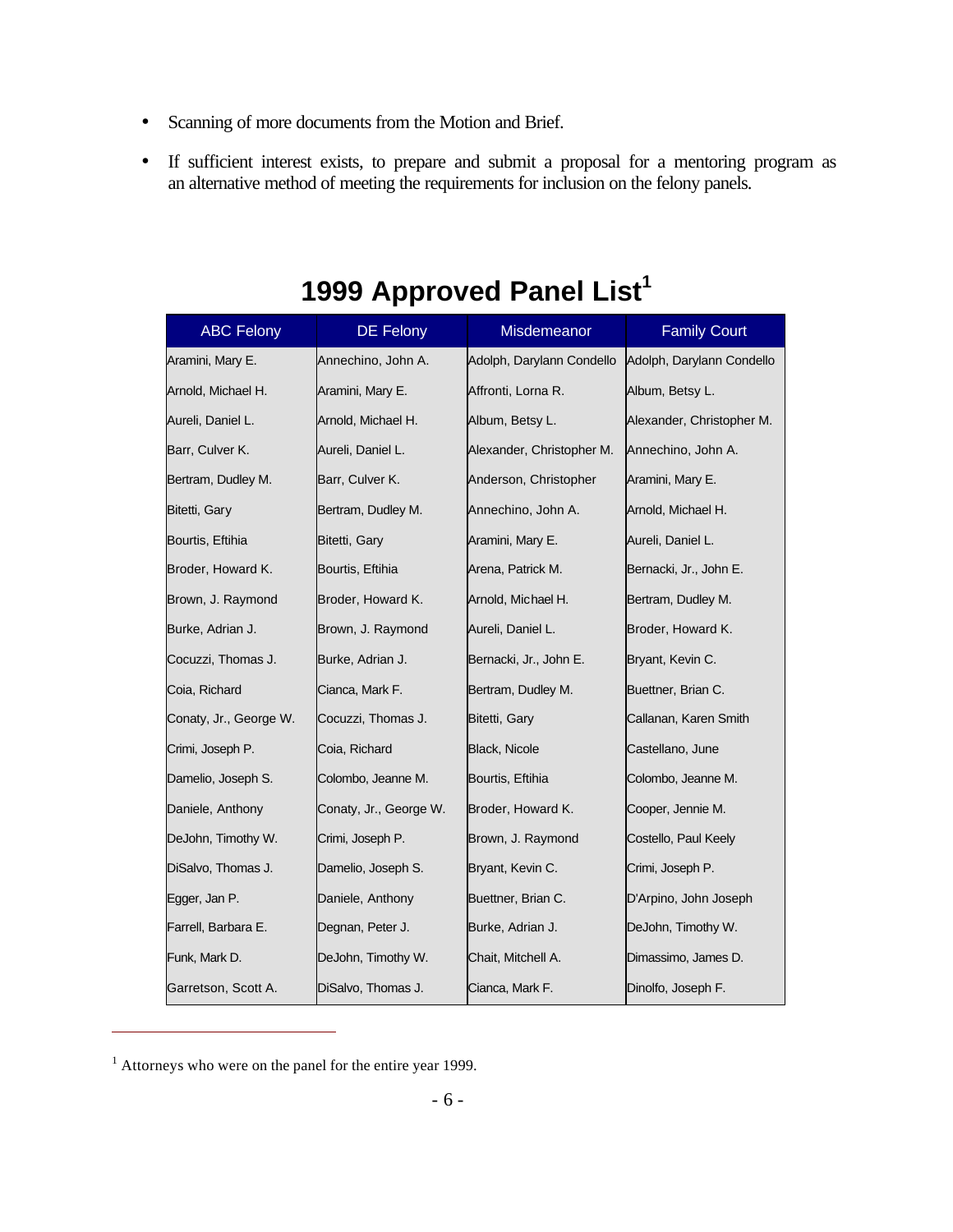| <b>ABC Felony</b>        | <b>DE Felony</b>      | Misdemeanor            | <b>Family Court</b>      |
|--------------------------|-----------------------|------------------------|--------------------------|
| Getz, Jon P.             | Egger, Jan P.         | Cocuzzi, Thomas J.     | DiSalvo, Thomas J.       |
| Hanlon, Garry Stephen    | Farrell, Barbara E.   | Coia, Richard          | Dunn, Andrew S.          |
| Hinman, James S.         | Flowerday, Michael D. | Colombo, Jeanne M.     | Egger, Jan P.            |
| Holliday, Billie D.      | Funk, Mark D.         | Cooper, Jennie M.      | Enos, Gregory E.         |
| Kasperek, Lawrence L.    | Garretson, Scott A.   | Crimi, Joseph P.       | Farr, William H.         |
| Krane, Joel N.           | Getz, Jon P.          | Crimi, Jr., Charles F. | Farrell, Barbara E.      |
| Kristal, Peter L.        | Hanlon, Garry Stephen | D'Amanda, Richard      | Fazio, Jennifer L.       |
| Lappan, James            | Hinman, James S.      | Daniele, Anthony       | Feldman, Sammy           |
| Leegant, Jo Anne         | Holliday, Billie D.   | D'Arpino, John Joseph  | Flowerday, Michael D.    |
| Lewis, Herbert J.        | Hurwitz, Phillip R.   | Dedes, William C.      | Funk, Mark D.            |
| Maggio, Frank G.         | Kasperek, Lawrence L. | Degnan, Peter J.       | Gaesser, David A.        |
| Mastrella, Daniel J.     | Krane, Joel N.        | DeJohn, Timothy W.     | Gladstone, Katherine     |
| Morabito, David R.       | Kristal, Peter L.     | Dimassimo, James D.    | Goel, Vinita             |
| Muldoon, Gary            | Lappan, James         | Dinolfo, Joseph F.     | Gravitz, Jennifer L.     |
| Murante, David A.        | Leegant, Jo Anne      | DiSalvo, Thomas J.     | Hilderbrandt, Randall D. |
| Murray, D. Michael       | Lester, Frederick     | Donaher, Timothy P.    | Hinman, James S.         |
| Napier, Robert A.        | Lewis, Herbert J.     | Doyle, Daniel J.       | Holliday, Billie D.      |
| Obiorah, Edwin S.C.      | Maggio, Frank G.      | Egger, Jan P.          | Hurw itz, Phillip R.     |
| Palmiere, David M.       | Mastrella, Daniel J.  | Epstein, Robert        | Indivino, Deborah A.     |
| Perez, Gilbert R.        | Merante, Vincent E.   | Farrell, Barbara E.    | Ingersoll, Timothy E.    |
| Pilato, Louis P.         | Meyer, Daniel J.      | Fletcher, Jere B.      | Jain, Rekha              |
| Pineau, Maureen A.       | Morabito, David R.    | Flowerday, Michael D.  | Kantor, Theodore S.      |
| Pullano, Peter J.        | Morabito, Michael A.  | Funk, Mark D.          | Karatas, Nigos           |
| Regan, Jr., John M.      | Muldoon, Gary         | Gaesser, David A.      | Kasperek, Lawrence L.    |
| Regan, Michael J.        | Murante, David A.     | Garretson, Scott A.    | King, Jr., William H.    |
| Renzi, Alexander R.      | Murray, D. Michael    | Getz, Jon P.           | Kosoff-Roth, Karen L.    |
| Rizzo, James J.          | Napier, James A.      | Gladstone, Katherine   | Kristal, Peter L.        |
| Salamone, Jr., James D.  | Nesser, Joseph G.     | Goel, Vinita           | Lahman, Janice A.        |
| Schiano, Jr., Charles A. | Obiorah, Edwin S.C.   | Goldman, Ronald S.     | Lappan, James            |
| Schiano, Michael P.      | Owens, David L.       | Hanlon, Garry Stephen  | Laragy, Christopher J.   |
| Shapiro, Robert A.       | Palmiere, David M.    | Hardies, Robert M.     | Leegant, Jo Anne         |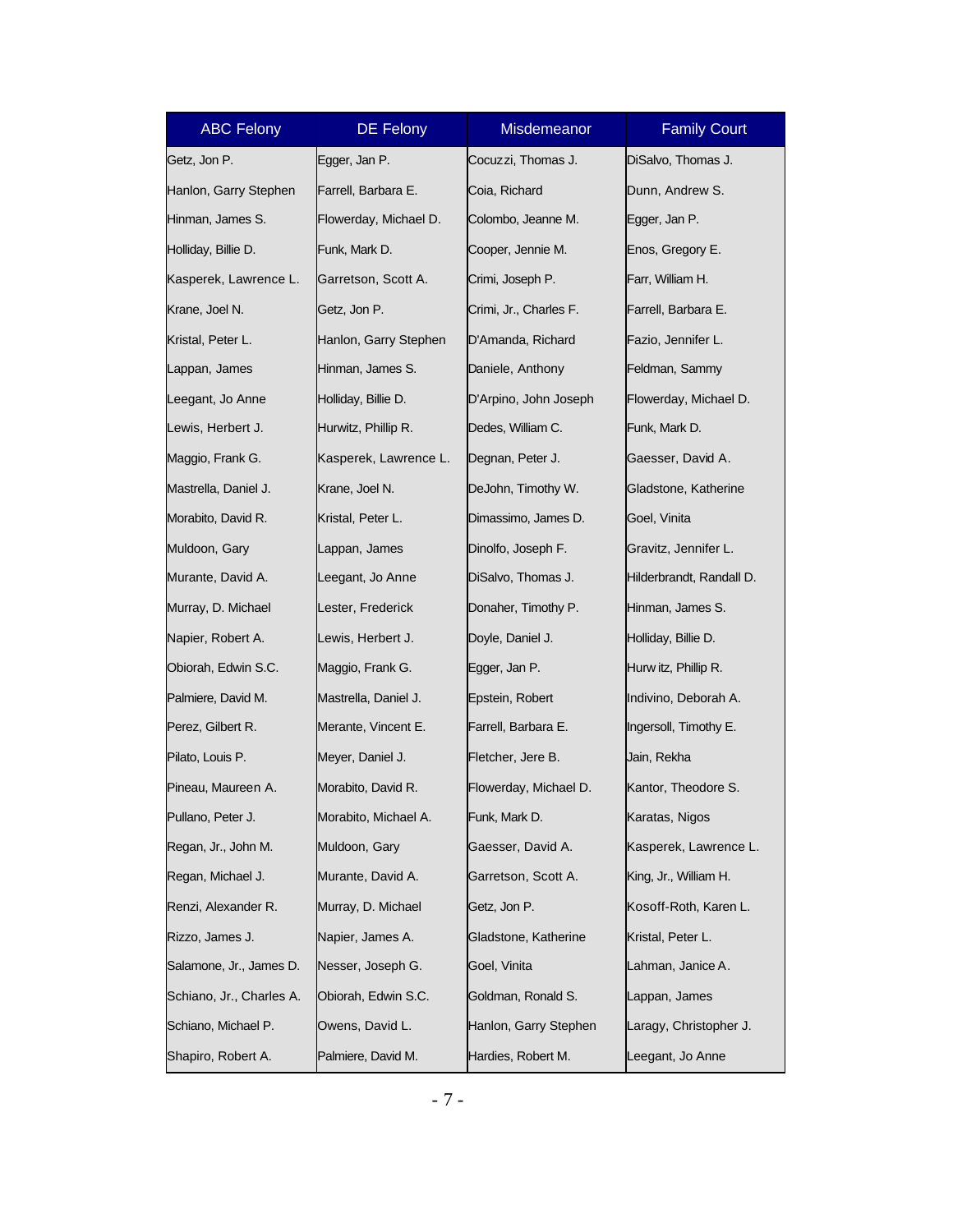| <b>ABC Felony</b>         | <b>DE Felony</b>          | Misdemeanor              | <b>Family Court</b>     |
|---------------------------|---------------------------|--------------------------|-------------------------|
| Shulman, Brian J.         | Parks, Anthony            | Hilderbrandt, Randall D. | Leichtner, Edward J.    |
| Tallon, Michael J.        | Perez, Gilbert R.         | Hinman, James S.         | Lester, Frederick       |
| Thomas, Christopher D.    | Pilato, Louis P.          | Holliday, Billie D.      | Levitsky, Steven Brian  |
| Thompson, Donald M.       | Pineau, Maureen A.        | Hurwitz, Phillip R.      | Levitt, Glenn R.        |
| Tuohey, Michael J.        | Pullano, Peter J.         | Infantino, Marc          | Lewis, Herbert J.       |
| Vacca, James P.           | Regan, Jr., John M.       | Ingersoll, Timothy E.    | Merante, RoseMaria      |
| Vacca, Jr., Paul J.       | Regan, Michael J.         | Jain, Rekha              | Meyer, Daniel J.        |
| Zimmermann, Jr., Clark J. | Renzi, Alexander R.       | Karatas, Nigos           | Misseritti, Giuliana    |
|                           | Rizzo, James J.           | Khuns, Kevin M.          | Morabito, David R.      |
|                           | Salamone, Jr., James D.   | Komanecky, Bradley W.    | Morabito, Michael A.    |
|                           | Schiano, Christopher      | Kosoff-Roth, Karen L.    | Morris, Lisa B.         |
|                           | Schiano, Jr., Charles A.  | Krane, Joel N.           | Muldoon, Gary           |
|                           | Schiano, Michael P.       | Krieger, Lawrence J.     | Murch, David R.         |
|                           | Shapiro, Robert A.        | Kristal, Peter L.        | Nesser, Joseph G.       |
|                           | Shulman, Brian J.         | LaBue, Eugene P.         | Nicosia, Edward G.      |
|                           | Solomon, R. Adrian        | LaCelle, Erik C.         | Obiorah, Edwin S.C.     |
|                           | Stacy, Michael P.         | LaDuca, Anthony          | Offen, Alan L.          |
|                           | Tallon, Michael J.        | LaDuca, John J.          | Owens, David L.         |
|                           | Thomas, Christopher D.    | Lahman, Janice A.        | Palmiere, David M.      |
|                           | Thompson, Donald M.       | Lappan, James            | Parks, Anthony          |
|                           | Tuohey, Michael J.        | Laragy, Christopher J.   | Pennica, Kenneth L.     |
|                           | Vacca, James P.           | Leegant, Jo Anne         | Perez, Gilbert R.       |
|                           | Vacca, Jr., Paul J.       | Lester, Frederick        | Pilato, Louis P.        |
|                           | Winward, Thomas M.V.      | Levitsky, Steven Brian   | Plovanich, Charles      |
|                           | Wisner, Todd J.W.         | Maggio, Frank G.         | Proano, Galo M.         |
|                           | Wood, Robert W.           | Mastrella, Daniel J.     | Renzi, Alexander R.     |
|                           | Zimmermann, Jr., Clark J. | Merante, Vincent E.      | Ryan, Diana Deyo        |
|                           |                           | Meyer, Daniel J.         | Sadinsky, Lisa A.       |
|                           |                           | Montemalo, Frank G.      | Salamone, Jr., James D. |
|                           |                           | Morabito, David R.       | Sammons, Elizabeth A.   |
|                           |                           | Morabito, Michael A.     | Scatigno, John M.       |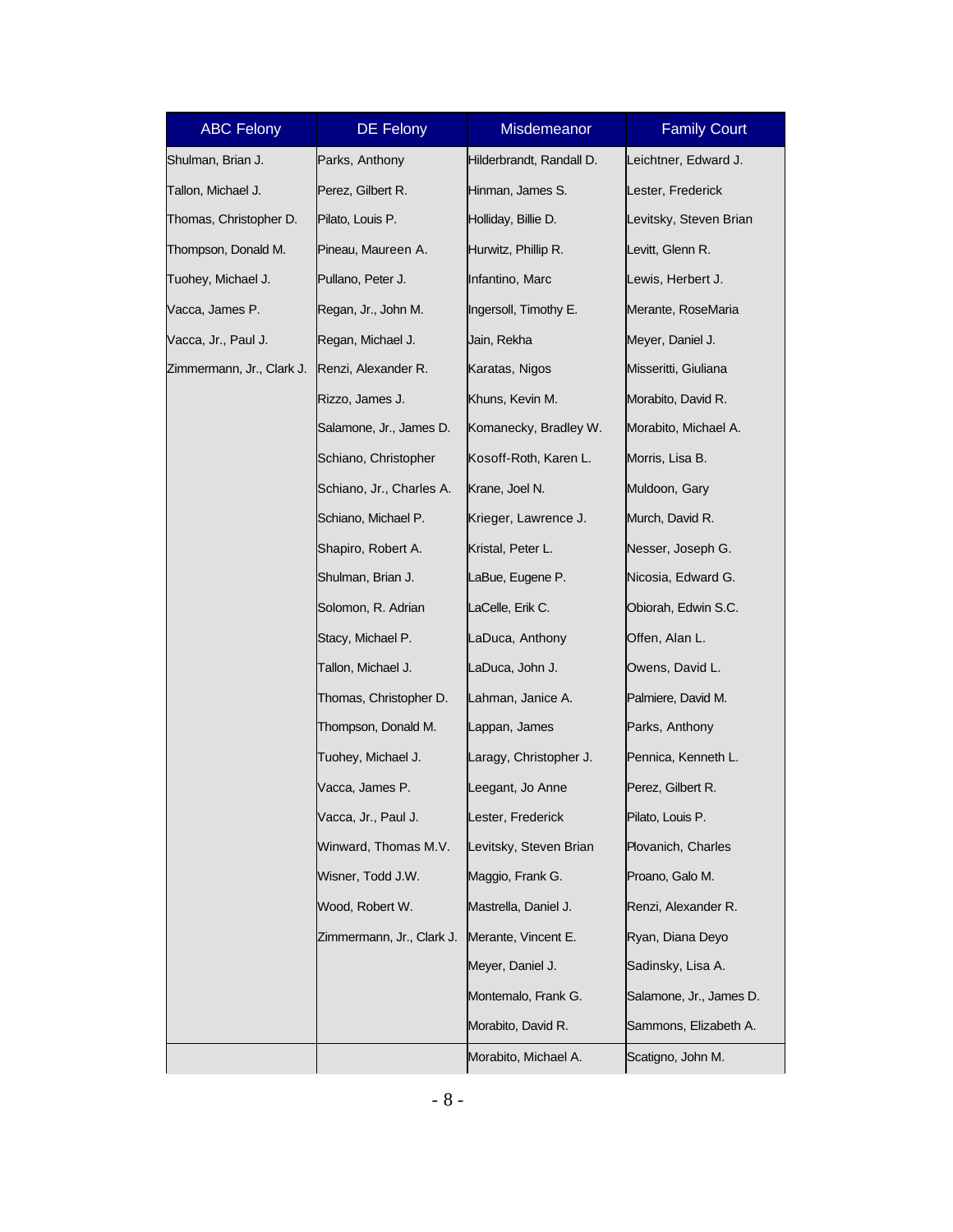| <b>ABC Felony</b> | <b>DE Felony</b> | Misdemeanor              | <b>Family Court</b>    |
|-------------------|------------------|--------------------------|------------------------|
|                   |                  | Muldoon, Gary            | Schell, George A.      |
|                   |                  | Murante, David A.        | Schiano, Margaret A.   |
|                   |                  | Murray, D. Michael       | Sekharan, Raja N.      |
|                   |                  | Napier, James A.         | Shulman, Brian J.      |
|                   |                  | Nesser, Joseph G.        | Snodgrass, Cynthia L.  |
|                   |                  | Obiorah, Edwin S.C.      | St. George, Robert J.  |
|                   |                  | O'Neill, Jr., Raymond B. | Stacy, Michael P.      |
|                   |                  | O'Toole, Keith           | Teator, Mary E.        |
|                   |                  | Owens, David L.          | Thomas, Christopher D. |
|                   |                  | Palmiere, David M.       | Thompson, Donald M.    |
|                   |                  | Parks, Anthony           | Tuohey, Michael J.     |
|                   |                  | Parrinello, J. Matthew   | Vacca, James P.        |
|                   |                  | Pennica, Kenneth L.      | West, John R.          |
|                   |                  | Perez, Gilbert R.        | Wisner, Todd J.W.      |
|                   |                  | Pilato, Louis P.         | Zaretsky, Allen J.     |
|                   |                  | Pineau, Maureen A.       | Zunno, Harriet L.      |
|                   |                  | Proano, Galo M.          |                        |
|                   |                  | Pullano, Peter J.        |                        |
|                   |                  | Redmond, Gregg H.        |                        |
|                   |                  | Renzi, Alexander R.      |                        |
|                   |                  | Rizzo, James J.          |                        |
|                   |                  | Rosner, Leonard A.       |                        |
|                   |                  | Sadinsky, Lisa A.        |                        |
|                   |                  | Salamone, Jr., James D.  |                        |
|                   |                  | Santariello, Michael     |                        |
|                   |                  | Schiano, Christopher     |                        |
|                   |                  | Schiano, Jr., Charles A. |                        |
|                   |                  | Schiano, Michael P.      |                        |
|                   |                  | Scibetta, Michael P.     |                        |
|                   |                  | Sekharan, Raja N.        |                        |
|                   |                  | Shanahan, Paul F.        |                        |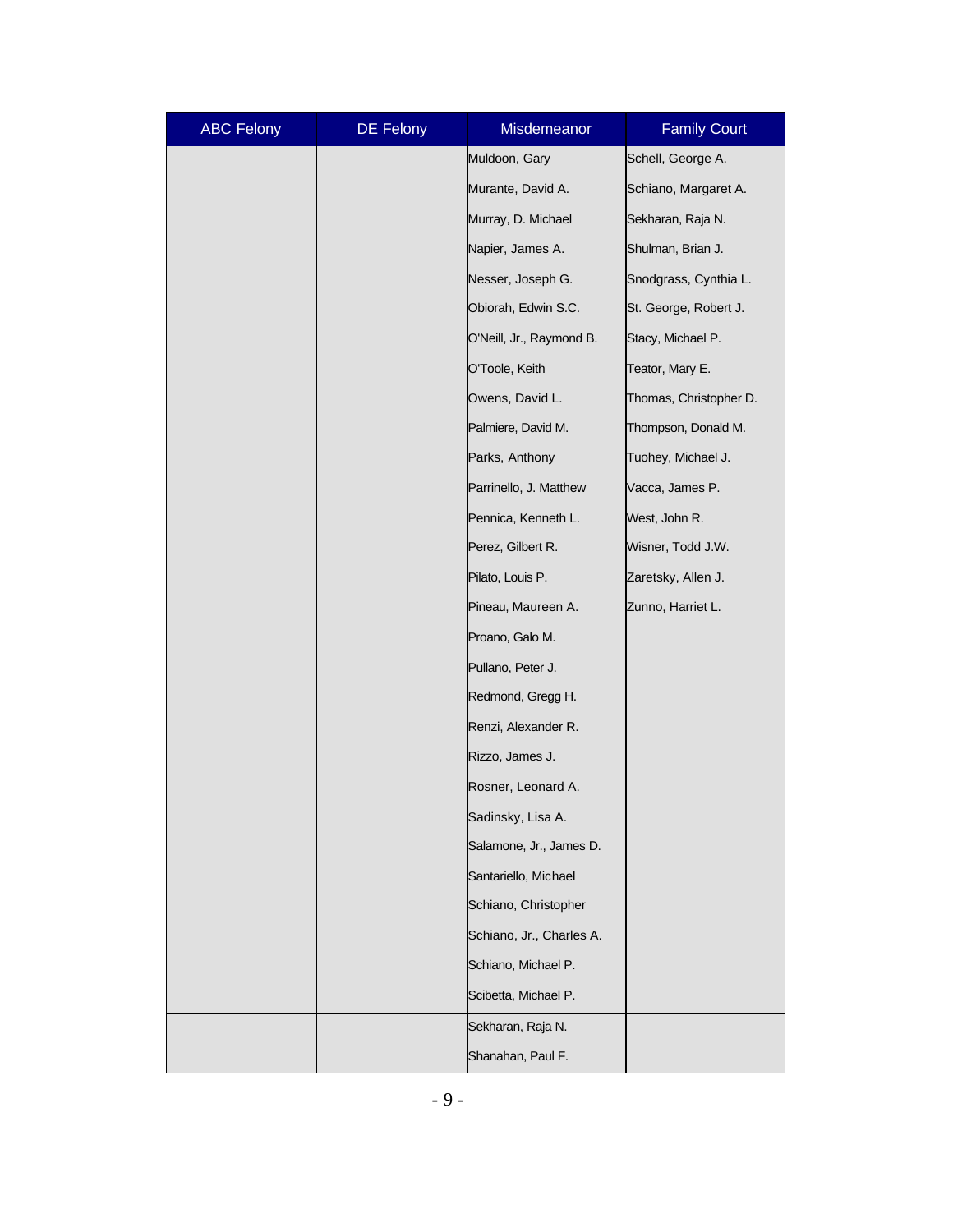| <b>ABC Felony</b> | DE Felony | Misdemeanor            | <b>Family Court</b> |
|-------------------|-----------|------------------------|---------------------|
|                   |           | Shapiro, Robert A.     |                     |
|                   |           | Shepard, John V.       |                     |
|                   |           | Shulman, Brian J.      |                     |
|                   |           | Solomon, R. Adrian     |                     |
|                   |           | Stacy, Michael P.      |                     |
|                   |           | Stefaniak, David A.    |                     |
|                   |           | Summers, Reed Noble    |                     |
|                   |           | Tallon, Michael J.     |                     |
|                   |           | Teator, Mary E.        |                     |
|                   |           | Thomas, Christopher D. |                     |
|                   |           | Thompson, Donald M.    |                     |
|                   |           | Tuohey, Michael J.     |                     |
|                   |           | Vacca, James P.        |                     |
|                   |           | Vacca, Jr., Paul J.    |                     |
|                   |           | Vogt, Eric J.          |                     |
|                   |           | West, John R.          |                     |
|                   |           | Winward, Thomas M.V.   |                     |
|                   |           | Wisner, Todd J.W.      |                     |
|                   |           | Wood, Robert W.        |                     |

## **Panel Attorneys Added in 1999**

| <b>ABC Felony</b>         | <b>DE Felony</b>          | <b>Misdemeanor</b>        | <b>Family Court</b>       |  |
|---------------------------|---------------------------|---------------------------|---------------------------|--|
| Bourtis, Eftihia          | Annechino, John A.        | Alexander, Christopher M. | Alexander, Christopher M. |  |
| Funk. Mark D.             | Bourtis, Eftihia          | Arena, Patrick M.         | Castellano, June          |  |
| Holliday, Billie D.       | Holliday, Billie D.       | <b>Black, Nicole</b>      | Kasperek, Lawrence L.     |  |
| Kasperek, Lawrence L.     | Kasperek, Lawrence L.     | Bourtis, Eftihia          | King, Jr., William H.     |  |
| Obiorah, Edwin S.C.       | Obiorah, Edwin S.C.       | Parrinello, J. Matthew    | Levitt. Glenn R.          |  |
| Palmiere, David M.        | Shulman, Brian J.         | Shulman, Brian J.         | Shulman, Brian J.         |  |
| Shulman, Brian J.         | Zimmermann, Jr., Clark J. | Stefaniak, David A.       | Snodgrass, Cynthia L.     |  |
| Zimmermann, Jr., Clark J. |                           |                           |                           |  |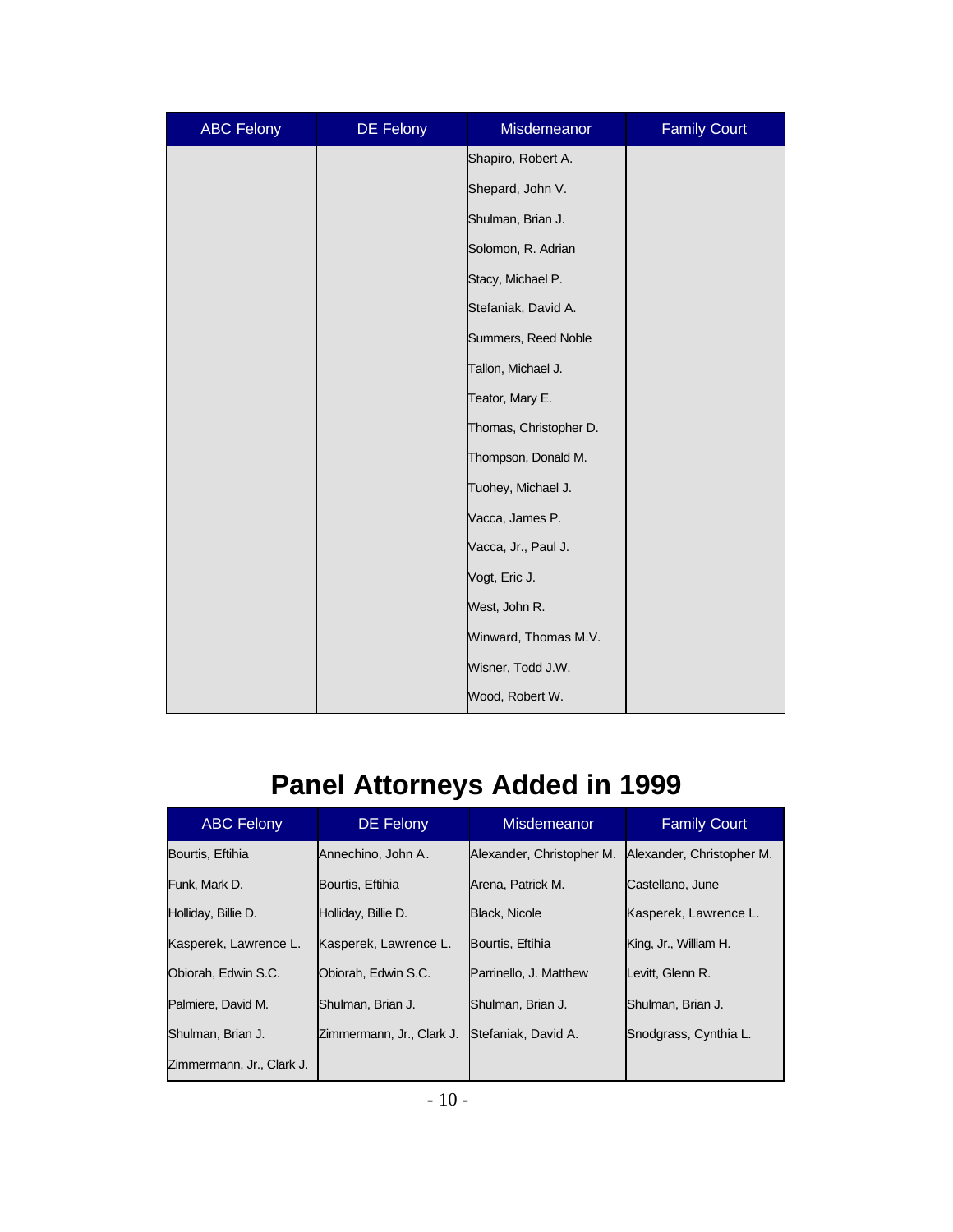## **Attorneys Resigned Since 1996**

| <b>Year Resigned</b> | Attorney                   |
|----------------------|----------------------------|
| 1996                 | Essley, Peter A.           |
|                      | King, Roy W.               |
|                      | Martinez, Raul Emilio      |
|                      | Rain, Mary E.              |
| 1997                 | Affronti, Francis C.       |
|                      | Beiderbecke, Edward J.     |
|                      | Dever, Richard             |
|                      | Hamilton, Lise             |
|                      | Jones, IV, Henry W.        |
|                      | King, David C.             |
|                      | Labowitz, Daniel           |
|                      | Levine, Gary M.            |
|                      | Obiajulu, Anthony          |
|                      | Redfield, Christine F.     |
|                      | Spaulding, N. Lee          |
| 1998                 | Abate, Jeffrey J.          |
|                      | Brylski, Mark D.           |
|                      | Cumbo, James               |
|                      | Doran, Michael R.          |
|                      | Evans, Richard J.          |
|                      | Falk, Jr., Terrance Albert |
|                      | Gallagher, John B., Jr.    |
|                      | Hartwig, Thomas M.         |
|                      | Kehoe, Sharon M.           |
|                      | Litteer, Philip A.         |
|                      | MacBride, April Walker     |
|                      | Mazzo, Alecia J.           |
|                      | Metzler, Eric J.           |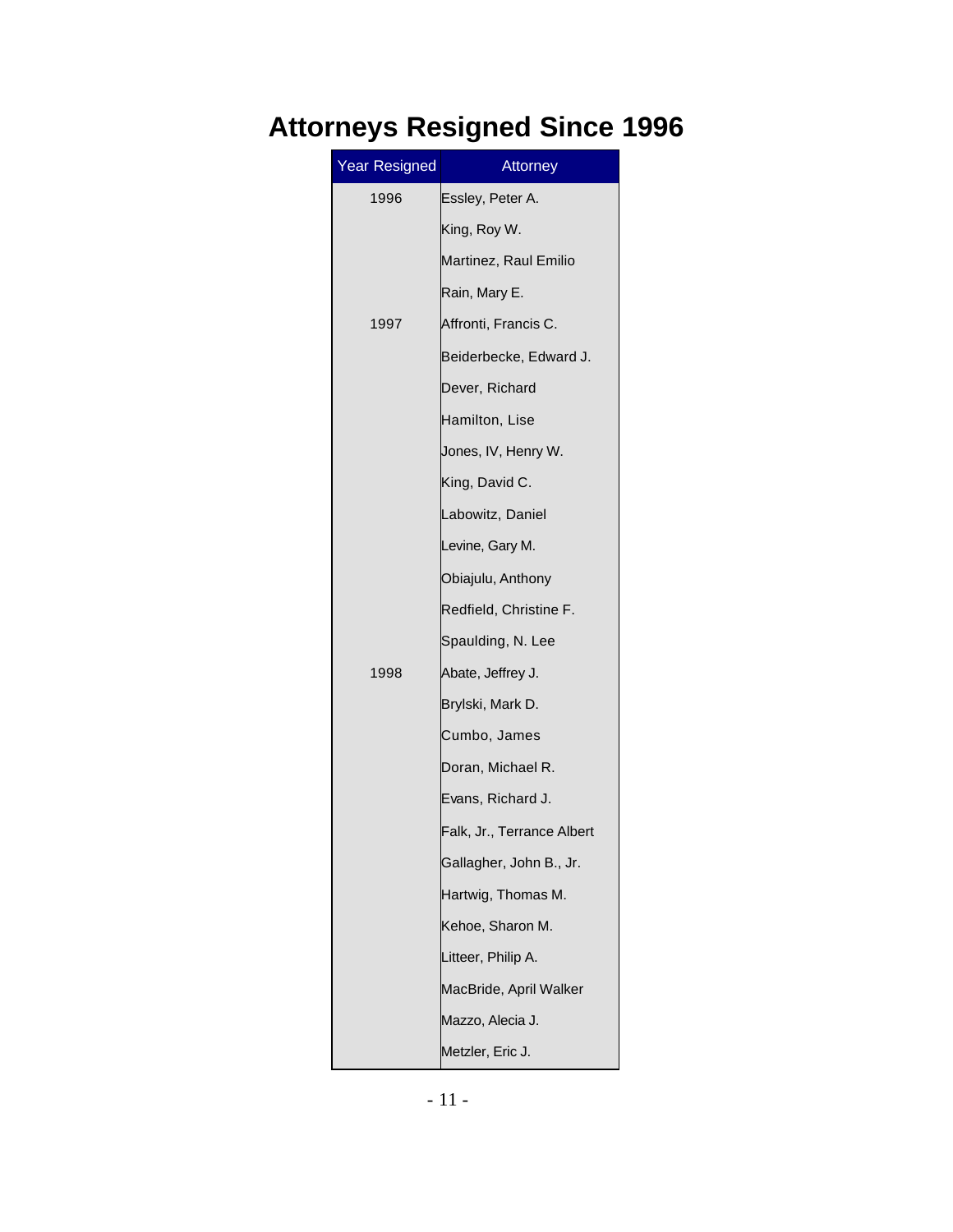| <b>Year Resigned</b> | Attorney                |
|----------------------|-------------------------|
|                      | Miller, Stephen T.      |
|                      | O'Brien, Connor         |
|                      | Powell, Tracy A.        |
|                      | Regenstreif, Jeffrey G. |
|                      | Rowe, Douglas E.        |
|                      | Scribner, Peter         |
|                      | Solomon, Thomas Jay     |
|                      | Turner, Robert P.       |
|                      | Walsh, Jr., James E.    |
| 1999                 | Campbell, Paula A.      |
|                      | Dick, Andrew J.         |
|                      | Freeman, Bruce F.       |
|                      | Green, Scott M.         |
|                      | Grosso, James C.        |
|                      | LaGrou, Stephen E.      |
|                      | Lamutis, Donald F.      |
|                      | Lohner, Linda T.        |
|                      | Mort, Lawrence J.D.     |
|                      | Murante, Gerald S.      |
|                      | Stiller, Sharon P.      |
|                      | Testa, Charles R.       |
|                      | Young, D. Scott         |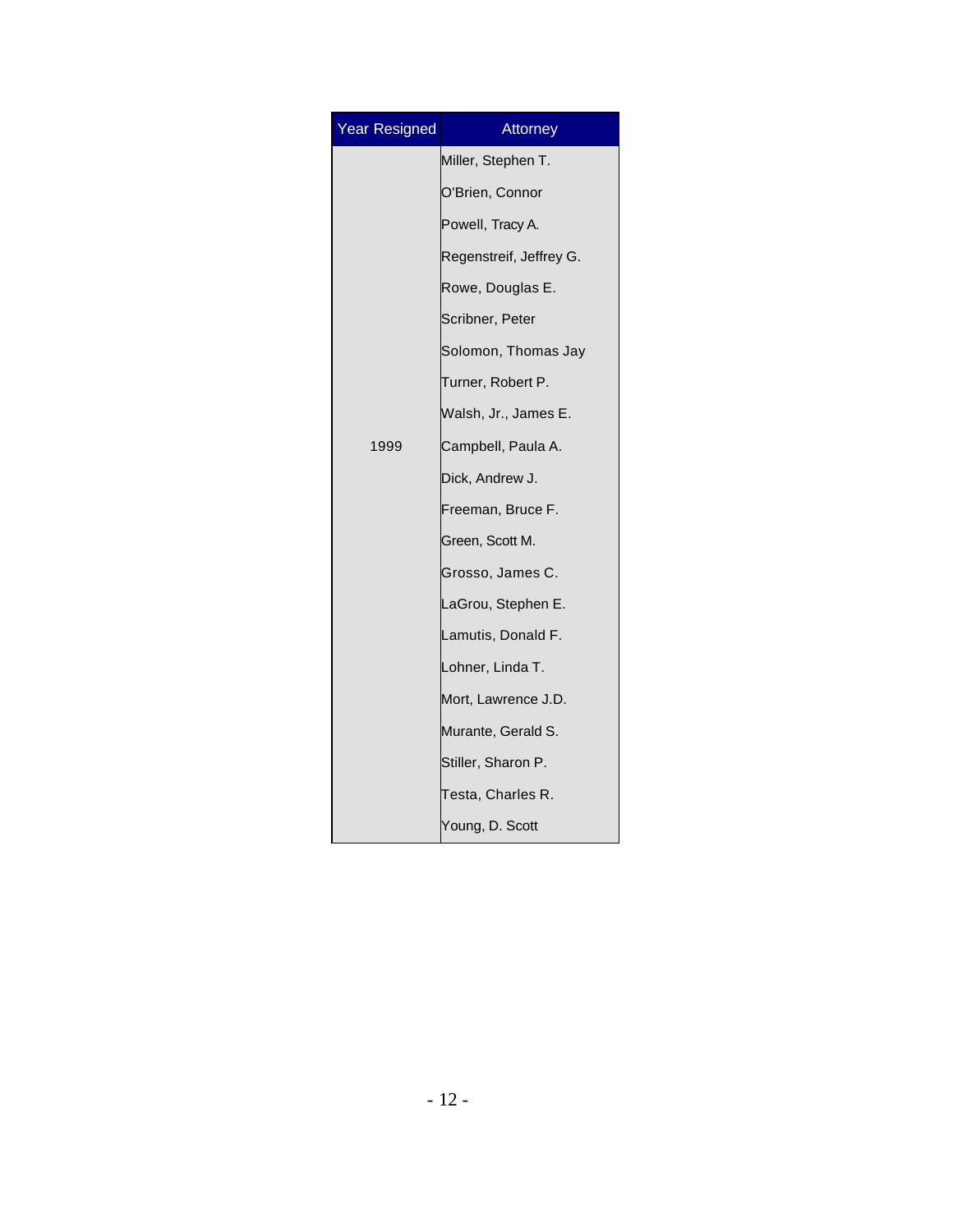## **Total Cases Referred by Panel 1995-99<sup>1</sup>**

| Panel                   | 1995 | 1996 | 1997 | 1998 | 1999 |
|-------------------------|------|------|------|------|------|
| <b>ABC Felony</b>       | 640  | 605  | 557  | 646  | 742  |
| <b>DE Felony</b>        | 365  | 366  | 420  | 409  | 383  |
| Misdemeanor             | 1271 | 1425 | 1398 | 1444 | 1566 |
| <b>Family Court</b>     | 1051 | 919  | 1032 | 1023 | 1075 |
| Appellate               | 26   | 22   | 20   | 77   | 74   |
| <b>Probation/Parole</b> | 160  | 139  | 162  | 193  | 190  |
| Other                   | 32   | 46   | 47   | 39   | 32   |
| Total                   | 3545 | 3522 | 3636 | 3831 | 4062 |



*1. Does not represent number of assignments made, only initial cases referred for assignment.*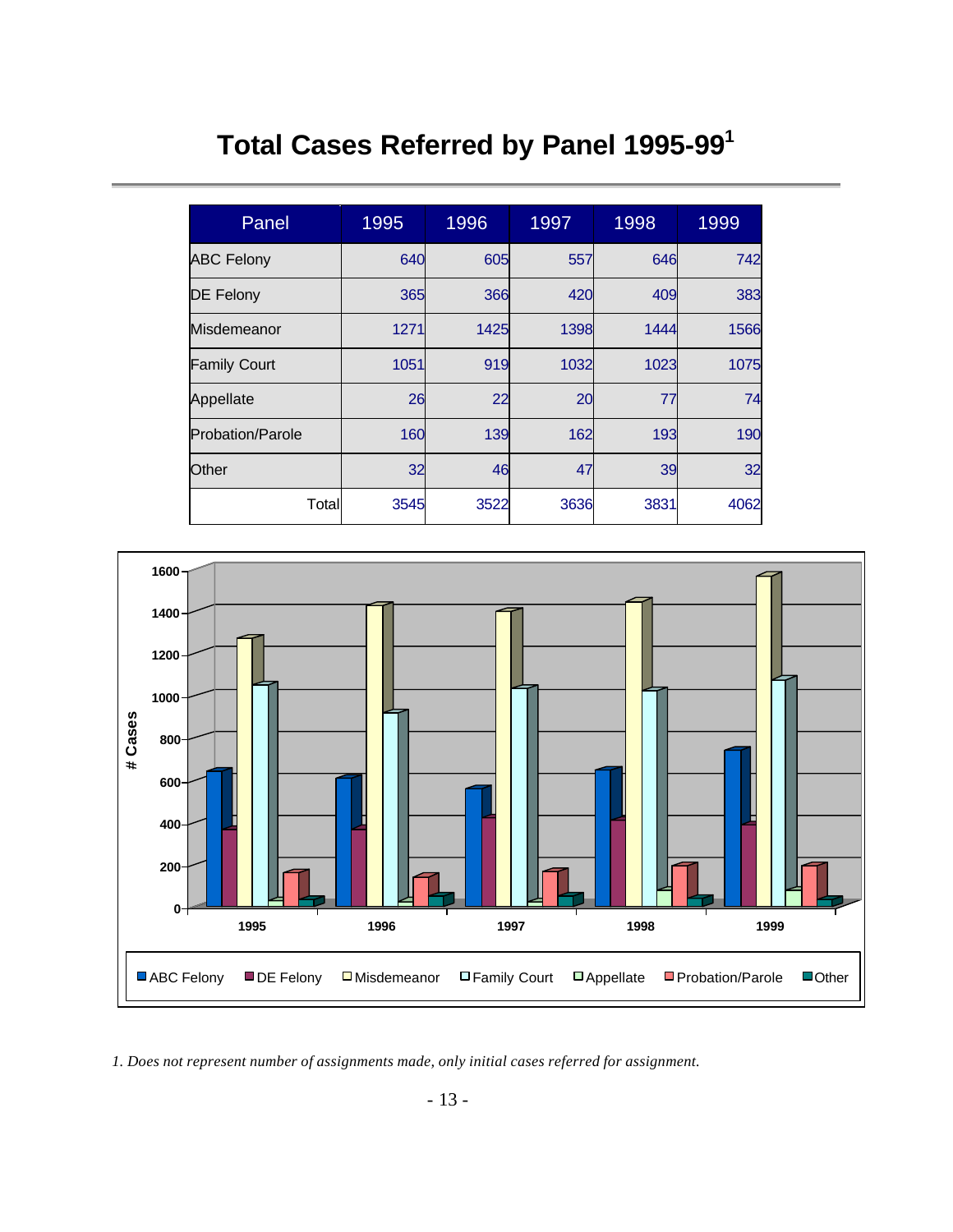#### **1999 Assignments**

The following charts show the assignments each attorney received in 1999. The number of assignments is lower than the number of cases referred because we do not count an assignment in the rotation where an attorney is assigned to the same client for a new case that is from a panel equal to or less than the first opened case for that client. Also, in some cases no attorney is assigned because we discover that there is no conflict of interest and the Public Defender continues with that case.

Several factors should be considered in looking at these tables. First, approved panel members receive more assignments than non-approved panel members do. Some of the attorneys with a low number of assignments are non-approved panel members. Most often, such an attorney is court assigned. Secondly, those attorneys gaining membership on a panel for the first time during 1999 will have fewer assignments in that panel because they were not on the panel for an entire year. Thirdly, an increasing number of attorneys declined a significant number of assignments or requested removal from the Program for long periods of time during 1999, especially the attorneys on the ABC felony panel. While the report includes non-approved attorneys, new panel members, attorneys declining appointments, and attorneys temporarily removed from panels at their own request, concentrating on those members who participated for the full year as approved members of a particular panel gives a truer picture of the equitable distribution of assignments.

The success of the program in achieving equitable distribution of cases is excellent even when including all the attorneys. It is exceptional when concentrating on attorneys who started the year on a particular panel. The last column of each table contains a running percentage of the total assignments. The more attorneys listed in a table before the percentage reaches fifty suggests a more equitable case distribution in that panel. In each panel, except Family Court, the percentage does not reach fifty until the table lists a significant number of attorneys.

Of particular significance in this report is the fact that in the criminal courts, where the Assigned Counsel Program assigns a large percentage of cases, there is a more even distribution of assignments. This is attributable to the fact that, by comparison, Family Court has a much lower percentage of cases assigned by the Assigned Counsel Program. Most assignments are directly by the court. Attaining more equitable distribution of cases is difficult, if not impossible. The Administrator and Advisory Committee must work diligently to provide a workable solution to the inequities of the Family Court assignments. Looking at the last column of the tables, it takes significantly fewer attorneys for the Family Court assignments to reach a high percentage than it does for the criminal court assignments.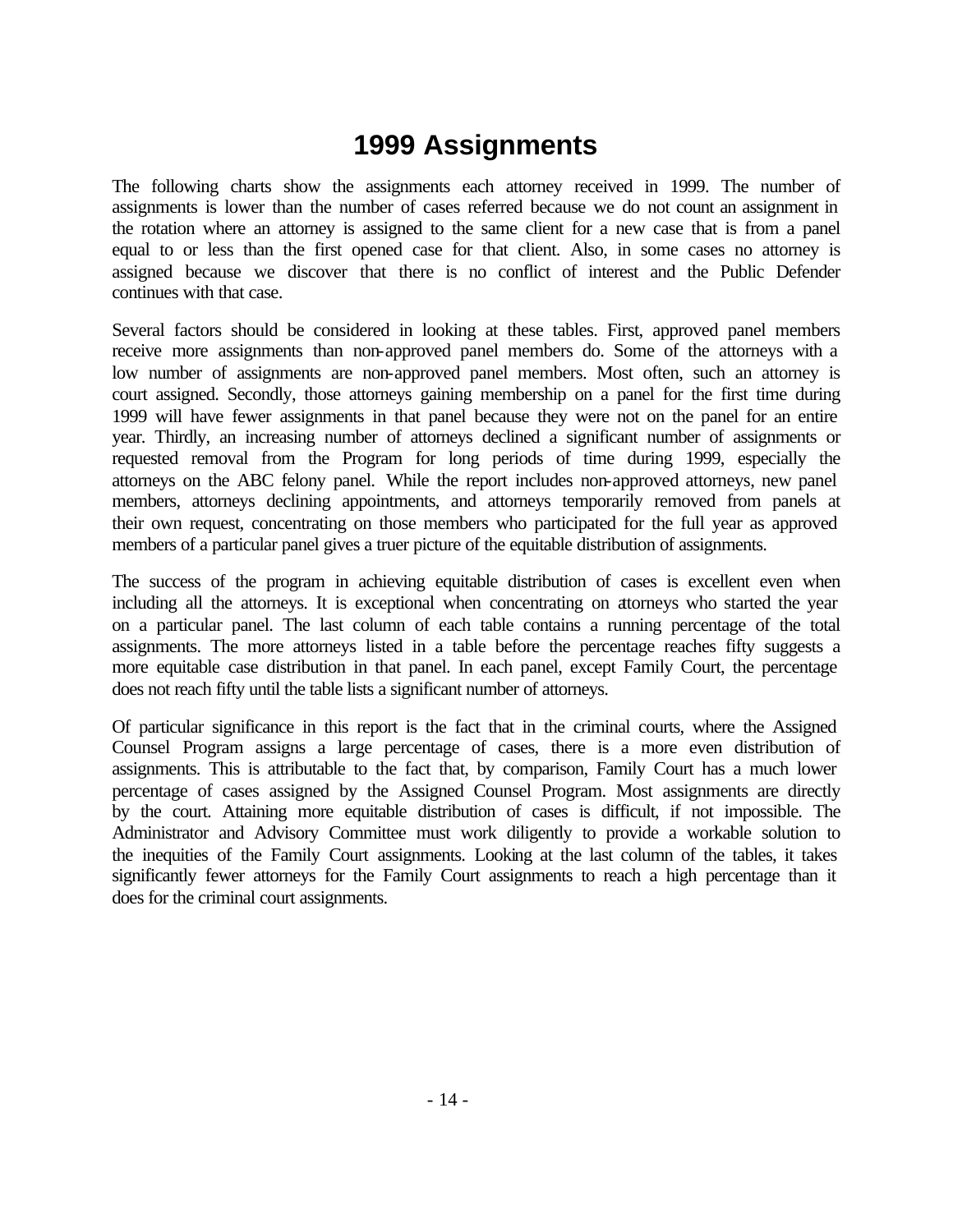# **1999 ABC Felony Assignments<sup>2</sup>**

|                          |            |                | <b>Total</b> | $\frac{9}{6}$ of | Running      | Running |
|--------------------------|------------|----------------|--------------|------------------|--------------|---------|
| Attorney                 | <b>ACP</b> | Court          | Cases        | <b>Total</b>     | <b>Total</b> | %       |
| Shapiro, Robert A.       | 34         | $\mathbf{1}$   | 35           | 5.31%            | 35           | 5.31%   |
| Hinman, James S.         | 28         | $\mathbf 1$    | 29           | 4.40%            | 64           | 9.71%   |
| Krane, Joel N.           | 24         | 4              | 28           | 4.25%            | 92           | 13.96%  |
| Vacca, James P.          | 24         | 3              | 27           | 4.10%            | 119          | 18.06%  |
| Garretson, Scott A.      | 23         | $\overline{2}$ | 25           | 3.79%            | 144          | 21.85%  |
| DiSalvo, Thomas J.       | 24         | $\mathbf 0$    | 24           | 3.64%            | 168          | 25.49%  |
| Schiano, Michael P.      | 19         | 5              | 24           | 3.64%            | 192          | 29.14%  |
| Pilato, Louis P.         | 20         | 3              | 23           | 3.49%            | 215          | 32.63%  |
| Kristal, Peter L.        | 21         | 1              | 22           | 3.34%            | 237          | 35.96%  |
| Barr, Culver K.          | 16         | 5              | 21           | 3.19%            | 258          | 39.15%  |
| Kasperek, Lawrence L.    | 13         | 5              | 18           | 2.73%            | 276          | 41.88%  |
| Funk, Mark D.            | 17         | $\mathbf 0$    | 17           | 2.58%            | 293          | 44.46%  |
| Farrell, Barbara E.      | 15         | 1              | 16           | 2.43%            | 309          | 46.89%  |
| Aramini, Mary E.         | 15         | $\mathbf 0$    | 15           | 2.28%            | 324          | 49.17%  |
| Schiano, Jr., Charles A. | 14         | 1              | 15           | 2.28%            | 339          | 51.44%  |
| Crimi, Joseph P.         | 13         | 1              | 14           | 2.12%            | 353          | 53.57%  |
| Thompson, Donald M.      | 13         | 1              | 14           | 2.12%            | 367          | 55.69%  |
| Hanlon, Garry Stephen    | 10         | 3              | 13           | 1.97%            | 380          | 57.66%  |
| Lewis, Herbert J.        | 13         | $\mathbf 0$    | 13           | 1.97%            | 393          | 59.64%  |
| Murray, D. Michael       | 12         | $\mathbf{1}$   | 13           | 1.97%            | 406          | 61.61%  |
| Rizzo, James J.          | 11         | $\overline{2}$ | 13           | 1.97%            | 419          | 63.58%  |

<sup>&</sup>lt;sup>2</sup> New assignments only. Does not include reassignment to same client for same level or lower level crime.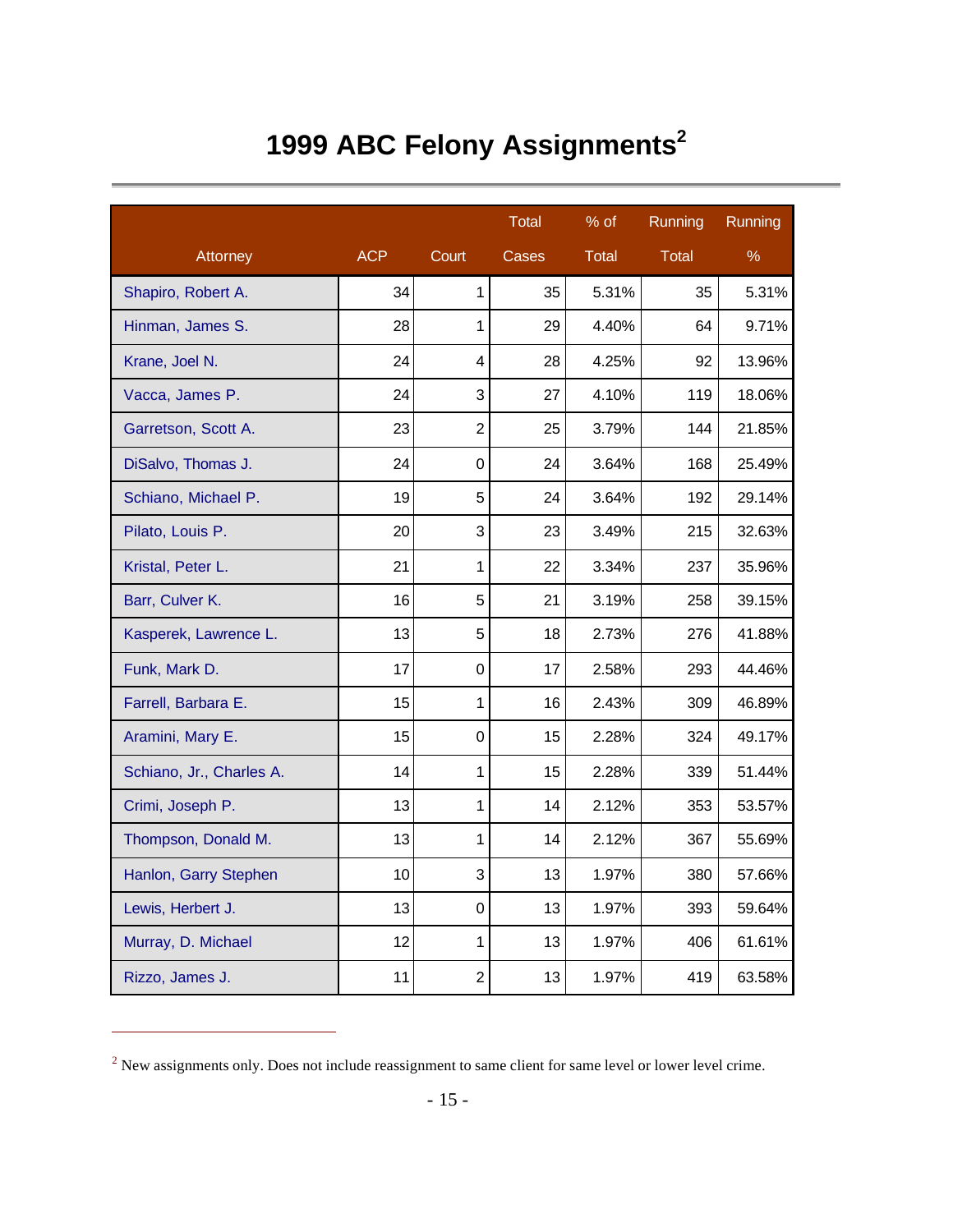|                           |                |                | <b>Total</b> | % of         | Running      | Running |
|---------------------------|----------------|----------------|--------------|--------------|--------------|---------|
| Attorney                  | <b>ACP</b>     | Court          | Cases        | <b>Total</b> | <b>Total</b> | $\%$    |
| Brown, J. Raymond         | 12             | 0              | 12           | 1.82%        | 431          | 65.40%  |
| Leegant, Jo Anne          | 12             | 0              | 12           | 1.82%        | 443          | 67.22%  |
| Perez, Gilbert R.         | 12             | 0              | 12           | 1.82%        | 455          | 69.04%  |
| Aureli, Daniel L.         | 11             | 0              | 11           | 1.67%        | 466          | 70.71%  |
| Brown, James E.           | 10             | 1              | 11           | 1.67%        | 477          | 72.38%  |
| Egger, Jan P.             | 11             | 0              | 11           | 1.67%        | 488          | 74.05%  |
| Lappan, James             | 9              | $\overline{2}$ | 11           | 1.67%        | 499          | 75.72%  |
| Morabito, David R.        | 11             | 0              | 11           | 1.67%        | 510          | 77.39%  |
| Bourtis, Eftihia          | 10             | 0              | 10           | 1.52%        | 520          | 78.91%  |
| Cocuzzi, Thomas J.        | 7              | 3              | 10           | 1.52%        | 530          | 80.42%  |
| Damelio, Joseph S.        | 5              | 4              | 9            | 1.37%        | 539          | 81.79%  |
| Murante, David A.         | 6              | 3              | 9            | 1.37%        | 548          | 83.16%  |
| Zimmermann, Jr., Clark J. | 9              | 0              | 9            | 1.37%        | 557          | 84.52%  |
| Pullano, Peter J.         | 6              | $\overline{2}$ | 8            | 1.21%        | 565          | 85.74%  |
| Renzi, Alexander R.       | $\overline{7}$ | 1              | 8            | 1.21%        | 573          | 86.95%  |
| Merante, Vincent E.       | 1              | 6              | 7            | 1.06%        | 580          | 88.01%  |
| Bertram, Dudley M.        | 6              | $\mathbf 0$    | 6            | 0.91%        | 586          | 88.92%  |
| DeJohn, Timothy W.        | 6              | 0              | 6            | 0.91%        | 592          | 89.83%  |
| Tuohey, Michael J.        | 6              | 0              | 6            | 0.91%        | 598          | 90.74%  |
| <b>Bitetti, Gary</b>      | 3              | 1              | 4            | 0.61%        | 602          | 91.35%  |
| Conaty, Jr., George W.    | 4              | 0              | 4            | 0.61%        | 606          | 91.96%  |
| Daniele, Anthony          | $\overline{2}$ | $\overline{2}$ | 4            | 0.61%        | 610          | 92.56%  |
| Obiorah, Edwin S.C.       | 4              | 0              | 4            | 0.61%        | 614          | 93.17%  |
| Burke, Adrian J.          | 3              | $\mathbf 0$    | 3            | 0.46%        | 617          | 93.63%  |
| Getz, Jon P.              | 3              | 0              | 3            | 0.46%        | 620          | 94.08%  |
| Holliday, Billie D.       | 3              | 0              | 3            | 0.46%        | 623          | 94.54%  |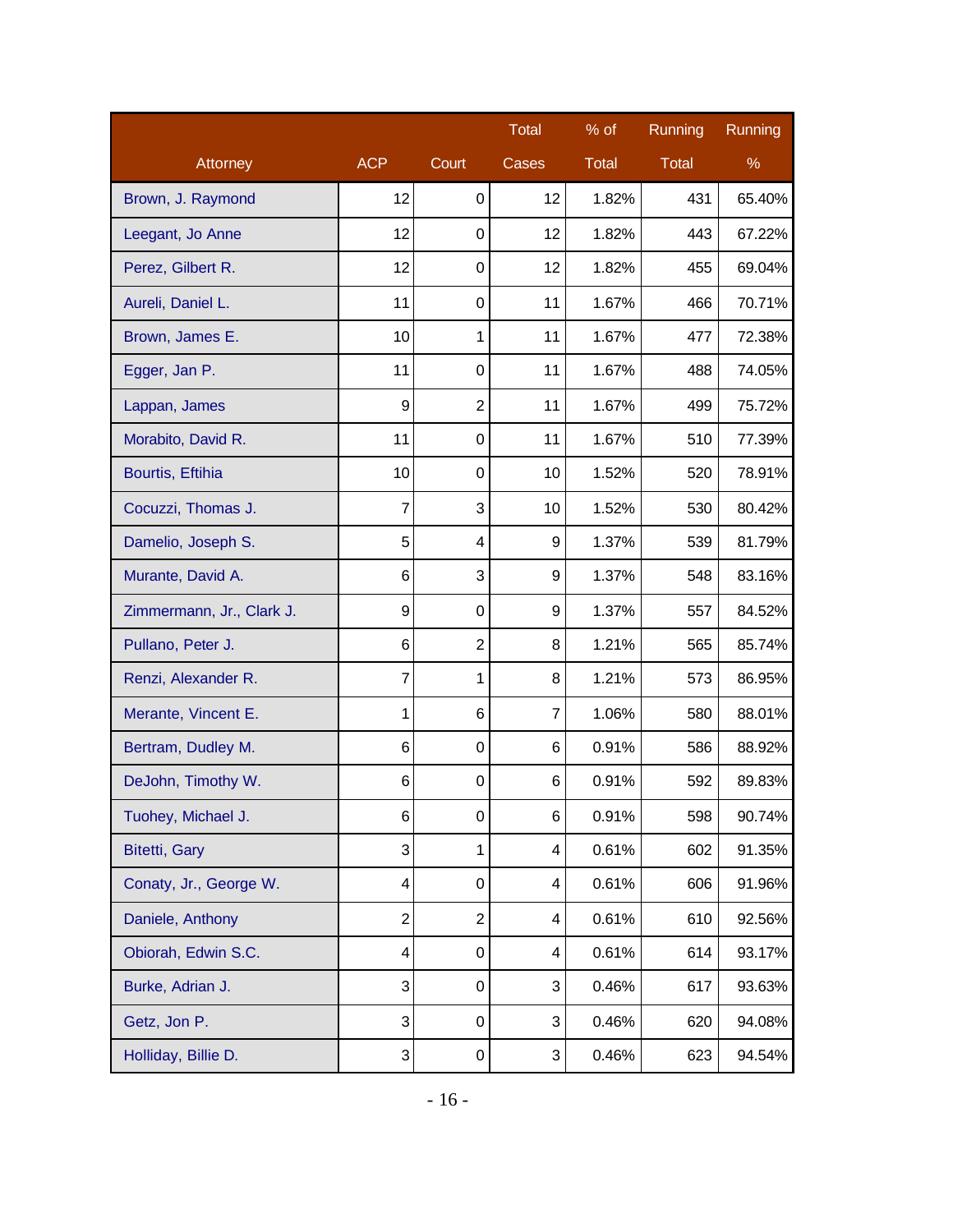|                          |                  |                  | Total          | $%$ of | Running | Running |
|--------------------------|------------------|------------------|----------------|--------|---------|---------|
| Attorney                 | <b>ACP</b>       | Court            | Cases          | Total  | Total   | %       |
| Muldoon, Gary            | 1                | $\overline{2}$   | 3              | 0.46%  | 626     | 94.99%  |
| Rose, Angelo A.          | $\mathbf 0$      | 3                | 3              | 0.46%  | 629     | 95.45%  |
| Shulman, Brian J.        | 3                | 0                | 3              | 0.46%  | 632     | 95.90%  |
| Green, Scott M.          | $\mathbf 0$      | $\overline{2}$   | $\overline{2}$ | 0.30%  | 634     | 96.21%  |
| Palmiere, David M.       | $\overline{2}$   | 0                | $\overline{2}$ | 0.30%  | 636     | 96.51%  |
| Schiano, Christopher     | $\pmb{0}$        | $\overline{c}$   | 2              | 0.30%  | 638     | 96.81%  |
| Testa, Charles R.        | $\overline{2}$   | 0                | $\overline{2}$ | 0.30%  | 640     | 97.12%  |
| <b>Black, Nicole</b>     | $\mathbf 0$      | 1                | $\mathbf{1}$   | 0.15%  | 641     | 97.27%  |
| Buettner, Brian C.       | 1                | 0                | $\mathbf{1}$   | 0.15%  | 642     | 97.42%  |
| Colombo, Jeanne M.       | 1                | 0                | 1              | 0.15%  | 643     | 97.57%  |
| Dedes, William C.        | 1                | $\boldsymbol{0}$ | $\mathbf{1}$   | 0.15%  | 644     | 97.72%  |
| Dinolfo, Joseph F.       | 1                | 0                | 1              | 0.15%  | 645     | 97.88%  |
| Epstein, Robert          | 1                | 0                | 1              | 0.15%  | 646     | 98.03%  |
| Gladstone, Katherine     | 1                | 0                | 1              | 0.15%  | 647     | 98.18%  |
| Hilderbrandt, Randall D. | $\boldsymbol{0}$ | 1                | 1              | 0.15%  | 648     | 98.33%  |
| Karatas, Nigos           | $\mathbf 0$      | 1                | 1              | 0.15%  | 649     | 98.48%  |
| Lembke, Matthew R.       | 1                | $\boldsymbol{0}$ | 1              | 0.15%  | 650     | 98.63%  |
| Lester, Frederick        | 1                | $\boldsymbol{0}$ | $\mathbf{1}$   | 0.15%  | 651     | 98.79%  |
| Maggio, Frank G.         | 1                | 0                | 1              | 0.15%  | 652     | 98.94%  |
| Murante, Gerald S.       | 1                | 0                | $\mathbf{1}$   | 0.15%  | 653     | 99.09%  |
| Nacca, John              | 1                | 0                | $\mathbf{1}$   | 0.15%  | 654     | 99.24%  |
| Owens, David L.          | 1                | 0                | 1              | 0.15%  | 655     | 99.39%  |
| Pineau, Maureen A.       | 1                | 0                | $\mathbf{1}$   | 0.15%  | 656     | 99.54%  |
| Regan, Michael J.        | 1                | 0                | $\mathbf 1$    | 0.15%  | 657     | 99.70%  |
| Salzer, Karl F.          | $\boldsymbol{0}$ | $\mathbf{1}$     | $\mathbf{1}$   | 0.15%  | 658     | 99.85%  |
| West, John R.            | 0                | $\mathbf{1}$     | $\mathbf{1}$   | 0.15%  | 659     | 100.00% |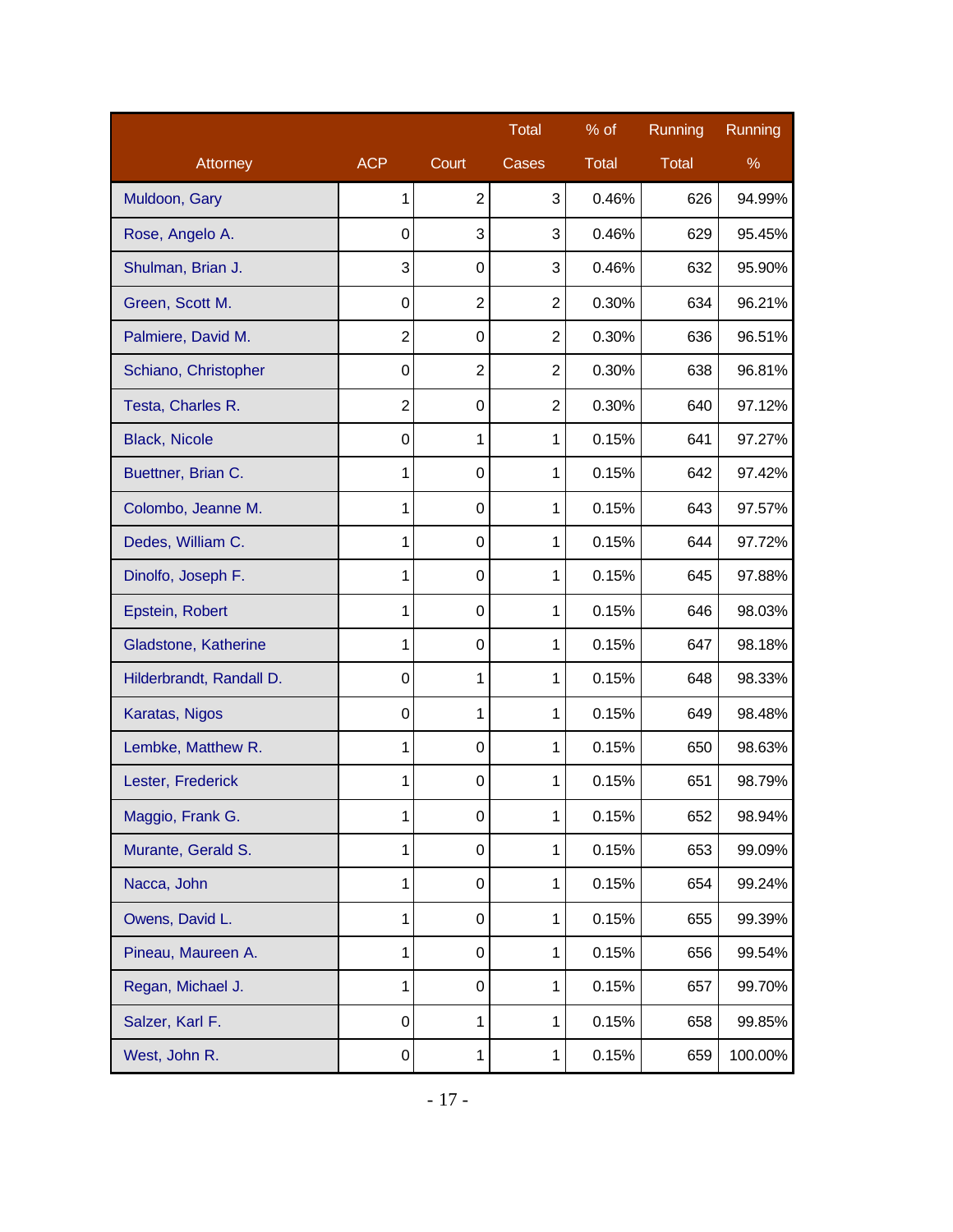|              |            |       | Total | % of         | Running | <b>Running</b> |
|--------------|------------|-------|-------|--------------|---------|----------------|
| Attorney     | <b>ACP</b> | Court | Cases | <b>Total</b> | Total   | %              |
| <b>Total</b> | 580        | 79    | 659   |              |         |                |
| Average      | 8          |       | 9     |              |         |                |

# **1999 DE Felony Assignments<sup>3</sup>**

|                          |                |                | Total          | $%$ of | Running      | Running       |
|--------------------------|----------------|----------------|----------------|--------|--------------|---------------|
| Attorney                 | <b>ACP</b>     | Court          | Cases          | Total  | <b>Total</b> | $\frac{9}{6}$ |
| Kasperek, Lawrence L.    | 7              | $\overline{7}$ | 14             | 4.47%  | 14           | 4.47%         |
| Hinman, James S.         | 10             | $\overline{2}$ | 12             | 3.83%  | 26           | 8.31%         |
| Owens, David L.          | 11             | 0              | 11             | 3.51%  | 37           | 11.82%        |
| Krane, Joel N.           | 7              | 3              | 10             | 3.19%  | 47           | 15.02%        |
| Aureli, Daniel L.        | 8              | 1              | 9              | 2.88%  | 56           | 17.89%        |
| Merante, Vincent E.      | 4              | 5              | 9              | 2.88%  | 65           | 20.77%        |
| Pilato, Louis P.         | $\overline{7}$ | $\overline{2}$ | 9              | 2.88%  | 74           | 23.64%        |
| Schiano, Jr., Charles A. | 6              | 3              | 9              | 2.88%  | 83           | 26.52%        |
| DiSalvo, Thomas J.       | 7              | $\Omega$       | $\overline{7}$ | 2.24%  | 90           | 28.75%        |
| Garretson, Scott A.      | 7              | $\Omega$       | 7              | 2.24%  | 97           | 30.99%        |
| Kristal, Peter L.        | 6              | 1              | $\overline{7}$ | 2.24%  | 104          | 33.23%        |
| Morabito, David R.       | 6              | 1              | 7              | 2.24%  | 111          | 35.46%        |
| Rose, Angelo A.          | 1              | 6              | $\overline{7}$ | 2.24%  | 118          | 37.70%        |
| Brown, J. Raymond        | 6              | $\Omega$       | 6              | 1.92%  | 124          | 39.62%        |
| Crimi, Joseph P.         | 6              | 0              | 6              | 1.92%  | 130          | 41.53%        |
| Funk, Mark D.            | 6              | 0              | 6              | 1.92%  | 136          | 43.45%        |

 $3$  New assignments only. Does not include reassignment to same client for same level or lower level crime.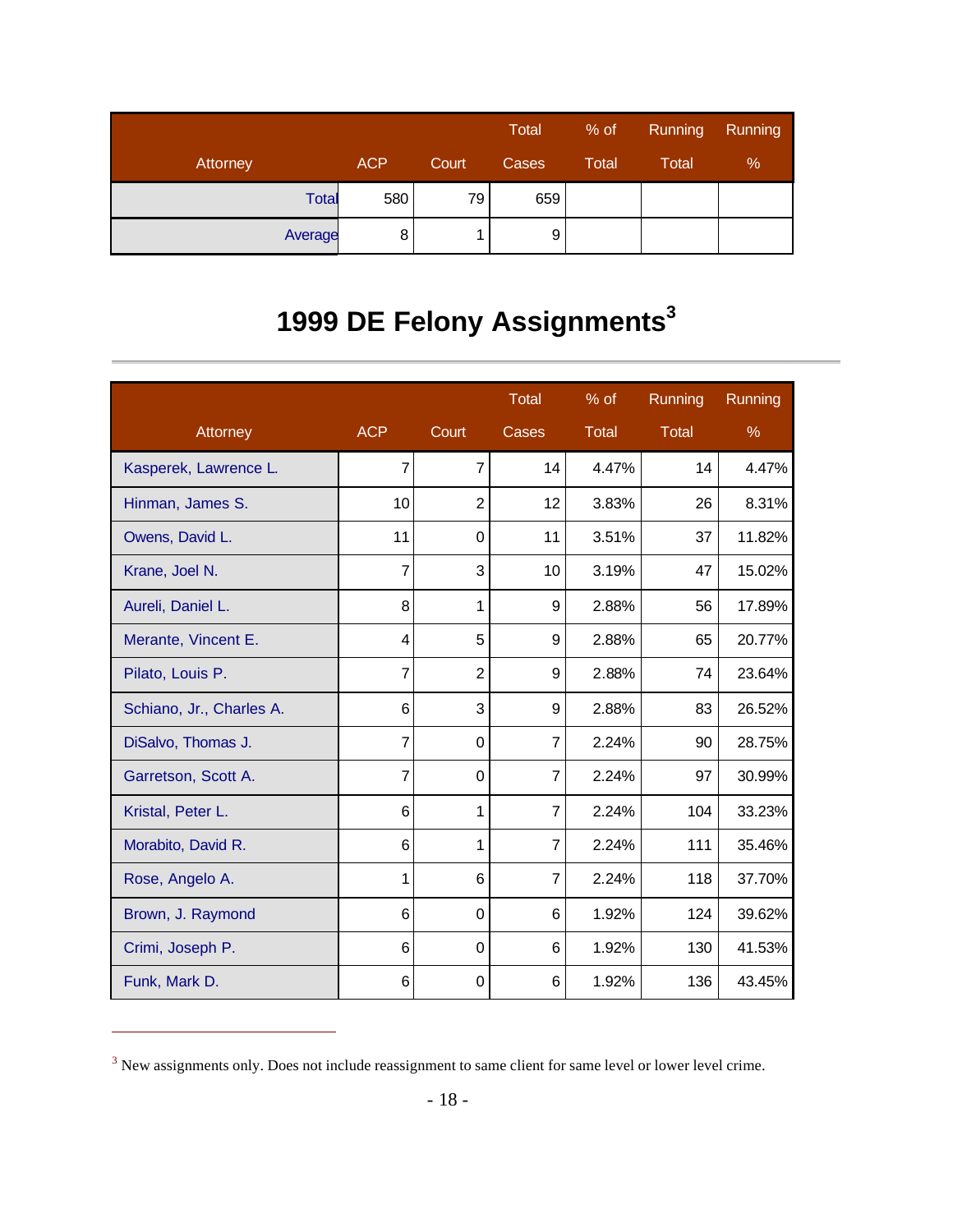|                       |                |                  | <b>Total</b> | $%$ of | Running | Running |
|-----------------------|----------------|------------------|--------------|--------|---------|---------|
| Attorney              | <b>ACP</b>     | Court            | Cases        | Total  | Total   | %       |
| Vacca, James P.       | 6              | 0                | 6            | 1.92%  | 142     | 45.37%  |
| Aramini, Mary E.      | 5              | $\boldsymbol{0}$ | 5            | 1.60%  | 147     | 46.96%  |
| Farrell, Barbara E.   | 5              | $\boldsymbol{0}$ | 5            | 1.60%  | 152     | 48.56%  |
| LaDuca, Anthony       | $\mathbf 0$    | 5                | 5            | 1.60%  | 157     | 50.16%  |
| Schiano, Michael P.   | 5              | $\boldsymbol{0}$ | 5            | 1.60%  | 162     | 51.76%  |
| Thompson, Donald M.   | 5              | $\boldsymbol{0}$ | 5            | 1.60%  | 167     | 53.35%  |
| Barr, Culver K.       | 1              | 3                | 4            | 1.28%  | 171     | 54.63%  |
| Lester, Frederick     | 4              | $\boldsymbol{0}$ | 4            | 1.28%  | 175     | 55.91%  |
| Murante, Gerald S.    | 4              | $\boldsymbol{0}$ | 4            | 1.28%  | 179     | 57.19%  |
| Palmiere, David M.    | 3              | 1                | 4            | 1.28%  | 183     | 58.47%  |
| Parks, Anthony        | 3              | 1                | 4            | 1.28%  | 187     | 59.74%  |
| Perez, Gilbert R.     | 4              | $\boldsymbol{0}$ | 4            | 1.28%  | 191     | 61.02%  |
| Schiano, Christopher  | 3              | 1                | 4            | 1.28%  | 195     | 62.30%  |
| Shapiro, Robert A.    | 4              | $\boldsymbol{0}$ | 4            | 1.28%  | 199     | 63.58%  |
| Winward, Thomas M.V.  | 4              | $\boldsymbol{0}$ | 4            | 1.28%  | 203     | 64.86%  |
| Wisner, Todd J.W.     | 4              | $\mathbf 0$      | 4            | 1.28%  | 207     | 66.13%  |
| <b>Bitetti, Gary</b>  | 1              | $\overline{2}$   | 3            | 0.96%  | 210     | 67.09%  |
| Bourtis, Eftihia      | 3              | $\boldsymbol{0}$ | 3            | 0.96%  | 213     | 68.05%  |
| Brown, James E.       | 2              | 1                | 3            | 0.96%  | 216     | 69.01%  |
| Burke, Adrian J.      | 3              | $\boldsymbol{0}$ | 3            | 0.96%  | 219     | 69.97%  |
| Cianca, Mark F.       | 1              | $\overline{2}$   | 3            | 0.96%  | 222     | 70.93%  |
| Cocuzzi, Thomas J.    | $\overline{2}$ | 1                | 3            | 0.96%  | 225     | 71.88%  |
| Egger, Jan P.         | 3              | $\boldsymbol{0}$ | 3            | 0.96%  | 228     | 72.84%  |
| Getz, Jon P.          | 1              | $\overline{2}$   | 3            | 0.96%  | 231     | 73.80%  |
| Hanlon, Garry Stephen | 3              | 0                | 3            | 0.96%  | 234     | 74.76%  |
| Hurwitz, Phillip R.   | 3              | 0                | 3            | 0.96%  | 237     | 75.72%  |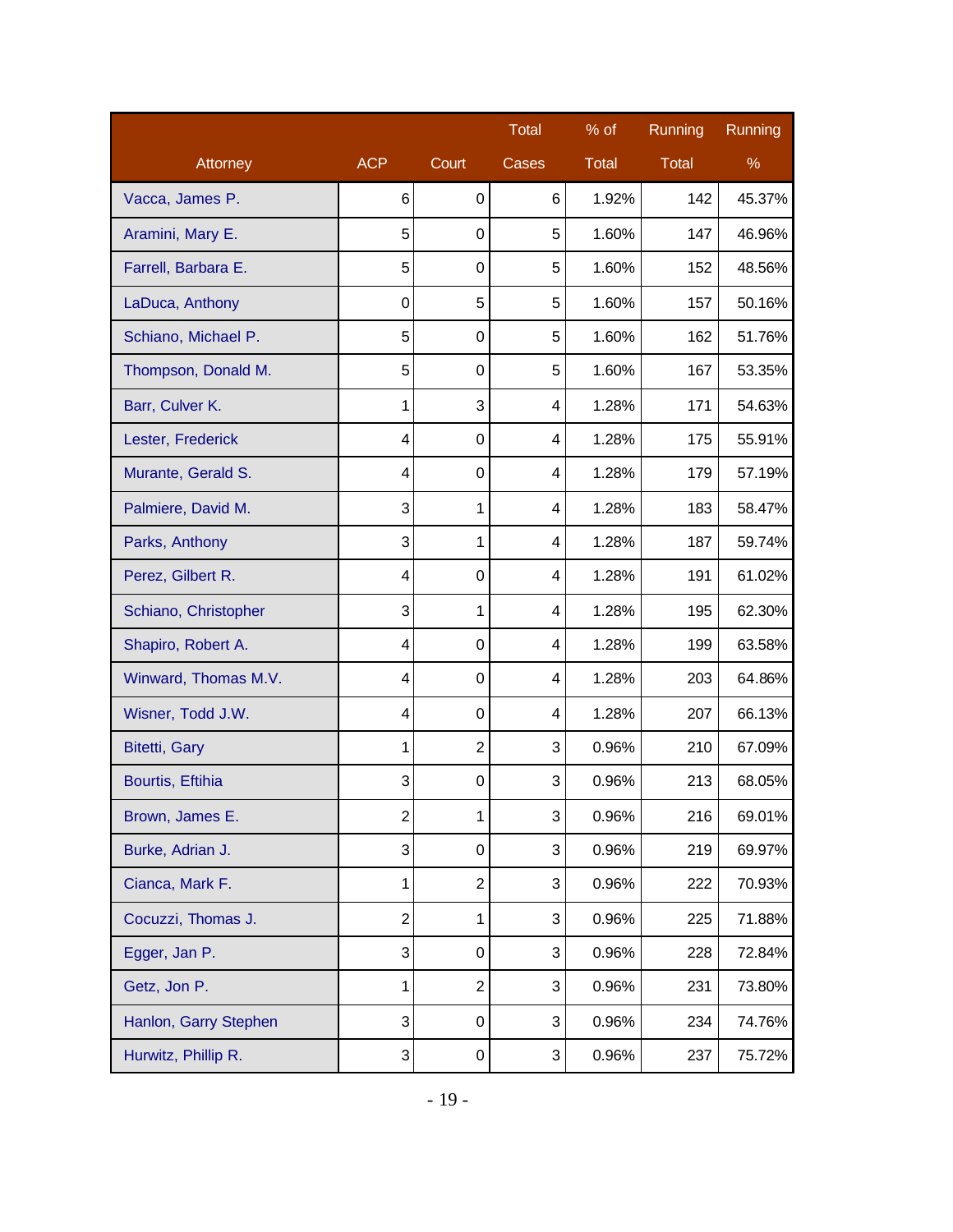|                           |                  |                  | Total          | % of  | Running | Running |
|---------------------------|------------------|------------------|----------------|-------|---------|---------|
| Attorney                  | <b>ACP</b>       | Court            | Cases          | Total | Total   | %       |
| Lappan, James             | 1                | $\overline{2}$   | 3              | 0.96% | 240     | 76.68%  |
| Leegant, Jo Anne          | 3                | $\boldsymbol{0}$ | 3              | 0.96% | 243     | 77.64%  |
| Napier, James A.          | $\overline{2}$   | 1                | 3              | 0.96% | 246     | 78.59%  |
| Renzi, Alexander R.       | $\overline{c}$   | 1                | 3              | 0.96% | 249     | 79.55%  |
| Rizzo, James J.           | 3                | $\boldsymbol{0}$ | 3              | 0.96% | 252     | 80.51%  |
| Stacy, Michael P.         | 3                | $\boldsymbol{0}$ | 3              | 0.96% | 255     | 81.47%  |
| Zimmermann, Jr., Clark J. | 3                | $\mathbf 0$      | 3              | 0.96% | 258     | 82.43%  |
| Conaty, Jr., George W.    | $\overline{2}$   | 0                | $\overline{2}$ | 0.64% | 260     | 83.07%  |
| Damelio, Joseph S.        | 1                | 1                | $\overline{2}$ | 0.64% | 262     | 83.71%  |
| DeJohn, Timothy W.        | $\overline{c}$   | $\mathbf 0$      | $\overline{2}$ | 0.64% | 264     | 84.35%  |
| Epstein, Robert           | $\boldsymbol{0}$ | $\overline{2}$   | $\overline{2}$ | 0.64% | 266     | 84.98%  |
| Flowerday, Michael D.     | $\overline{2}$   | $\boldsymbol{0}$ | $\overline{2}$ | 0.64% | 268     | 85.62%  |
| Holliday, Billie D.       | $\overline{c}$   | $\mathbf 0$      | $\overline{2}$ | 0.64% | 270     | 86.26%  |
| Khuns, Kevin M.           | $\mathbf 0$      | $\overline{2}$   | $\overline{2}$ | 0.64% | 272     | 86.90%  |
| Lewis, Herbert J.         | $\overline{2}$   | $\boldsymbol{0}$ | $\overline{2}$ | 0.64% | 274     | 87.54%  |
| Maggio, Frank G.          | $\overline{c}$   | $\boldsymbol{0}$ | $\overline{2}$ | 0.64% | 276     | 88.18%  |
| Morabito, Michael A.      | $\overline{2}$   | $\boldsymbol{0}$ | $\overline{2}$ | 0.64% | 278     | 88.82%  |
| Murante, David A.         | 1                | 1                | $\overline{2}$ | 0.64% | 280     | 89.46%  |
| Murray, D. Michael        | 2                | 0                | 2              | 0.64% | 282     | 90.10%  |
| Pullano, Peter J.         | 1                | $\mathbf{1}$     | $\overline{2}$ | 0.64% | 284     | 90.73%  |
| Shulman, Brian J.         | $\overline{2}$   | $\boldsymbol{0}$ | $\overline{2}$ | 0.64% | 286     | 91.37%  |
| Solomon, R. Adrian        | $\overline{2}$   | $\boldsymbol{0}$ | $\overline{2}$ | 0.64% | 288     | 92.01%  |
| Tuohey, Michael J.        | 1                | $\mathbf{1}$     | $\overline{2}$ | 0.64% | 290     | 92.65%  |
| Wood, Robert W.           | $\overline{2}$   | $\boldsymbol{0}$ | $\overline{2}$ | 0.64% | 292     | 93.29%  |
| Bertram, Dudley M.        | 1                | 0                | 1              | 0.32% | 293     | 93.61%  |
| <b>Black, Nicole</b>      | 1                | 0                | $\mathbf{1}$   | 0.32% | 294     | 93.93%  |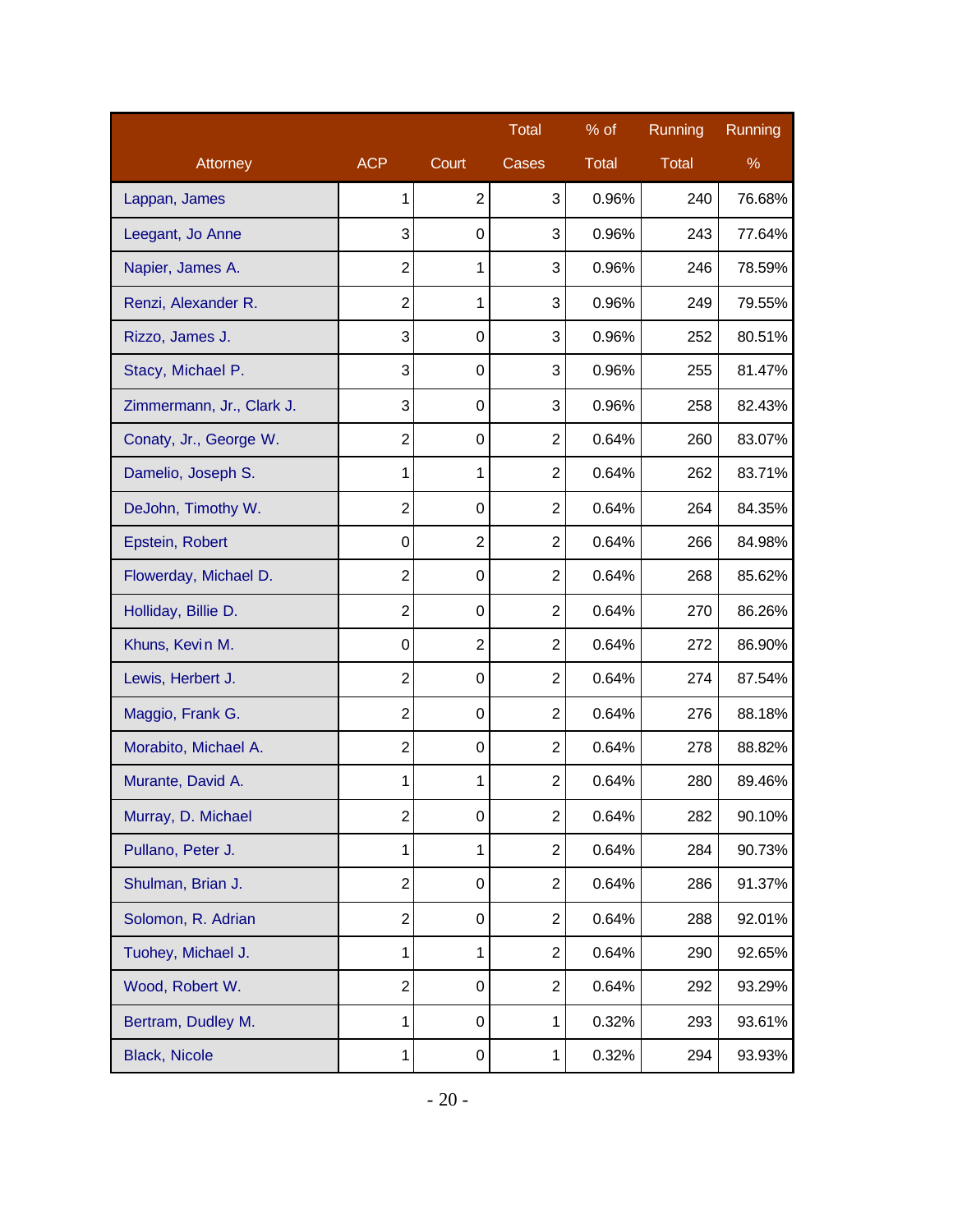|                        |                  |             | <b>Total</b> | % of  | Running      | Running |
|------------------------|------------------|-------------|--------------|-------|--------------|---------|
| Attorney               | <b>ACP</b>       | Court       | Cases        | Total | <b>Total</b> | $\%$    |
| Buettner, Brian C.     | 0                | 1           | 1            | 0.32% | 295          | 94.25%  |
| Colombo, Jeanne M.     | 1                | 0           | 1            | 0.32% | 296          | 94.57%  |
| Corletta, Thomas A.    | $\overline{0}$   | 1           | 1            | 0.32% | 297          | 94.89%  |
| Daniele, Anthony       | 1                | $\pmb{0}$   | 1            | 0.32% | 298          | 95.21%  |
| Dinolfo, Joseph F.     | $\overline{0}$   | 1           | 1            | 0.32% | 299          | 95.53%  |
| Glaser, Alan           | 1                | $\mathsf 0$ | 1            | 0.32% | 300          | 95.85%  |
| Lamutis, Donald F.     | 1                | $\pmb{0}$   | 1            | 0.32% | 301          | 96.17%  |
| Lembke, Matthew R.     | $\mathbf 0$      | 1           | 1            | 0.32% | 302          | 96.49%  |
| Muldoon, Gary          | $\boldsymbol{0}$ | 1           | 1            | 0.32% | 303          | 96.81%  |
| Nesser, Joseph G.      | $\overline{0}$   | 1           | 1            | 0.32% | 304          | 97.12%  |
| Obiorah, Edwin S.C.    | 1                | $\pmb{0}$   | 1            | 0.32% | 305          | 97.44%  |
| Pineau, Maureen A.     | 1                | $\mathbf 0$ | 1            | 0.32% | 306          | 97.76%  |
| Proano, Galo M.        | 1                | $\mathbf 0$ | 1            | 0.32% | 307          | 98.08%  |
| Regan, Richard E.      | $\mathbf 0$      | 1           | 1            | 0.32% | 308          | 98.40%  |
| Sadinsky, Lisa A.      | 1                | 0           | 1            | 0.32% | 309          | 98.72%  |
| Santariello, Michael   | 1                | $\pmb{0}$   | 1            | 0.32% | 310          | 99.04%  |
| Schell, George A., Jr. | $\mathbf 0$      | 1           | 1            | 0.32% | 311          | 99.36%  |
| West, John R.          | 1                | $\mathbf 0$ | 1            | 0.32% | 312          | 99.68%  |
| Young, D. Scott        | 0                | 1           | 1            | 0.32% | 313          | 100.00% |
| Total                  | 242              | 71          | 313          |       |              |         |
| Average                | 3                | 1           | 4            |       |              |         |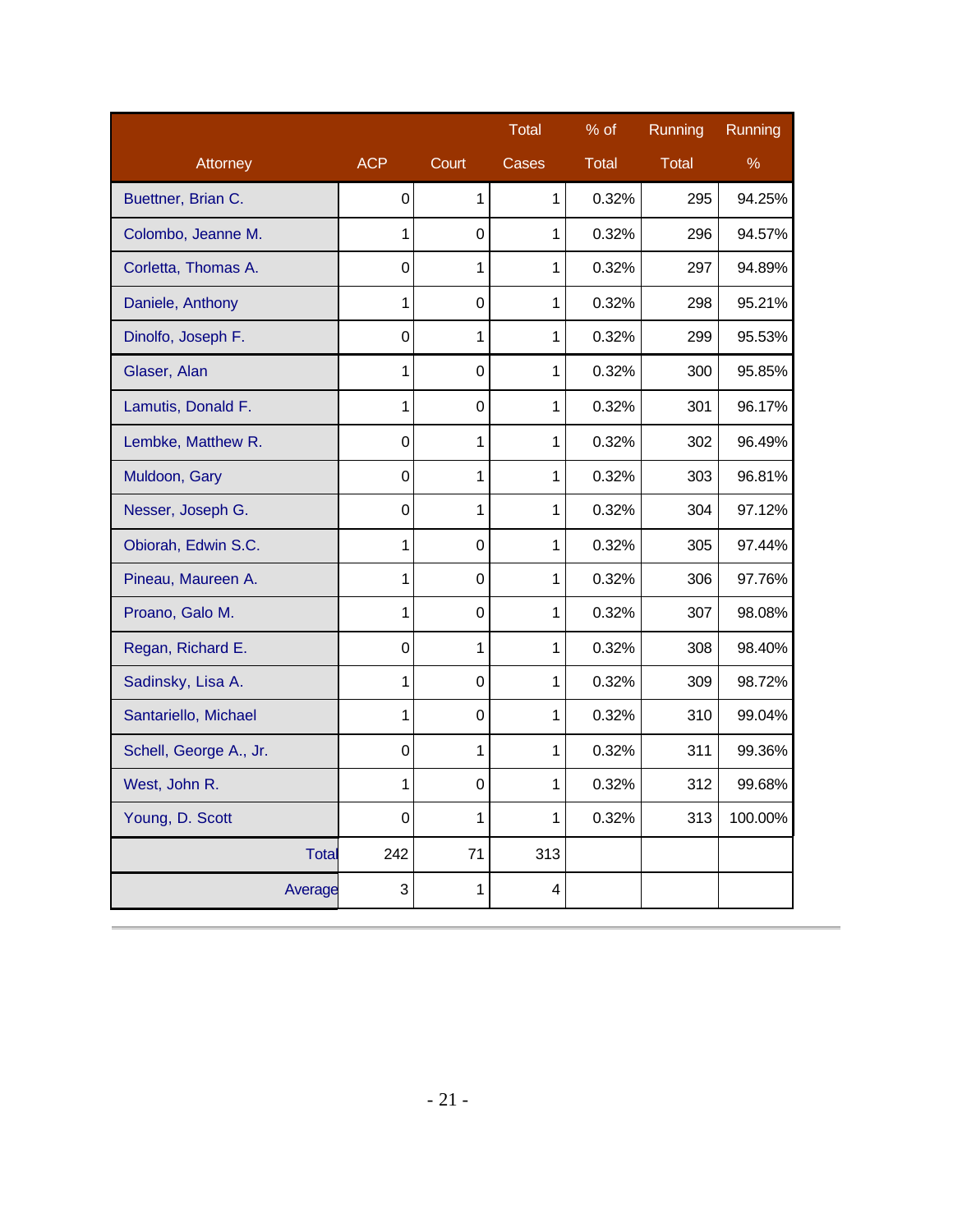## **1999 Misdemeanor Assignments<sup>4</sup>**

|                          |                  |                | <b>Total</b> | % of         | Running      | Running |
|--------------------------|------------------|----------------|--------------|--------------|--------------|---------|
| Attorney                 | <b>ACP</b>       | Court          | Cases        | <b>Total</b> | <b>Total</b> | $\%$    |
| Merante, Vincent E.      | 10               | 17             | 27           | 2.56%        | 27           | 2.56%   |
| Garretson, Scott A.      | 14               | 4              | 18           | 1.70%        | 45           | 4.26%   |
| Perez, Gilbert R.        | 16               | $\overline{2}$ | 18           | 1.70%        | 63           | 5.97%   |
| Schiano, Christopher     | 9                | 9              | 18           | 1.70%        | 81           | 7.67%   |
| Lappan, James            | 4                | 12             | 16           | 1.52%        | 97           | 9.19%   |
| Aureli, Daniel L.        | 10               | 4              | 14           | 1.33%        | 111          | 10.51%  |
| Hinman, James S.         | 13               | $\mathbf{1}$   | 14           | 1.33%        | 125          | 11.84%  |
| LaDuca, Anthony          | 13               | 1              | 14           | 1.33%        | 139          | 13.16%  |
| Owens, David L.          | 13               | $\mathbf{1}$   | 14           | 1.33%        | 153          | 14.49%  |
| Wisner, Todd J.W.        | $\overline{7}$   | $\overline{7}$ | 14           | 1.33%        | 167          | 15.81%  |
| Chait, Mitchell A.       | 12               | $\mathbf{1}$   | 13           | 1.23%        | 180          | 17.05%  |
| Hanlon, Garry Stephen    | 8                | 5              | 13           | 1.23%        | 193          | 18.28%  |
| Pilato, Louis P.         | 12               | 1              | 13           | 1.23%        | 206          | 19.51%  |
| Redmond, Gregg H.        | 11               | $\overline{2}$ | 13           | 1.23%        | 219          | 20.74%  |
| Rose, Angelo A.          | 1                | 12             | 13           | 1.23%        | 232          | 21.97%  |
| Schiano, Jr., Charles A. | 12               | $\mathbf{1}$   | 13           | 1.23%        | 245          | 23.20%  |
| West, John R.            | 9                | 4              | 13           | 1.23%        | 258          | 24.43%  |
| Brown, J. Raymond        | 6                | 6              | 12           | 1.14%        | 270          | 25.57%  |
| Crimi, Joseph P.         | 11               | $\mathbf{1}$   | 12           | 1.14%        | 282          | 26.70%  |
| Gladstone, Katherine     | $\boldsymbol{9}$ | 3              | 12           | 1.14%        | 294          | 27.84%  |
| Krane, Joel N.           | 12               | $\mathbf 0$    | 12           | 1.14%        | 306          | 28.98%  |

<sup>4</sup> New assignments only. Does not include reassignment to same client for same level or lower level crime.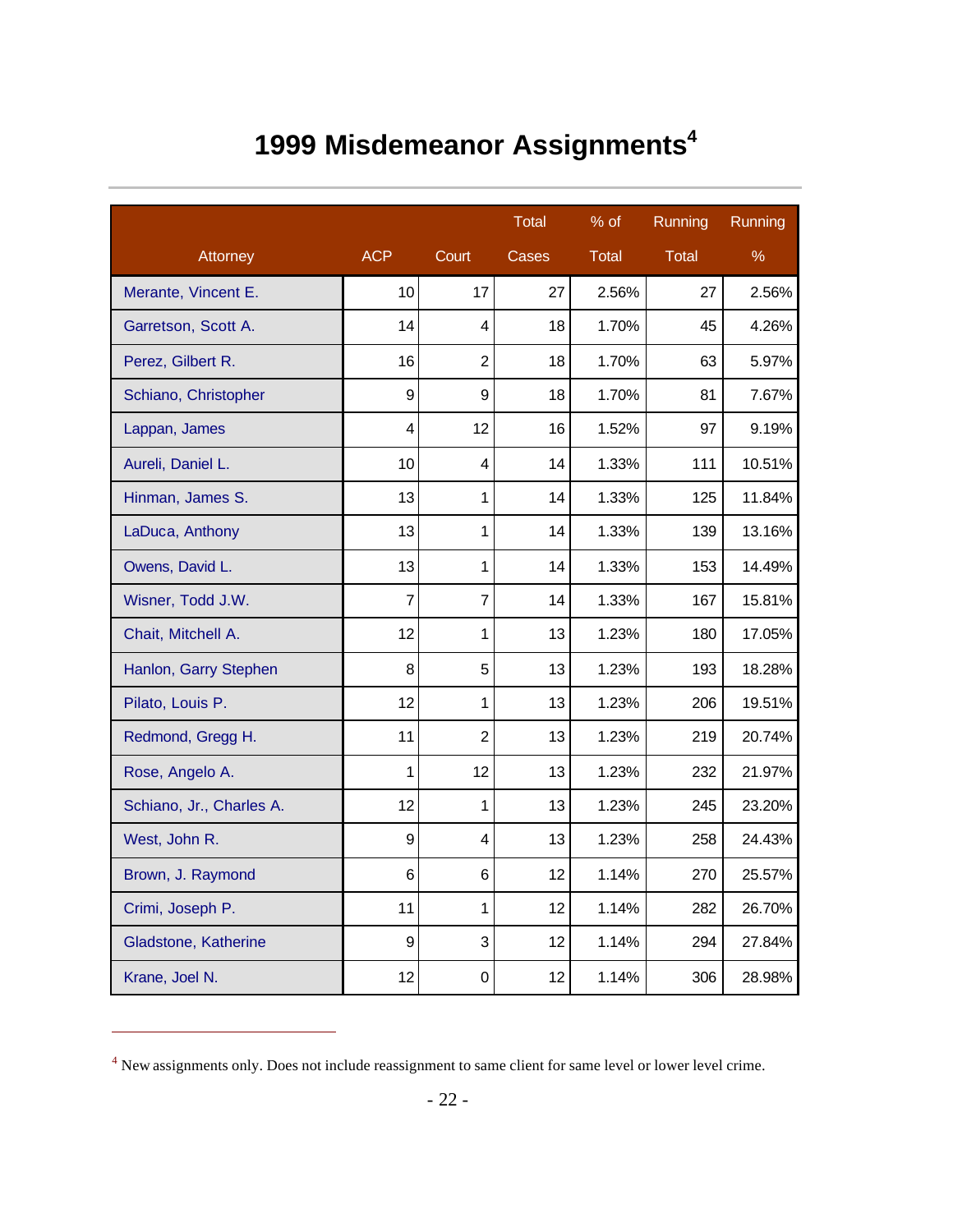|                        |                |                | <b>Total</b> | % of         | Running      | Running |
|------------------------|----------------|----------------|--------------|--------------|--------------|---------|
| Attorney               | <b>ACP</b>     | Court          | Cases        | <b>Total</b> | <b>Total</b> | %       |
| Parks, Anthony         | 9              | 3              | 12           | 1.14%        | 318          | 30.11%  |
| Sadinsky, Lisa A.      | 11             | 1              | 12           | 1.14%        | 330          | 31.25%  |
| Bernacki, Jr., John E. | 5              | 6              | 11           | 1.04%        | 341          | 32.29%  |
| Funk, Mark D.          | 10             | 1              | 11           | 1.04%        | 352          | 33.33%  |
| Goldman, Ronald S.     | 10             | 1              | 11           | 1.04%        | 363          | 34.38%  |
| LaDuca, John J.        | 9              | $\overline{2}$ | 11           | 1.04%        | 374          | 35.42%  |
| Laragy, Christopher J. | 11             | $\mathbf 0$    | 11           | 1.04%        | 385          | 36.46%  |
| Murante, Gerald S.     | 10             | 1              | 11           | 1.04%        | 396          | 37.50%  |
| Palmiere, David M.     | 10             | 1              | 11           | 1.04%        | 407          | 38.54%  |
| Scibetta, Michael P.   | 8              | 3              | 11           | 1.04%        | 418          | 39.58%  |
| Annechino, John A.     | 8              | $\overline{2}$ | 10           | 0.95%        | 428          | 40.53%  |
| Burke, Adrian J.       | 9              | 1              | 10           | 0.95%        | 438          | 41.48%  |
| Crimi, Jr., Charles F. | 10             | $\mathbf 0$    | 10           | 0.95%        | 448          | 42.42%  |
| D'Amanda, Richard      | 10             | $\mathbf 0$    | 10           | 0.95%        | 458          | 43.37%  |
| D'Arpino, John Joseph  | 10             | $\mathbf 0$    | 10           | 0.95%        | 468          | 44.32%  |
| Holliday, Billie D.    | 9              | 1              | 10           | 0.95%        | 478          | 45.27%  |
| Levitsky, Steven Brian | $\overline{7}$ | 3              | 10           | 0.95%        | 488          | 46.21%  |
| Proano, Galo M.        | 10             | $\mathbf 0$    | 10           | 0.95%        | 498          | 47.16%  |
| Sekharan, Raja N.      | 10             | 0              | 10           | 0.95%        | 508          | 48.11%  |
| Wood, Robert W.        | 9              | 1              | 10           | 0.95%        | 518          | 49.05%  |
| Bryant, Kevin C.       | 9              | $\mathbf 0$    | 9            | 0.85%        | 527          | 49.91%  |
| Buettner, Brian C.     | 9              | $\mathbf 0$    | 9            | 0.85%        | 536          | 50.76%  |
| Dinolfo, Joseph F.     | 9              | $\mathbf 0$    | 9            | 0.85%        | 545          | 51.61%  |
| Gaesser, David A.      | 9              | $\mathbf 0$    | 9            | 0.85%        | 554          | 52.46%  |
| Getz, Jon P.           | 6              | 3              | 9            | 0.85%        | 563          | 53.31%  |
| Ingersoll, Timothy E.  | 6              | 3              | 9            | 0.85%        | 572          | 54.17%  |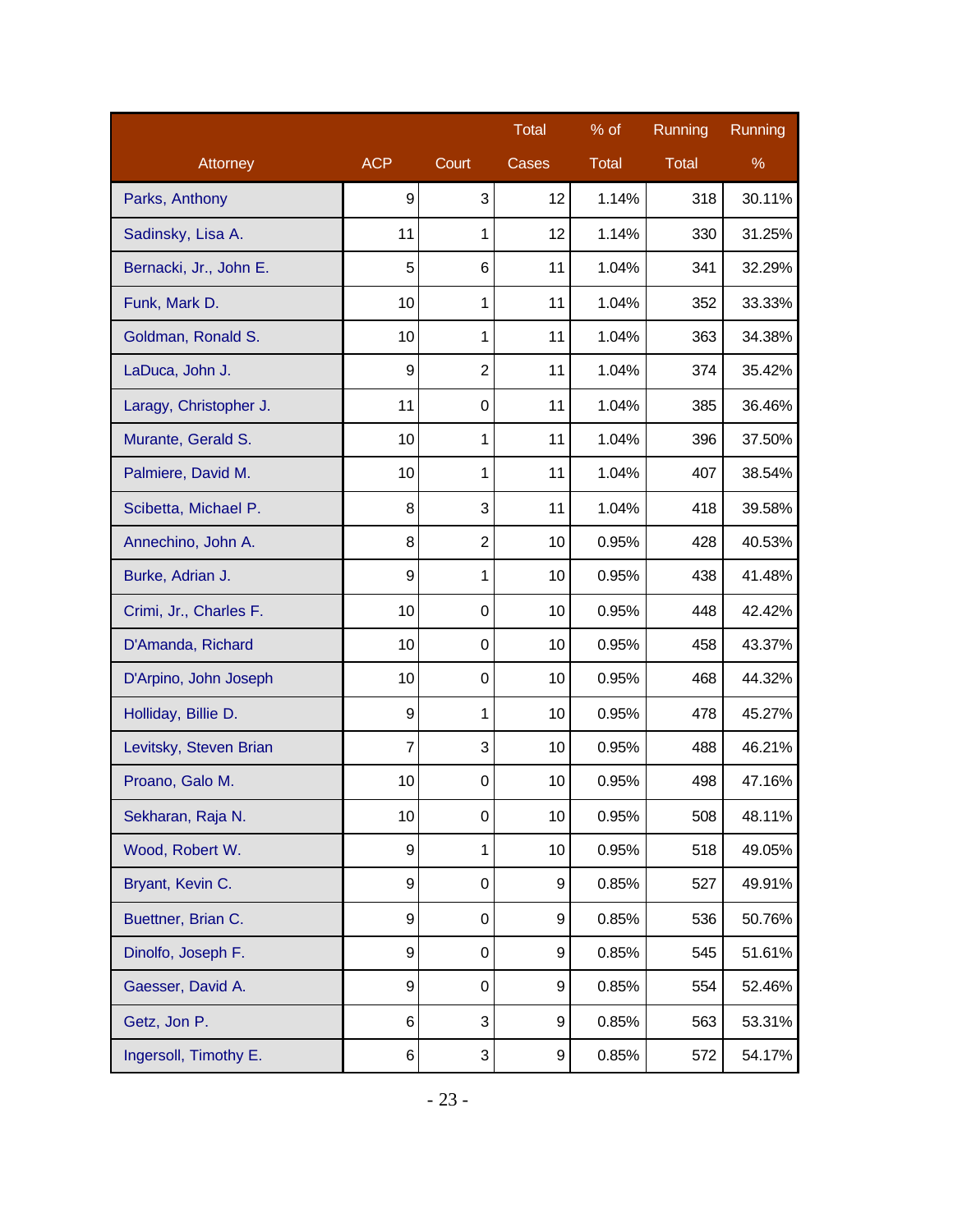|                          |                |                | <b>Total</b>   | % of         | Running      | Running |
|--------------------------|----------------|----------------|----------------|--------------|--------------|---------|
| Attorney                 | <b>ACP</b>     | Court          | Cases          | <b>Total</b> | <b>Total</b> | %       |
| Kristal, Peter L.        | $\overline{7}$ | $\overline{2}$ | 9              | 0.85%        | 581          | 55.02%  |
| Morabito, Michael A.     | 9              | 0              | 9              | 0.85%        | 590          | 55.87%  |
| Parrinello, J. Matthew   | 6              | 3              | 9              | 0.85%        | 599          | 56.72%  |
| Santariello, Michael     | 9              | $\mathbf 0$    | 9              | 0.85%        | 608          | 57.58%  |
| Anderson, Christopher    | 8              | $\mathbf 0$    | 8              | 0.76%        | 616          | 58.33%  |
| Brown, James E.          | 4              | 4              | 8              | 0.76%        | 624          | 59.09%  |
| DeJohn, Timothy W.       | 8              | $\mathbf 0$    | 8              | 0.76%        | 632          | 59.85%  |
| Dimassimo, James D.      | 8              | $\mathbf 0$    | 8              | 0.76%        | 640          | 60.61%  |
| Hardies, Robert M.       | 8              | 0              | 8              | 0.76%        | 648          | 61.36%  |
| Hilderbrandt, Randall D. | 4              | 4              | 8              | 0.76%        | 656          | 62.12%  |
| Hurwitz, Phillip R.      | 8              | 0              | 8              | 0.76%        | 664          | 62.88%  |
| LaCelle, Erik C.         | 7              | 1              | 8              | 0.76%        | 672          | 63.64%  |
| Lester, Frederick        | 8              | 0              | 8              | 0.76%        | 680          | 64.39%  |
| Maggio, Frank G.         | 8              | 0              | 8              | 0.76%        | 688          | 65.15%  |
| Obiorah, Edwin S.C.      | 8              | 0              | 8              | 0.76%        | 696          | 65.91%  |
| Pennica, Kenneth L.      | 8              | $\mathbf 0$    | 8              | 0.76%        | 704          | 66.67%  |
| Rizzo, James J.          | 8              | 0              | 8              | 0.76%        | 712          | 67.42%  |
| Schiano, Michael P.      | 5              | 3              | 8              | 0.76%        | 720          | 68.18%  |
| Winward, Thomas M.V.     | 8              | 0              | 8              | 0.76%        | 728          | 68.94%  |
| Aramini, Mary E.         | 6              | 1              | $\overline{7}$ | 0.66%        | 735          | 69.60%  |
| Bertram, Dudley M.       | $\overline{7}$ | 0              | 7              | 0.66%        | 742          | 70.27%  |
| Cocuzzi, Thomas J.       | 7              | 0              | 7              | 0.66%        | 749          | 70.93%  |
| Damelio, Joseph S.       | 3              | 4              | $\overline{7}$ | 0.66%        | 756          | 71.59%  |
| Dedes, William C.        | $\overline{7}$ | 0              | 7              | 0.66%        | 763          | 72.25%  |
| Farrell, Barbara E.      | $\overline{2}$ | 5              | 7              | 0.66%        | 770          | 72.92%  |
| Fletcher, Jere B.        | $\overline{7}$ | 0              | $\overline{7}$ | 0.66%        | 777          | 73.58%  |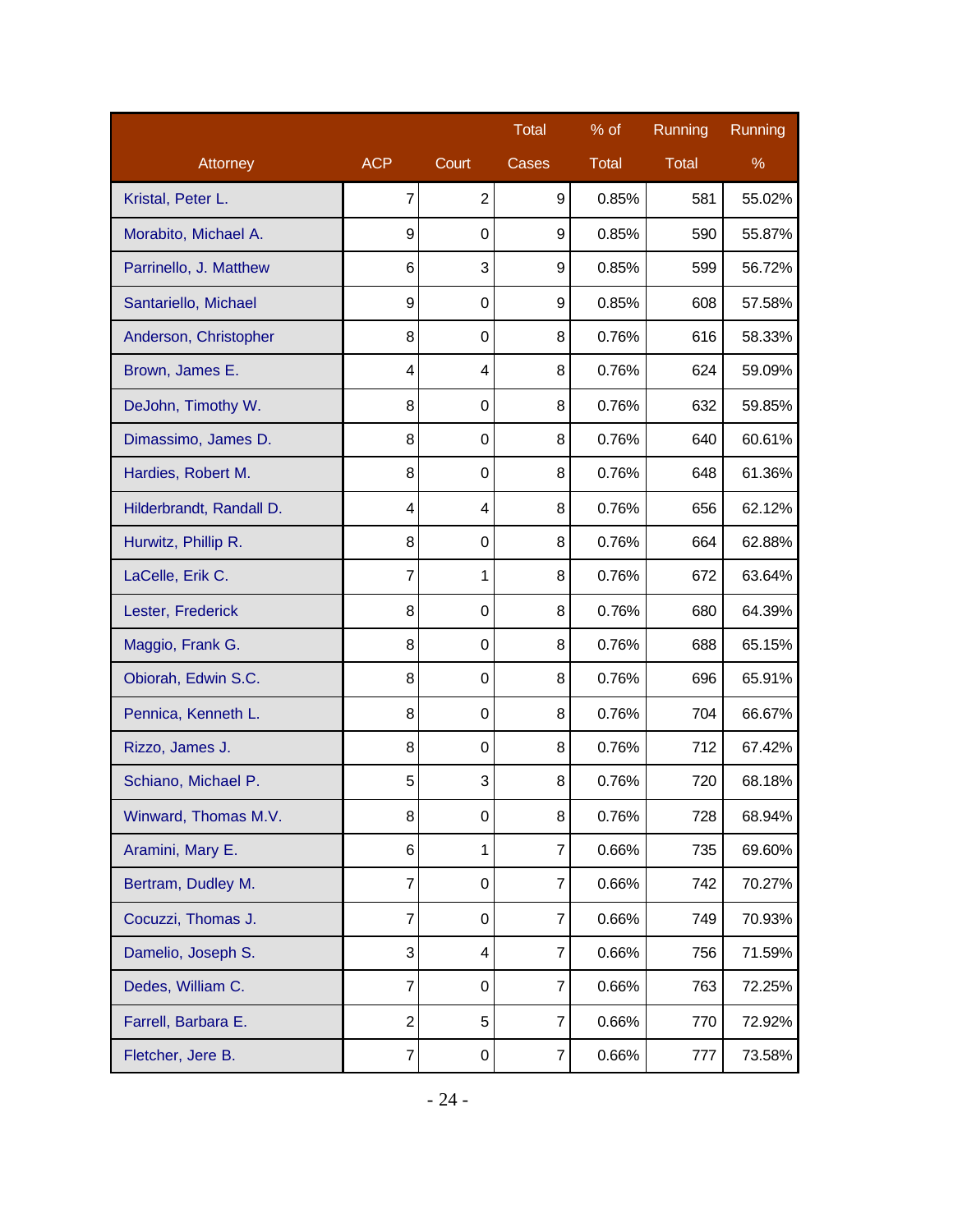|                          |                |                  | <b>Total</b>   | $%$ of | Running      | Running |
|--------------------------|----------------|------------------|----------------|--------|--------------|---------|
| Attorney                 | <b>ACP</b>     | Court            | Cases          | Total  | <b>Total</b> | %       |
| Kasperek, Lawrence L.    | $\overline{2}$ | 5                | 7              | 0.66%  | 784          | 74.24%  |
| Komanecky, Bradley W.    | 7              | $\mathbf 0$      | $\overline{7}$ | 0.66%  | 791          | 74.91%  |
| Lahman, Janice A.        | 7              | $\mathbf 0$      | 7              | 0.66%  | 798          | 75.57%  |
| Lamutis, Donald F.       | 7              | 0                | 7              | 0.66%  | 805          | 76.23%  |
| Leegant, Jo Anne         | 7              | $\mathbf 0$      | 7              | 0.66%  | 812          | 76.89%  |
| Napier, James A.         | 6              | 1                | $\overline{7}$ | 0.66%  | 819          | 77.56%  |
| O'Toole, Keith           | 7              | 0                | 7              | 0.66%  | 826          | 78.22%  |
| Shapiro, Robert A.       | 7              | $\mathbf 0$      | 7              | 0.66%  | 833          | 78.88%  |
| Solomon, R. Adrian       | 7              | $\mathbf 0$      | 7              | 0.66%  | 840          | 79.55%  |
| Summers, Reed Noble      | 7              | 0                | 7              | 0.66%  | 847          | 80.21%  |
| Vacca, James P.          | 6              | 1                | 7              | 0.66%  | 854          | 80.87%  |
| <b>Bitetti, Gary</b>     | 5              | $\mathbf{1}$     | 6              | 0.57%  | 860          | 81.44%  |
| Bourtis, Eftihia         | 4              | $\overline{2}$   | 6              | 0.57%  | 866          | 82.01%  |
| Colombo, Jeanne M.       | 6              | $\mathbf 0$      | 6              | 0.57%  | 872          | 82.58%  |
| DiSalvo, Thomas J.       | 6              | 0                | 6              | 0.57%  | 878          | 83.14%  |
| Flowerday, Michael D.    | 5              | 1                | 6              | 0.57%  | 884          | 83.71%  |
| Goel, Vinita             | 6              | $\mathbf 0$      | 6              | 0.57%  | 890          | 84.28%  |
| Jain, Rekha              | 6              | $\boldsymbol{0}$ | 6              | 0.57%  | 896          | 84.85%  |
| Krieger, Lawrence J.     | 6              | 0                | 6              | 0.57%  | 902          | 85.42%  |
| Morabito, David R.       | 4              | $\overline{2}$   | 6              | 0.57%  | 908          | 85.98%  |
| Stacy, Michael P.        | 6              | $\boldsymbol{0}$ | 6              | 0.57%  | 914          | 86.55%  |
| Egger, Jan P.            | 5              | $\boldsymbol{0}$ | 5              | 0.47%  | 919          | 87.03%  |
| Epstein, Robert          | 5              | $\mathbf 0$      | 5              | 0.47%  | 924          | 87.50%  |
| Murante, David A.        | 4              | $\mathbf{1}$     | 5              | 0.47%  | 929          | 87.97%  |
| O'Neill, Jr., Raymond B. | 5              | $\boldsymbol{0}$ | 5              | 0.47%  | 934          | 88.45%  |
| Renzi, Alexander R.      | 5              | 0                | 5              | 0.47%  | 939          | 88.92%  |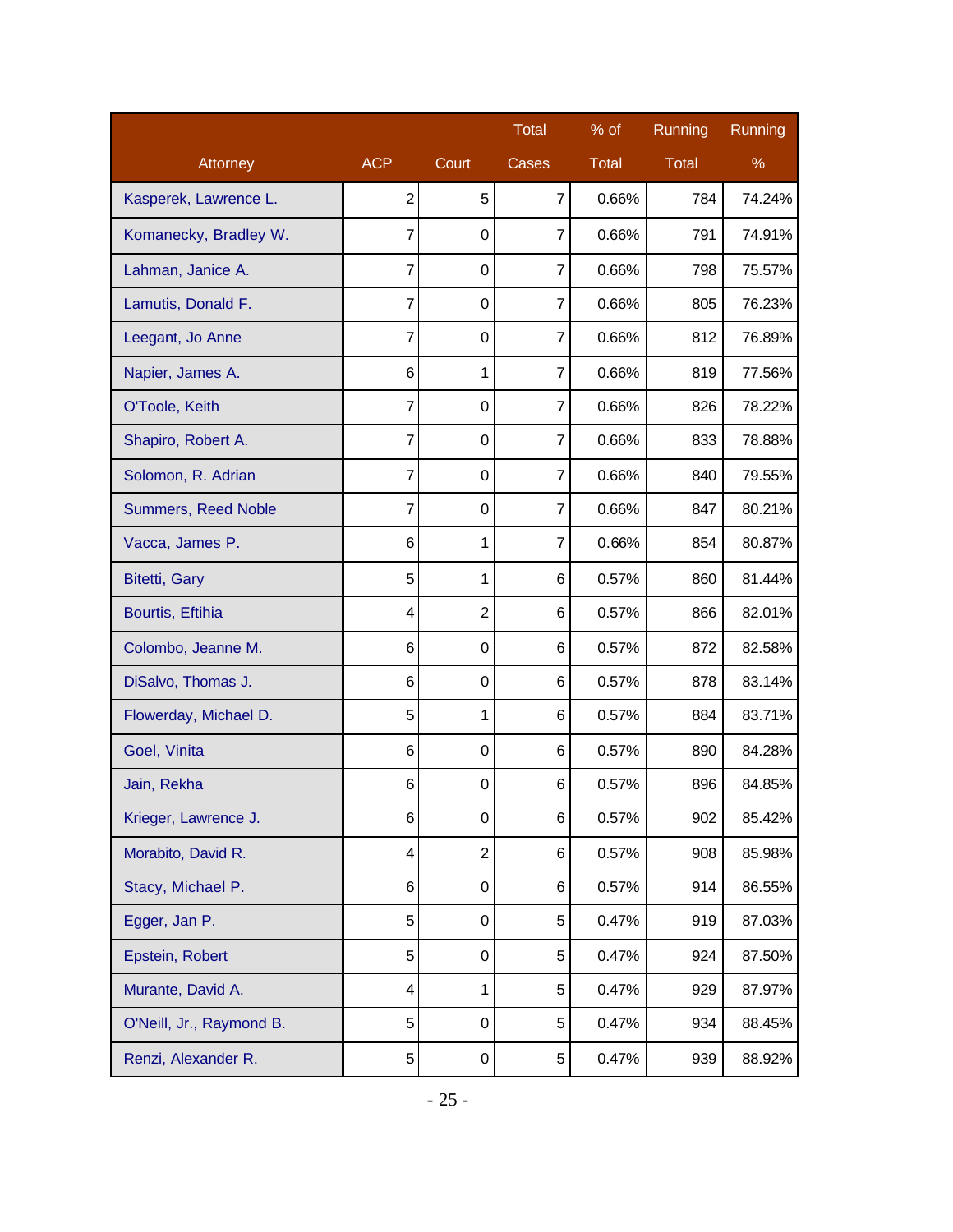|                           |                |                | <b>Total</b>   | $%$ of       | Running      | Running |
|---------------------------|----------------|----------------|----------------|--------------|--------------|---------|
| Attorney                  | <b>ACP</b>     | Court          | Cases          | <b>Total</b> | <b>Total</b> | %       |
| Snodgrass, Cynthia L.     | 4              | 1              | 5              | 0.47%        | 944          | 89.39%  |
| Tuohey, Michael J.        | 5              | $\mathbf 0$    | 5              | 0.47%        | 949          | 89.87%  |
| Urbanski, Mark A.         | 4              | 1              | 5              | 0.47%        | 954          | 90.34%  |
| Album, Betsy L.           | 4              | 0              | 4              | 0.38%        | 958          | 90.72%  |
| Alexander, Christopher M. | 4              | 0              | 4              | 0.38%        | 962          | 91.10%  |
| <b>Black, Nicole</b>      | 4              | 0              | 4              | 0.38%        | 966          | 91.48%  |
| Karatas, Nigos            | 4              | 0              | 4              | 0.38%        | 970          | 91.86%  |
| Khuns, Kevin M.           | 4              | 0              | 4              | 0.38%        | 974          | 92.23%  |
| LaBue, Eugene P.          | 4              | 0              | 4              | 0.38%        | 978          | 92.61%  |
| Muldoon, Gary             | 0              | 4              | 4              | 0.38%        | 982          | 92.99%  |
| Rosner, Leonard A.        | 4              | 0              | 4              | 0.38%        | 986          | 93.37%  |
| Teator, Mary E.           | 4              | 0              | 4              | 0.38%        | 990          | 93.75%  |
| Arena, Patrick M.         | 3              | 0              | 3              | 0.28%        | 993          | 94.03%  |
| Barr, Culver K.           | 1              | $\overline{2}$ | 3              | 0.28%        | 996          | 94.32%  |
| Daniele, Anthony          | 2              | 1              | 3              | 0.28%        | 999          | 94.60%  |
| Merante, RoseMaria        | 3              | 0              | 3              | 0.28%        | 1002         | 94.89%  |
| Murray, D. Michael        | 3              | 0              | 3              | 0.28%        | 1005         | 95.17%  |
| Shepard, John V.          | 3              | $\mathbf 0$    | 3              | 0.28%        | 1008         | 95.45%  |
| Shulman, Brian J.         | 1              | 2              | 3              | 0.28%        | 1011         | 95.74%  |
| Thompson, Donald M.       | $\overline{2}$ | 1              | 3              | 0.28%        | 1014         | 96.02%  |
| Vogt, Eric J.             | 3              | 0              | 3              | 0.28%        | 1017         | 96.31%  |
| Affronti, Lorna R.        | 1              | 1              | $\overline{2}$ | 0.19%        | 1019         | 96.50%  |
| Cianca, Mark F.           | 0              | $\overline{2}$ | $\overline{2}$ | 0.19%        | 1021         | 96.69%  |
| Coia, Richard             | 1              | 1              | $\overline{2}$ | 0.19%        | 1023         | 96.88%  |
| Cooper, Jennie M.         | $\overline{2}$ | 0              | $\overline{2}$ | 0.19%        | 1025         | 97.06%  |
| Dentino, Anthony A.       | 0              | $\overline{2}$ | $\overline{2}$ | 0.19%        | 1027         | 97.25%  |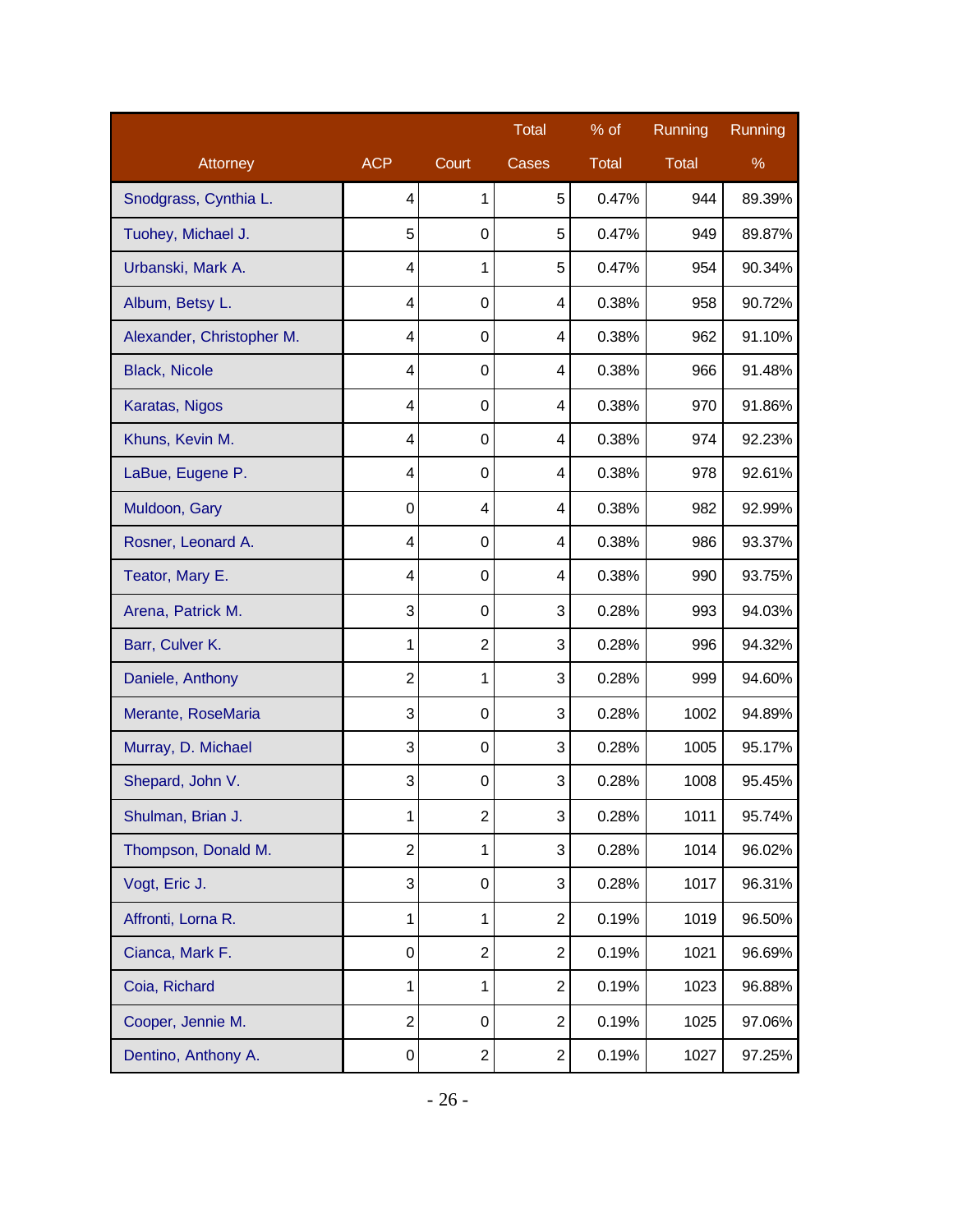|                        |                  |                | <b>Total</b>   | $%$ of       | Running      | Running |
|------------------------|------------------|----------------|----------------|--------------|--------------|---------|
| Attorney               | <b>ACP</b>       | Court          | Cases          | <b>Total</b> | <b>Total</b> | $\%$    |
| Grosso, James C.       | $\overline{2}$   | 0              | $\overline{2}$ | 0.19%        | 1029         | 97.44%  |
| LaGrou, Stephen E.     | $\overline{2}$   | 0              | $\overline{2}$ | 0.19%        | 1031         | 97.63%  |
| Miller, Richard A.     | 0                | $\overline{2}$ | $\overline{2}$ | 0.19%        | 1033         | 97.82%  |
| Nesser, Joseph G.      | $\overline{2}$   | 0              | $\overline{2}$ | 0.19%        | 1035         | 98.01%  |
| Nobile, Michelle R.    | $\boldsymbol{0}$ | $\overline{2}$ | $\overline{2}$ | 0.19%        | 1037         | 98.20%  |
| Pineau, Maureen A.     | $\overline{2}$   | 0              | $\overline{2}$ | 0.19%        | 1039         | 98.39%  |
| Regan, Richard E.      | $\mathbf 0$      | $\overline{2}$ | $\overline{2}$ | 0.19%        | 1041         | 98.58%  |
| Alexson, Timothy L.    | 0                | 1              | $\mathbf{1}$   | 0.09%        | 1042         | 98.67%  |
| Coletti, David R.      | 0                | 1              | $\mathbf{1}$   | 0.09%        | 1043         | 98.77%  |
| Crowder, Debra A.      | $\mathbf 0$      | 1              | 1              | 0.09%        | 1044         | 98.86%  |
| Dick, Andrew J.        | 1                | 0              | 1              | 0.09%        | 1045         | 98.96%  |
| Mahan, Francis B.      | $\mathbf 0$      | 1              | $\mathbf{1}$   | 0.09%        | 1046         | 99.05%  |
| McKeown, John F.       | 1                | 0              | 1              | 0.09%        | 1047         | 99.15%  |
| Montemalo, Frank G.    | 1                | 0              | $\mathbf{1}$   | 0.09%        | 1048         | 99.24%  |
| Muir, Richard B.       | $\mathbf 0$      | 1              | $\mathbf{1}$   | 0.09%        | 1049         | 99.34%  |
| Nacca, John            | 1                | $\mathbf 0$    | 1              | 0.09%        | 1050         | 99.43%  |
| Pullano, Peter J.      | 1                | 0              | 1              | 0.09%        | 1051         | 99.53%  |
| Reyes, Miguel A.       | $\mathbf 0$      | 1              | $\mathbf{1}$   | 0.09%        | 1052         | 99.62%  |
| Russi, Patrick K.      | 0                | 1              | 1              | 0.09%        | 1053         | 99.72%  |
| Schell, George A., Jr. | 0                | 1              | 1              | 0.09%        | 1054         | 99.81%  |
| Spoto, David           | 0                | 1              | 1              | 0.09%        | 1055         | 99.91%  |
| Vacca, Jr., Paul J.    | 1                | $\mathbf 0$    | 1              | 0.09%        | 1056         | 100.00% |
| <b>Total</b>           | 855              | 201            | 1056           |              |              |         |
| Average                | 6                | 1              | $\overline{7}$ |              |              |         |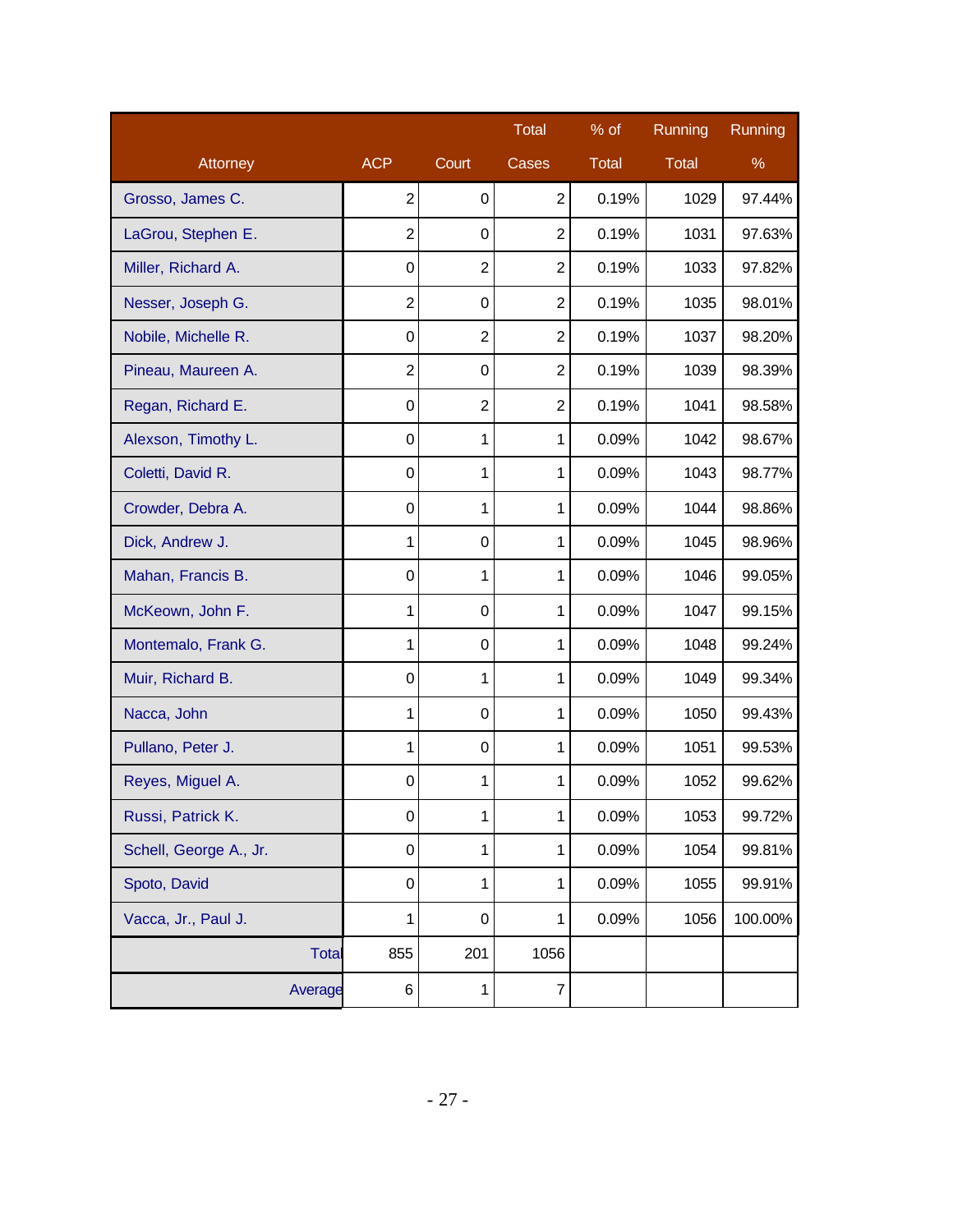# **1999 Family Court Assignments<sup>5</sup>**

|                          |                         |       | <b>Total</b> | % of  | Running      | Running |
|--------------------------|-------------------------|-------|--------------|-------|--------------|---------|
| Attorney                 | <b>ACP</b>              | Court | Cases        | Cases | <b>Total</b> | %       |
| Brown, James E.          | 3                       | 80    | 83           | 8.07% | 83           | 8.07%   |
| Lester, Frederick        | $\overline{\mathbf{4}}$ | 70    | 74           | 7.20% | 157          | 15.27%  |
| Hilderbrandt, Randall D. | 1                       | 60    | 61           | 5.93% | 218          | 21.21%  |
| Funk, Mark D.            | $\overline{0}$          | 60    | 60           | 5.84% | 278          | 27.04%  |
| Karatas, Nigos           | 3                       | 53    | 56           | 5.45% | 334          | 32.49%  |
| Sadinsky, Lisa A.        | 3                       | 52    | 55           | 5.35% | 389          | 37.84%  |
| Perez, Gilbert R.        | $\mathbf 0$             | 50    | 50           | 4.86% | 439          | 42.70%  |
| Martin, Thomas N.        | $\overline{2}$          | 41    | 43           | 4.18% | 482          | 46.89%  |
| Hinman, James S.         | 3                       | 39    | 42           | 4.09% | 524          | 50.97%  |
| Affronti, Lorna R.       | $\overline{2}$          | 29    | 31           | 3.02% | 555          | 53.99%  |
| Nesser, Joseph G.        | $\mathbf 0$             | 31    | 31           | 3.02% | 586          | 57.00%  |
| Gladstone, Katherine     | $\overline{2}$          | 27    | 29           | 2.82% | 615          | 59.82%  |
| Farr, William H.         | 1                       | 22    | 23           | 2.24% | 638          | 62.06%  |
| St. George, Robert J.    | 1                       | 22    | 23           | 2.24% | 661          | 64.30%  |
| Leavy, Anthony           | $\mathbf 0$             | 22    | 22           | 2.14% | 683          | 66.44%  |
| Proano, Galo M.          | $\overline{0}$          | 21    | 21           | 2.04% | 704          | 68.48%  |
| DiSalvo, Thomas J.       | $\mathbf 0$             | 19    | 19           | 1.85% | 723          | 70.33%  |
| Levitt, Glenn R.         | 1                       | 18    | 19           | 1.85% | 742          | 72.18%  |
| Aramini, Mary E.         | 1                       | 15    | 16           | 1.56% | 758          | 73.74%  |
| DeJohn, Timothy W.       | $\mathbf 0$             | 14    | 14           | 1.36% | 772          | 75.10%  |
| Farrell, Barbara E.      | $\mathsf 0$             | 14    | 14           | 1.36% | 786          | 76.46%  |

<sup>5</sup> New assignments only. Does not include reassignment to same client for same level or lower level crime.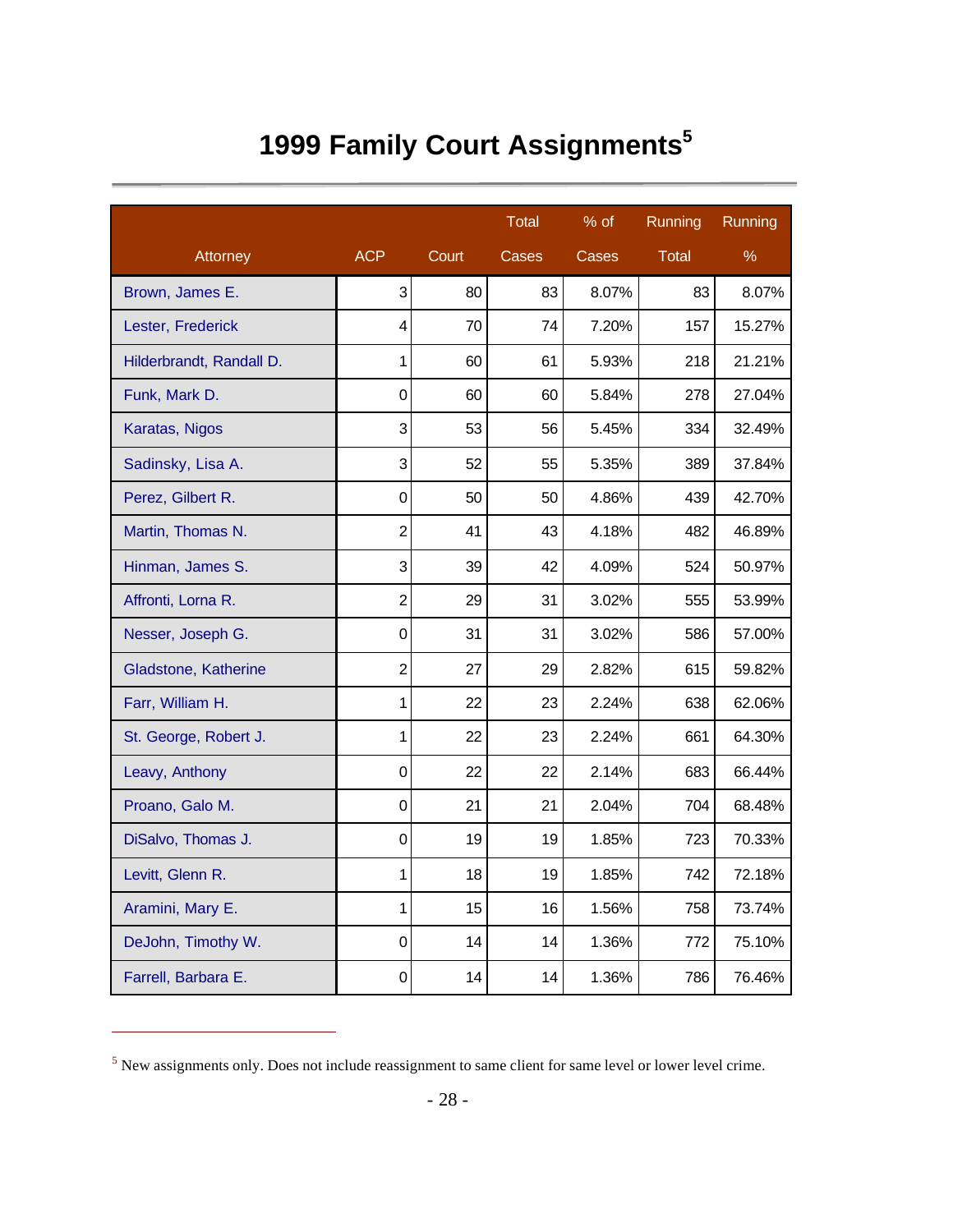|                        |                |                | <b>Total</b>     | % of  | Running | Running |
|------------------------|----------------|----------------|------------------|-------|---------|---------|
| Attorney               | <b>ACP</b>     | Court          | Cases            | Cases | Total   | %       |
| Levitsky, Steven Brian | 1              | 13             | 14               | 1.36% | 800     | 77.82%  |
| Winward, Thomas M.V.   | 0              | 14             | 14               | 1.36% | 814     | 79.18%  |
| Tirone, Gregg M.       | $\mathbf 0$    | 12             | 12               | 1.17% | 826     | 80.35%  |
| Chait, Mitchell A.     | $\mathbf 0$    | 10             | 10               | 0.97% | 836     | 81.32%  |
| Renzi, Alexander R.    | 0              | 10             | 10               | 0.97% | 846     | 82.30%  |
| Annechino, John A.     | 1              | 8              | 9                | 0.88% | 855     | 83.17%  |
| Crowder, Debra A.      | $\mathbf 0$    | 9              | 9                | 0.88% | 864     | 84.05%  |
| Indivino, Deborah A.   | 1              | 8              | 9                | 0.88% | 873     | 84.92%  |
| Berkowitz, Joyce B.    | $\mathbf 0$    | 8              | 8                | 0.78% | 881     | 85.70%  |
| Callanan, Karen Smith  | $\mathbf 0$    | 7              | 7                | 0.68% | 888     | 86.38%  |
| Aquilina, Vivian M.    | 0              | 6              | 6                | 0.58% | 894     | 86.96%  |
| Embury, Andrew J.      | $\mathbf 0$    | 6              | 6                | 0.58% | 900     | 87.55%  |
| Scatigno, John M.      | 1              | 5              | 6                | 0.58% | 906     | 88.13%  |
| Wisner, Todd J.W.      | 1              | 4              | 5                | 0.49% | 911     | 88.62%  |
| Bernacki, Jr., John E. | $\overline{2}$ | $\overline{2}$ | 4                | 0.39% | 915     | 89.01%  |
| Dentino, Anthony A.    | $\mathbf 0$    | 4              | 4                | 0.39% | 919     | 89.40%  |
| Krieger, Lawrence J.   | 0              | 4              | 4                | 0.39% | 923     | 89.79%  |
| Lamutis, Donald F.     | 1              | 3              | 4                | 0.39% | 927     | 90.18%  |
| Schiano, Margaret A.   | 1              | 3              | 4                | 0.39% | 931     | 90.56%  |
| Snodgrass, Cynthia L.  | $\mathbf{1}$   | 3              | 4                | 0.39% | 935     | 90.95%  |
| Buettner, Brian C.     | 1              | $\overline{2}$ | 3                | 0.29% | 938     | 91.25%  |
| Callinan, Maureen      | 0              | 3              | 3                | 0.29% | 941     | 91.54%  |
| Morabito, David R.     | 0              | 3              | 3                | 0.29% | 944     | 91.83%  |
| Stewart, Henry S.      | $\mathsf 0$    | 3              | 3                | 0.29% | 947     | 92.12%  |
| Wishengrad, Marcia H.  | 0              | 3              | 3                | 0.29% | 950     | 92.41%  |
| Affronti, Francis C.   | 0              | $\overline{c}$ | $\boldsymbol{2}$ | 0.19% | 952     | 92.61%  |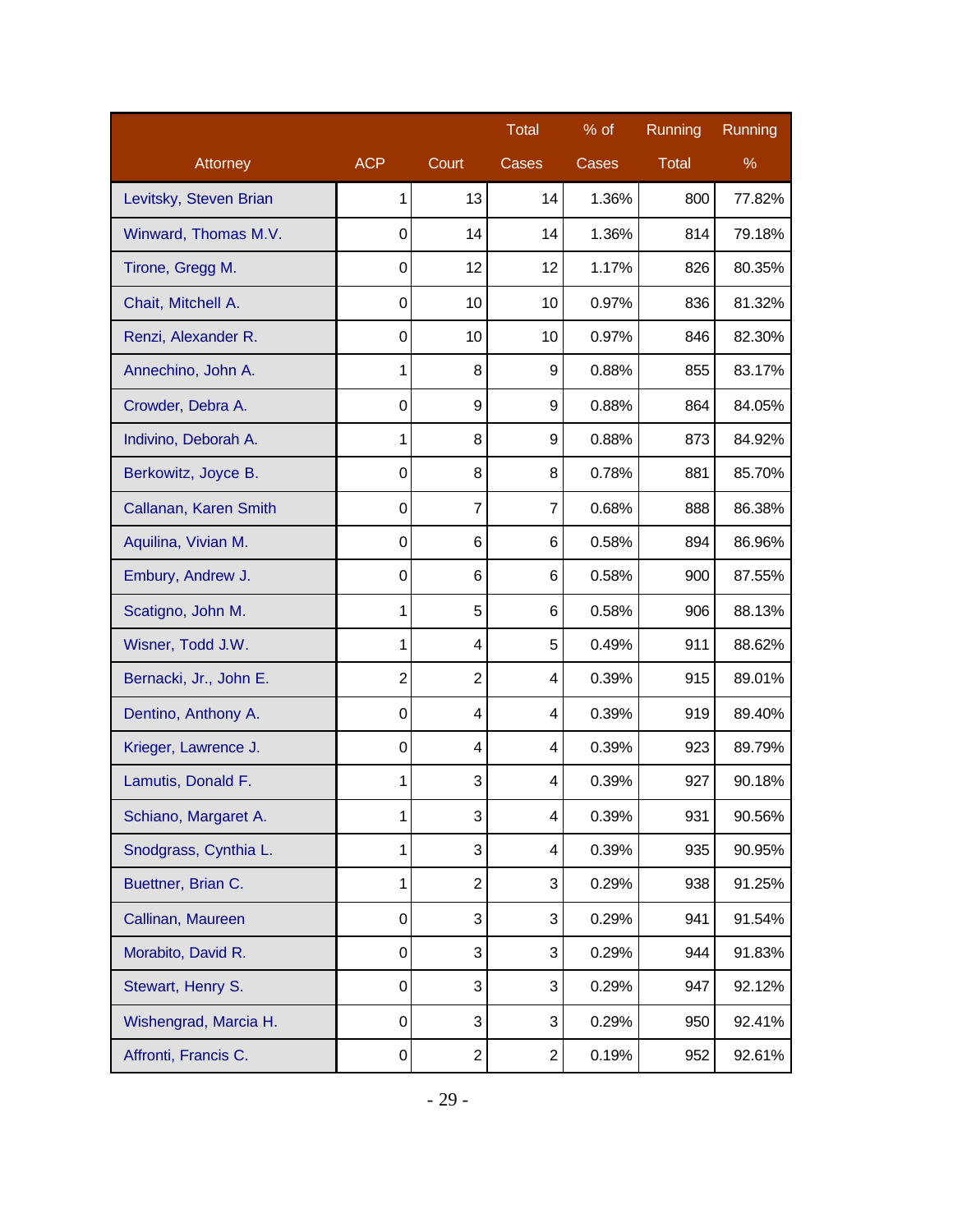|                           |              |                | <b>Total</b>   | % of  | Running      | Running |
|---------------------------|--------------|----------------|----------------|-------|--------------|---------|
| Attorney                  | <b>ACP</b>   | Court          | Cases          | Cases | <b>Total</b> | %       |
| Album, Betsy L.           | 0            | $\overline{2}$ | $\overline{2}$ | 0.19% | 954          | 92.80%  |
| Arena, Patrick M.         | 0            | $\overline{2}$ | $\overline{2}$ | 0.19% | 956          | 93.00%  |
| Bryant, Kevin C.          | $\mathbf 0$  | $\overline{2}$ | $\overline{2}$ | 0.19% | 958          | 93.19%  |
| Castellano, June          | 0            | $\overline{2}$ | $\overline{2}$ | 0.19% | 960          | 93.39%  |
| Colombo, Jeanne M.        | 0            | $\overline{2}$ | $\overline{2}$ | 0.19% | 962          | 93.58%  |
| Dimassimo, James D.       | 1            | 1              | $\overline{2}$ | 0.19% | 964          | 93.77%  |
| Gravitz, Jennifer L.      | 0            | $\overline{2}$ | $\overline{2}$ | 0.19% | 966          | 93.97%  |
| Kasperek, Lawrence L.     | 1            | 1              | $\overline{2}$ | 0.19% | 968          | 94.16%  |
| Morabito, Michael A.      | $\mathbf 0$  | $\overline{2}$ | $\overline{2}$ | 0.19% | 970          | 94.36%  |
| Morris, Lisa B.           | 0            | $\overline{2}$ | $\overline{2}$ | 0.19% | 972          | 94.55%  |
| Muldoon, Gary             | 0            | $\overline{2}$ | $\overline{2}$ | 0.19% | 974          | 94.75%  |
| Owens, David L.           | 1            | 1              | $\overline{2}$ | 0.19% | 976          | 94.94%  |
| Parks, Anthony            | $\mathbf 0$  | $\overline{2}$ | $\overline{2}$ | 0.19% | 978          | 95.14%  |
| Pilato, Louis P.          | 1            | 1              | $\overline{2}$ | 0.19% | 980          | 95.33%  |
| Schell, George A.         | 0            | $\overline{2}$ | $\overline{2}$ | 0.19% | 982          | 95.53%  |
| Stacy, Michael P.         | 0            | $\overline{2}$ | $\overline{2}$ | 0.19% | 984          | 95.72%  |
| Thompson, Donald M.       | 0            | $\overline{2}$ | $\overline{2}$ | 0.19% | 986          | 95.91%  |
| Vacca, James P.           | $\mathsf 0$  | $\overline{2}$ | $\overline{2}$ | 0.19% | 988          | 96.11%  |
| Zunno, Harriet L.         | 0            | 2              | 2              | 0.19% | 990          | 96.30%  |
| Alexander, Christopher M. | $\mathbf{1}$ | 0              | 1              | 0.10% | 991          | 96.40%  |
| Alexson, Timothy L.       | 0            | 1              | 1              | 0.10% | 992          | 96.50%  |
| Argento, Victoria M.      | 0            | 1              | 1              | 0.10% | 993          | 96.60%  |
| Aureli, Daniel L.         | 1            | 0              | 1              | 0.10% | 994          | 96.69%  |
| Beretta, Frank            | $\mathsf 0$  | 1              | 1              | 0.10% | 995          | 96.79%  |
| D'Arpino, John Joseph     | 0            | 1              | 1              | 0.10% | 996          | 96.89%  |
| Daniele, Anthony          | 0            | 1              | 1              | 0.10% | 997          | 96.98%  |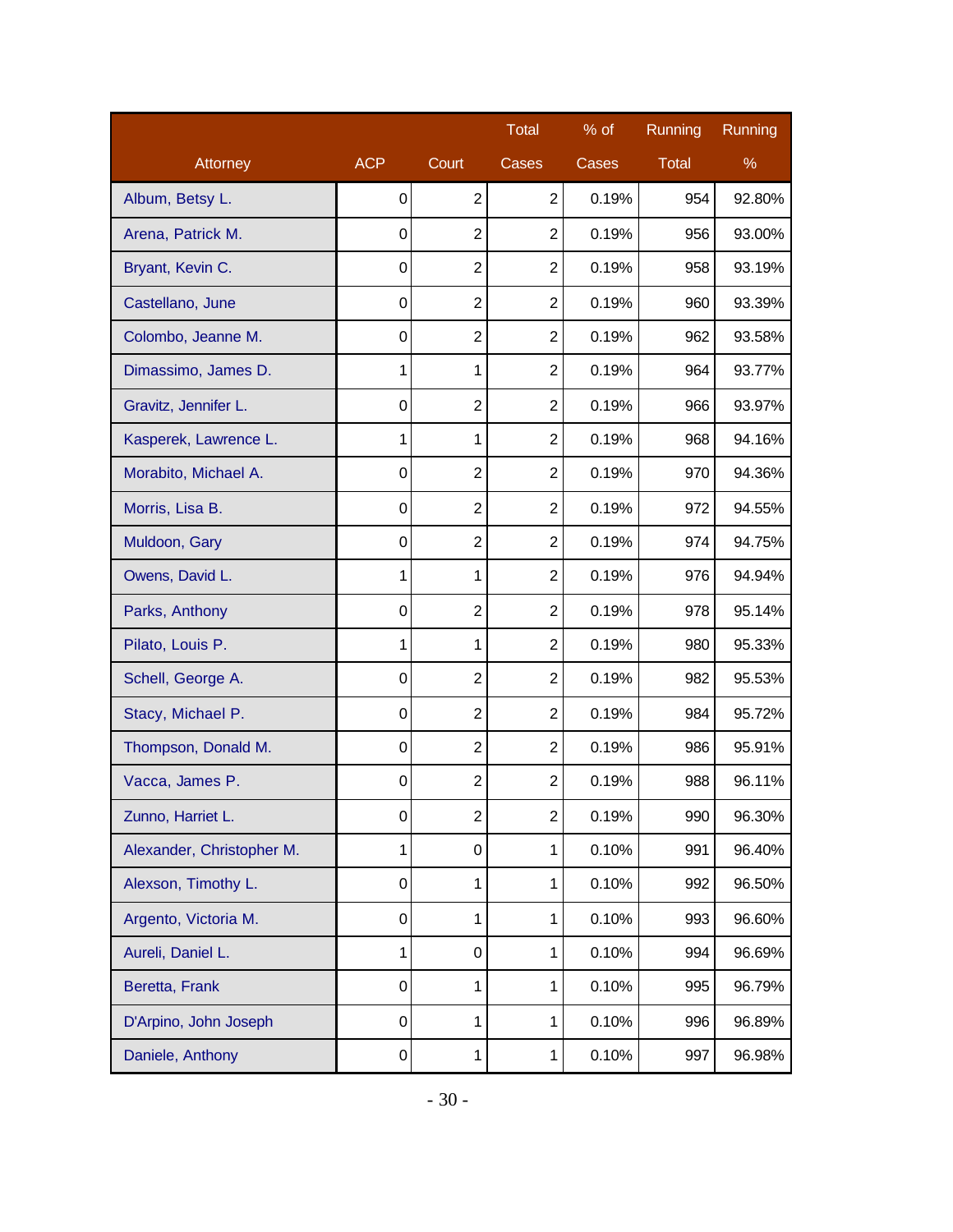|                            |             |                  | <b>Total</b> | $%$ of | Running | Running |
|----------------------------|-------------|------------------|--------------|--------|---------|---------|
| Attorney                   | <b>ACP</b>  | Court            | Cases        | Cases  | Total   | %       |
| Dinolfo, Joseph F.         | 1           | 0                | 1            | 0.10%  | 998     | 97.08%  |
| Gaesser, David A.          | 1           | 0                | 1            | 0.10%  | 999     | 97.18%  |
| Gallina, Fred S.           | 0           | 1                | 1            | 0.10%  | 1000    | 97.28%  |
| Gangarosa, Edward, C., 2nd | 0           | 1                | 1            | 0.10%  | 1001    | 97.37%  |
| Goel, Vinita               | $\mathbf 0$ | 1                | 1            | 0.10%  | 1002    | 97.47%  |
| Hanlon, Garry Stephen      | 1           | $\mathbf 0$      | 1            | 0.10%  | 1003    | 97.57%  |
| Holliday, Billie D.        | 0           | 1                | 1            | 0.10%  | 1004    | 97.67%  |
| Hurwitz, Phillip R.        | 1           | $\boldsymbol{0}$ | 1            | 0.10%  | 1005    | 97.76%  |
| Jain, Rekha                | $\mathbf 0$ | 1                | 1            | 0.10%  | 1006    | 97.86%  |
| King, Jr., William H.      | 1           | 0                | 1            | 0.10%  | 1007    | 97.96%  |
| Kristal, Peter L.          | $\mathbf 0$ | 1                | 1            | 0.10%  | 1008    | 98.05%  |
| Laragy, Christopher J.     | 1           | $\boldsymbol{0}$ | 1            | 0.10%  | 1009    | 98.15%  |
| Leichtner, Edward J.       | 0           | 1                | 1            | 0.10%  | 1010    | 98.25%  |
| Merante, Vincent E.        | $\mathbf 0$ | 1                | 1            | 0.10%  | 1011    | 98.35%  |
| Misseritti, Giuliana       | $\mathbf 0$ | 1                | 1            | 0.10%  | 1012    | 98.44%  |
| Nacca, John                | 0           | 1                | 1            | 0.10%  | 1013    | 98.54%  |
| O'Neill, Jr., Raymond B.   | 1           | $\boldsymbol{0}$ | 1            | 0.10%  | 1014    | 98.64%  |
| Palmiere, David M.         | $\mathbf 0$ | 1                | 1            | 0.10%  | 1015    | 98.74%  |
| Pennica, Kenneth L.        | 1           | $\boldsymbol{0}$ | 1            | 0.10%  | 1016    | 98.83%  |
| Piampiano, James J.        | 0           | 1                | 1            | 0.10%  | 1017    | 98.93%  |
| Plovanich, Charles         | 0           | 1                | 1            | 0.10%  | 1018    | 99.03%  |
| Reyes, Miguel A.           | 0           | 1                | 1            | 0.10%  | 1019    | 99.12%  |
| Rosenbloom, Michael A      | 0           | 1                | 1            | 0.10%  | 1020    | 99.22%  |
| Rosner, Leonard A.         | 0           | 1                | $\mathbf{1}$ | 0.10%  | 1021    | 99.32%  |
| Sammons, Elizabeth A.      | 0           | 1                | $\mathbf{1}$ | 0.10%  | 1022    | 99.42%  |
| Schiano, Michael P.        | 0           | 1                | 1            | 0.10%  | 1023    | 99.51%  |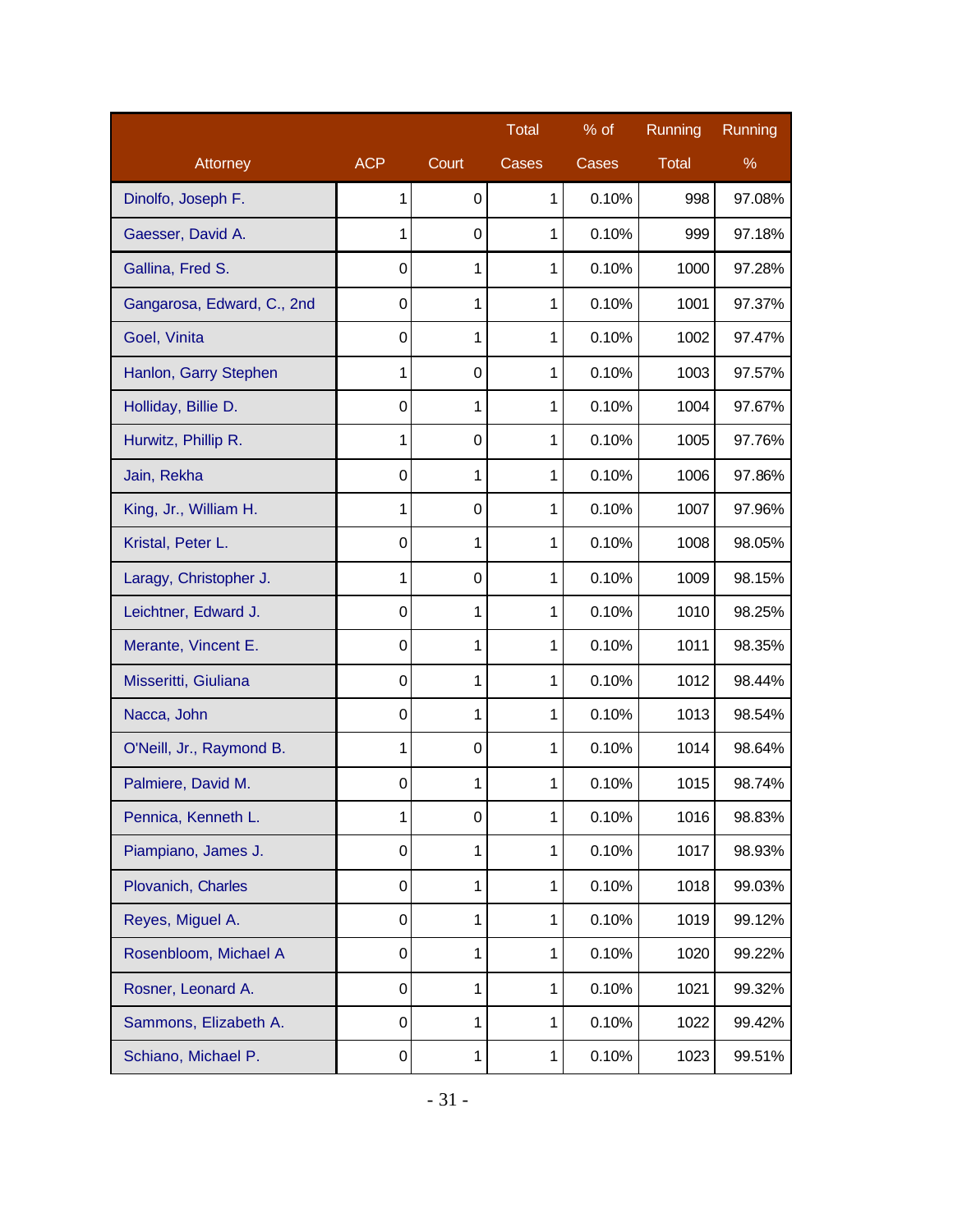|                       |            |       | Total | $%$ of | Running | <b>Running</b> |
|-----------------------|------------|-------|-------|--------|---------|----------------|
| Attorney              | <b>ACP</b> | Court | Cases | Cases  | Total   | $\%$           |
| Sekharan, Raja N.     | 0          | 1     |       | 0.10%  | 1024    | 99.61%         |
| Vazzana, James A.     | 0          | 1     | 1     | 0.10%  | 1025    | 99.71%         |
| <b>Walker, Connie</b> | 0          | 1     | 1     | 0.10%  | 1026    | 99.81%         |
| West, John R.         | 0          | 1     | 1     | 0.10%  | 1027    | 99.90%         |
| Wurtz, Edward         | 0          | 1     | 1     | 0.10%  | 1028    | 100.00%        |
| <b>Total</b>          | 52         | 976   | 1028  |        |         |                |
| Average               |            | 9     | 10    |        |         |                |

### **1999 Case Distribution Graphs<sup>6</sup>**



<sup>6</sup> *In interpreting these graphs, keep in mind that new panel members, non-approved attorneys, attorneys declining assignments and attorneys temporarily removed from the panels skew the results.*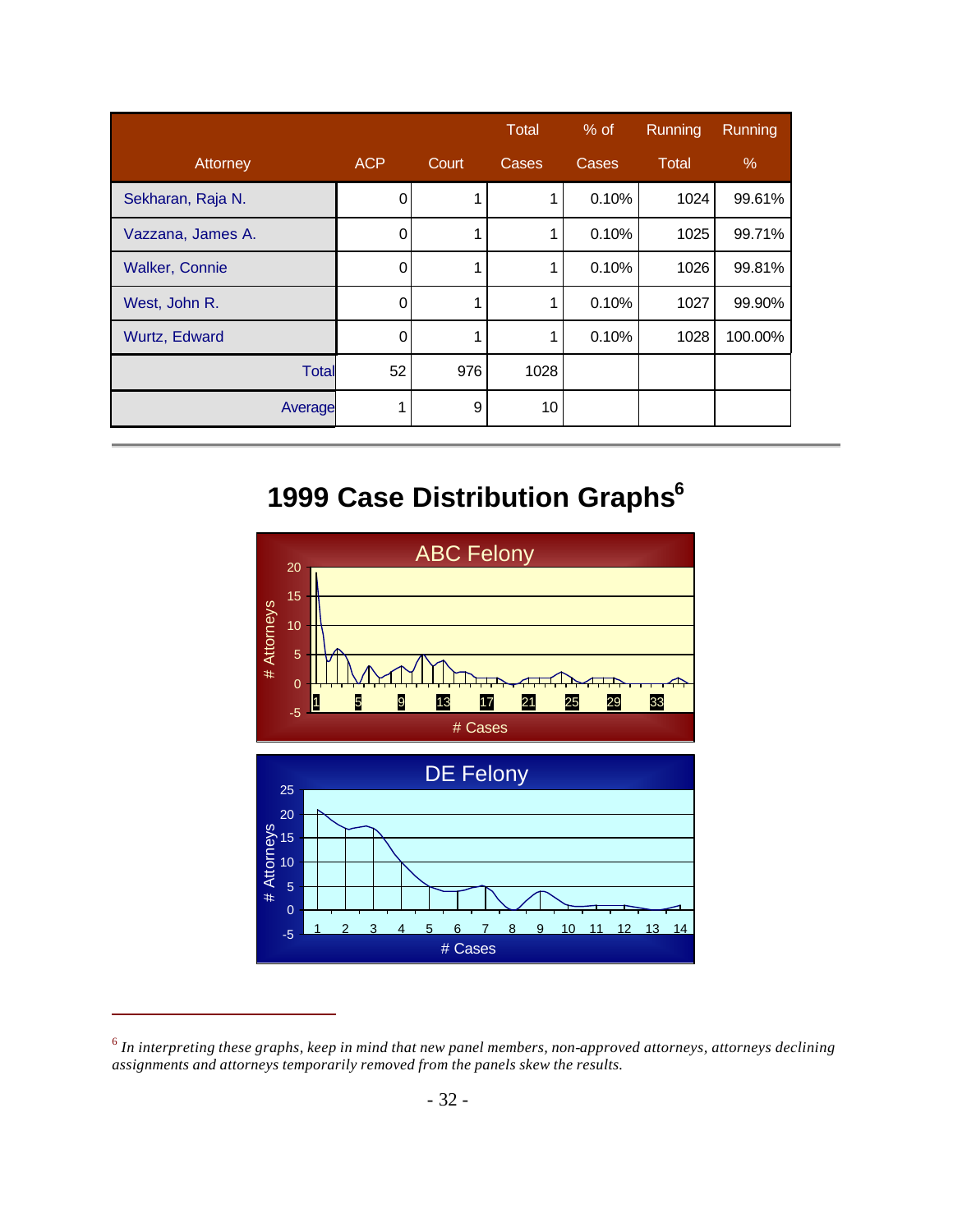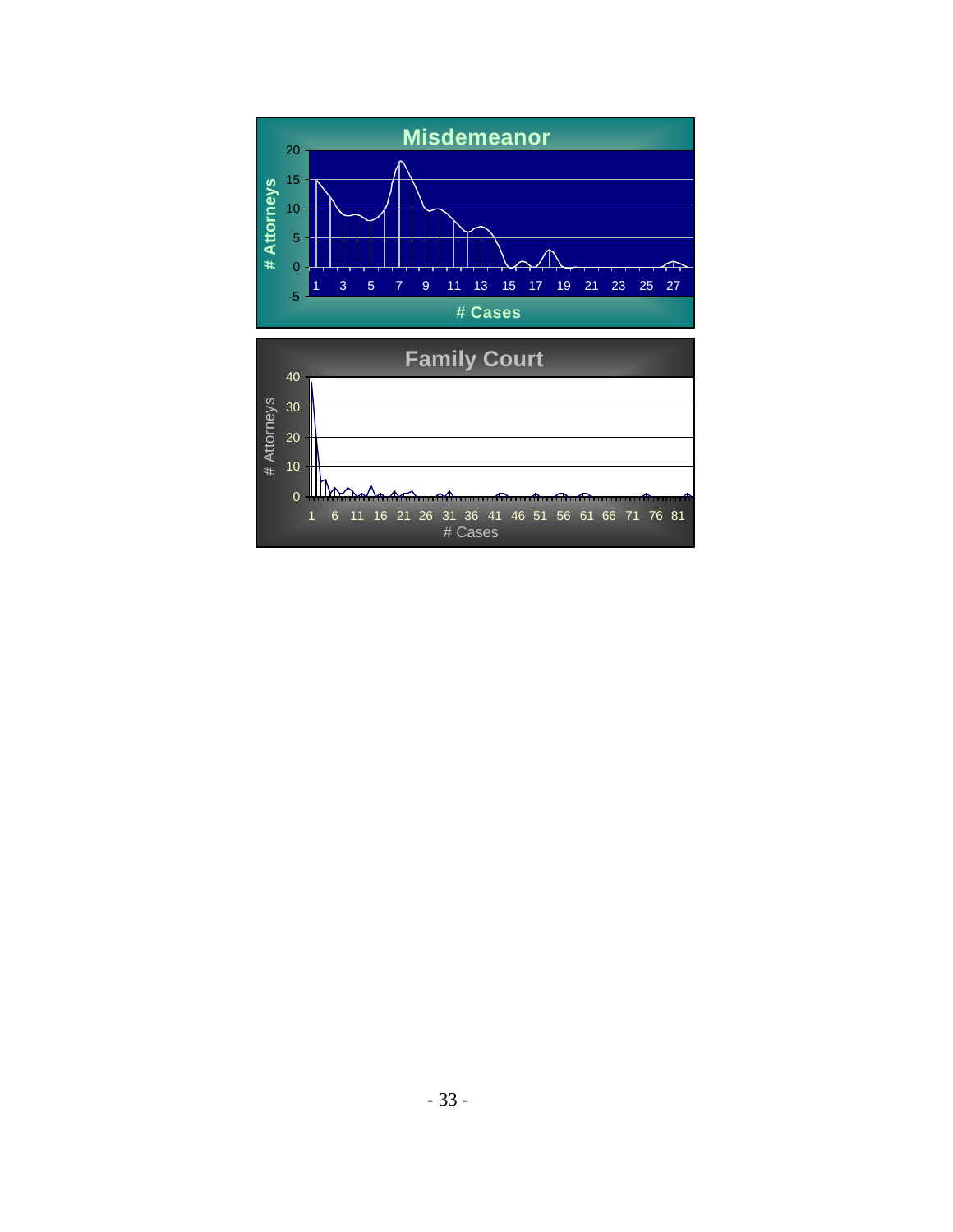#### **1999 Table of Program Use by Judiciary**

The table below shows the number of assignments for each Judge making at least one assignment during 1999. The table divides the assignments between those made through the Assigned Counsel Program and those made directly by the Judge. The last column shows the percentage of the total assignments that the Judge made through the Assigned Counsel Program. The statistics clearly show that Rochester City Court, which assigns the greatest number of cases in the County, is very high in percentage of cases assigned through the Assigned Counsel Program. Increasingly in 1999, the Local Criminal Courts assigned exclusively through the Assigned Counsel Program. These facts directly correlate to the fact that the distribution of cases among the attorneys is greatest for criminal cases. Conversely, the statistics show that Family Court has a very low percentage of cases assigned through the Assigned Counsel Program. Therefore, Family Court has a very uneven distribution of cases among the attorneys.

|                                  |                            | <b>Assigned By</b> |                |                    |         |
|----------------------------------|----------------------------|--------------------|----------------|--------------------|---------|
| Court                            | Judge                      | <b>ACP</b>         | Court          | <b>Grand Total</b> | % ACP   |
| <b>Appellate Division</b>        | <b>Appellate Division</b>  | 87                 | $\mathbf 0$    | 87                 | 100.00% |
| Appellate Division Total         |                            | 87                 | $\mathbf{0}$   | 87                 | 100.00% |
| <b>Brighton Town Court</b>       | Morris, Hon. James E.      | 9                  | $\overline{1}$ | 10                 | 90.00%  |
|                                  | Morris, Hon. Karen         | 12                 | $\mathbf{1}$   | 13                 | 92.31%  |
| Brighton Town Court Total        |                            | 21                 | $\overline{2}$ | 23                 | 91.30%  |
| <b>Chili Town Court</b>          | Olver, Hon. Melvin L.      | 6                  | 18             | 24                 | 25.00%  |
|                                  | Pietropaoli, Hon. Patrick  | 15                 | 10             | 25                 | 60.00%  |
| Chili Town Court Total           |                            | 21                 | 28             | 49                 | 42.86%  |
| <b>Clarkson Town Court</b>       | Pogroszewski, Hon. Stanley | $\mathbf{1}$       | $\mathbf{0}$   | $\mathbf{1}$       | 100.00% |
| <b>Clarkson Town Court Total</b> |                            | 1                  | $\mathbf{0}$   | 1                  | 100.00% |
| E. Rochester Town Court          | Morabito, Hon. Ralph       | $\mathbf{1}$       | $\overline{2}$ | 3                  | 33.33%  |
|                                  | Odorisi, Hon. J. Scott     | $\overline{4}$     | 5              | 9                  | 44.44%  |
| E. Rochester Town Court Total    |                            | 5                  | $\overline{7}$ | 12                 | 41.67%  |
| <b>Fairport Village Court</b>    | Barone, Hon. Vincent M.    | 1                  | $\mathbf 0$    | 1                  | 100.00% |
|                                  | Rood, Hon. Gary Wm.        | 5                  | $\overline{0}$ | 5                  | 100.00% |
| Fairport Village Court Total     |                            | 6                  | $\mathbf{0}$   | 6                  | 100.00% |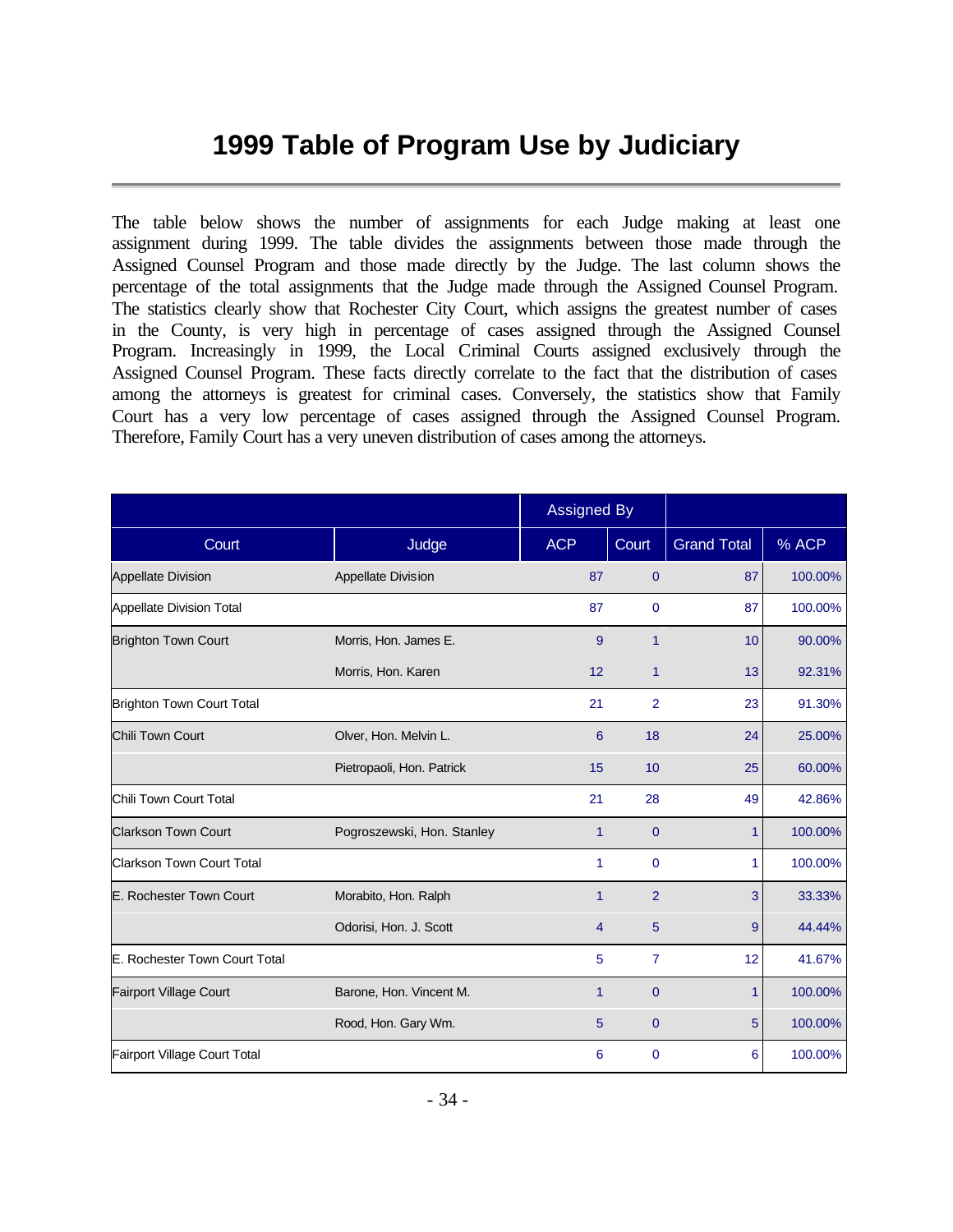|                                     |                             | <b>Assigned By</b> |                |                    |         |
|-------------------------------------|-----------------------------|--------------------|----------------|--------------------|---------|
| Court                               | Judge                       | <b>ACP</b>         | Court          | <b>Grand Total</b> | % ACP   |
| <b>Family Court Hearing Officer</b> | Bonadio, Hon. Anthony F.    | $\mathbf{0}$       | 5              | 5                  | 0.00%   |
|                                     | Lockwood, Hon. Roy H.       | $\mathbf{0}$       | 1              | 1                  | 0.00%   |
|                                     | Maas, Hon. Leonard E.       | $\mathbf{0}$       | 4              | 4                  | 0.00%   |
|                                     | Miles, Hon. Paul I.         | 4                  | 133            | 137                | 2.92%   |
|                                     | Morton, Hon. Glenn R.       | 1                  | 15             | 16                 | 6.25%   |
|                                     | Strobridge, Hon. Maurice E. | 1                  | 42             | 43                 | 2.33%   |
|                                     | Willis, Hon. Charles L.     | $\overline{0}$     | 35             | 35                 | 0.00%   |
| Family Court Hearing Officer Total  |                             | 6                  | 235            | 241                | 2.49%   |
| <b>Gates Town Court</b>             | Pisaturo, Hon. John J.      | 12                 | 18             | 30                 | 40.00%  |
|                                     | Rivoli, Hon. John J.        | 11                 | 21             | 32                 | 34.38%  |
| <b>Gates Town Court Total</b>       |                             | 23                 | 39             | 62                 | 37.10%  |
| <b>Greece Town Court</b>            | Campbell, Hon. Vincent      | 26                 | $\overline{2}$ | 28                 | 92.86%  |
|                                     | Rogers, Hon. Charles W.     | 23                 | $\mathbf{1}$   | 24                 | 95.83%  |
|                                     | Servis, Hon. Terry M.       | 34                 | $\overline{2}$ | 36                 | 94.44%  |
| <b>Greece Town Court Total</b>      |                             | 83                 | 5              | 88                 | 94.32%  |
| Hamlin Town Court                   | Rath, Hon. Paul W.          | $\mathbf{1}$       | $\overline{0}$ | 1                  | 100.00% |
| Hamlin Town Court Total             |                             | 1                  | $\mathbf 0$    | 1                  | 100.00% |
| Henrietta Town Court                | Kopacki, Hon. John          | $\overline{4}$     | 33             | 37                 | 10.81%  |
|                                     | Pericak, Hon. John G.       | 7                  | 27             | 34                 | 20.59%  |
|                                     | Renzi, Hon. Alexander       | 17                 | 26             | 43                 | 39.53%  |
| Henrietta Town Court Total          |                             | 28                 | 86             | 114                | 24.56%  |
| Irondequoit Town Court              | Costello, Hon. P. Keely     | 23                 | 12             | 35                 | 65.71%  |
|                                     | Enos, Hon. Christopher J.   | 21                 | 11             | 32                 | 65.63%  |
|                                     | Genier, Hon. Joseph T.      | 36                 | $\overline{4}$ | 40                 | 90.00%  |
|                                     | Dinolfo, Hon. Vincent M.    | $\mathbf{0}$       | $\mathbf{1}$   | 1                  | 0.00%   |
| Irondequoit Town Court Total        |                             | 80                 | 28             | 108                | 74.07%  |
| Mendon Town Court                   | Malone, Hon. Steven E.      | $\mathbf{1}$       | $\pmb{0}$      | 1                  | 100.00% |
| Mendon Town Court Total             |                             | 1                  | $\pmb{0}$      | 1                  | 100.00% |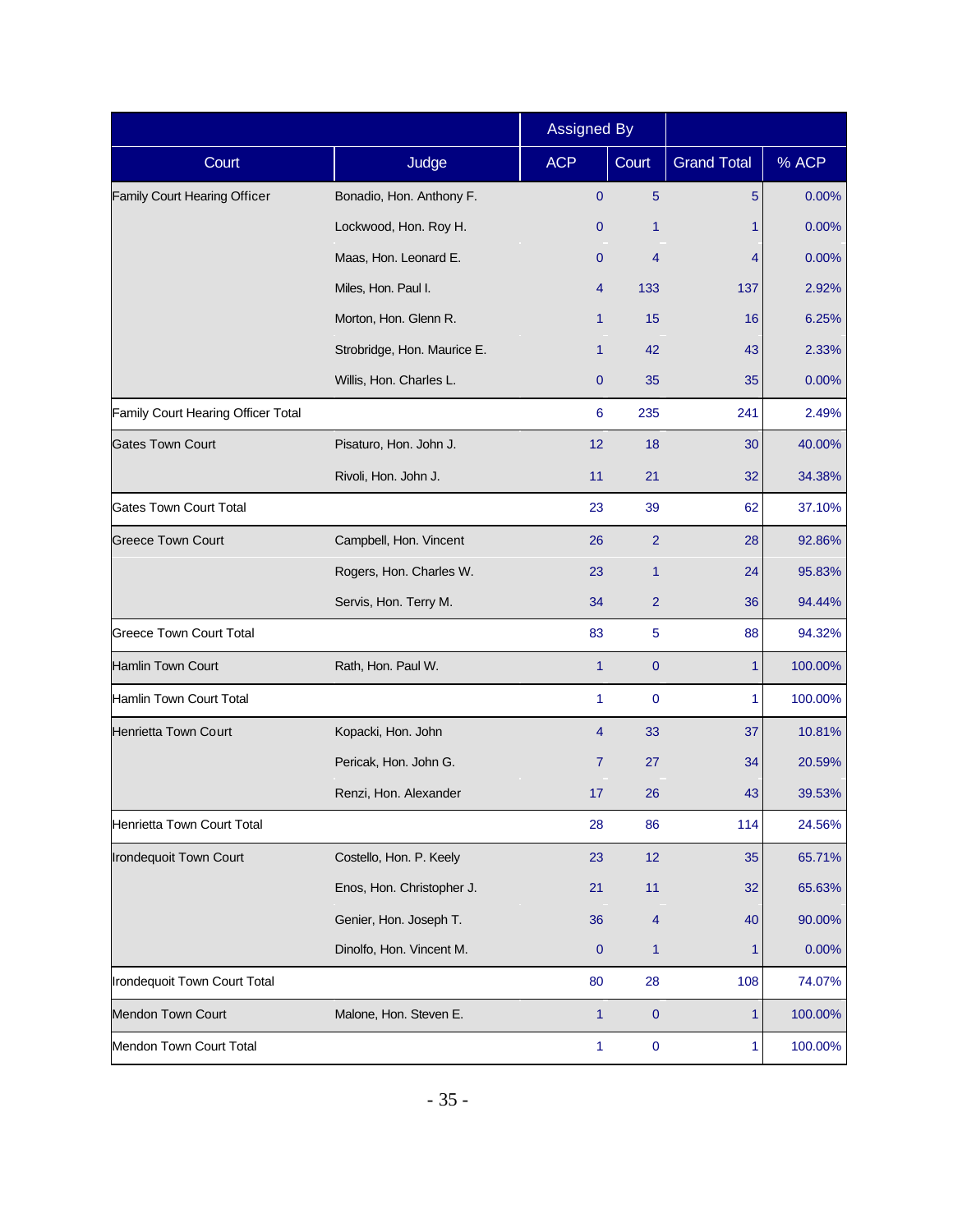|                                     |                               | <b>Assigned By</b> |                  |                    |         |
|-------------------------------------|-------------------------------|--------------------|------------------|--------------------|---------|
| Court                               | Judge                         | <b>ACP</b>         | Court            | <b>Grand Total</b> | % ACP   |
| Monroe County Court                 | Bristol, Hon. William H.      | 21                 | 10               | 31                 | 67.74%  |
|                                     | Connell, Hon. John J.         | 22                 | 18               | 40                 | 55.00%  |
|                                     | Egan, Hon. David D.           | 32                 | $\overline{2}$   | 34                 | 94.12%  |
|                                     | Geraci, Jr., Hon. Frank P.    | 35                 | 4                | 39                 | 89.74%  |
|                                     | Maloy, Hon. Charles T.        | 37                 | 18               | 55                 | 67.27%  |
|                                     | Marks, Hon. Patricia D.       | 17                 | 22               | 39                 | 43.59%  |
| Monroe County Court Total           |                               | 164                | 74               | 238                | 68.91%  |
| Monroe County Family Court          | Bonadio, Hon. Anthony F.      | $\mathbf{0}$       | 5                | 5                  | 0.00%   |
|                                     | Donofrio, Hon. Gail           | 4                  | 155              | 159                | 2.52%   |
|                                     | Kohout, Hon. Joan S.          | 33                 | 246              | 279                | 11.83%  |
|                                     | Miles, Hon. Paul I.           | 4                  | 133              | 137                | 2.92%   |
|                                     | Miller, Hon. Michael J.       | 4                  | 130              | 134                | 2.99%   |
|                                     | Morton, Hon. Glenn R.         | 1                  | 15               | 16                 | 6.25%   |
|                                     | Sciolino, Hon. Anthony J.     | $\mathbf{1}$       | 161              | 162                | 0.62%   |
|                                     | Taddeo, Hon. Ann Marie        | 10                 | 152              | 162                | 6.17%   |
|                                     | Willis, Hon. Charles L.       | $\mathbf{0}$       | 35               | 35                 | 0.00%   |
| Monroe County Family Court Total    |                               | 57                 | 1032             | 1089               | 5.23%   |
| Monroe County Surrogate Court       | Ciaccio, Hon. Arnold F.       | $\mathbf{0}$       | 4                | 4                  | 0.00%   |
| Monroe County Surrogate Court Total |                               | $\pmb{0}$          | 4                | 4                  | 0.00%   |
| Ogden Town Court                    | Ryan, Hon. Martin T.          | $\mathbf{1}$       | $\pmb{0}$        | 1                  | 100.00% |
|                                     | Schiano, Hon. Michael Patrick | 3                  | $\pmb{0}$        | 3                  | 100.00% |
| Ogden Town Court Total              |                               | 4                  | $\pmb{0}$        | 4                  | 100.00% |
| Parma Town Court                    | Connelly, Hon. James A.       | $\mathbf{1}$       | $\pmb{0}$        | 1                  | 100.00% |
|                                     | Mullaly, Hon. Kathleen        | $\pmb{0}$          | $\mathbf{1}$     | 1                  | 0.00%   |
| Parma Town Court Total              |                               | 1                  | 1                | $\overline{2}$     | 50.00%  |
| Penfield Town Court                 | Farber, Hon. Sidney T.        | 9                  | $\boldsymbol{7}$ | 16                 | 56.25%  |
|                                     | Lomenzo, Jr., Hon. John P.    | 19                 | 1                | 20                 | 95.00%  |
| Penfield Town Court Total           |                               | 28                 | 8                | 36                 | 77.78%  |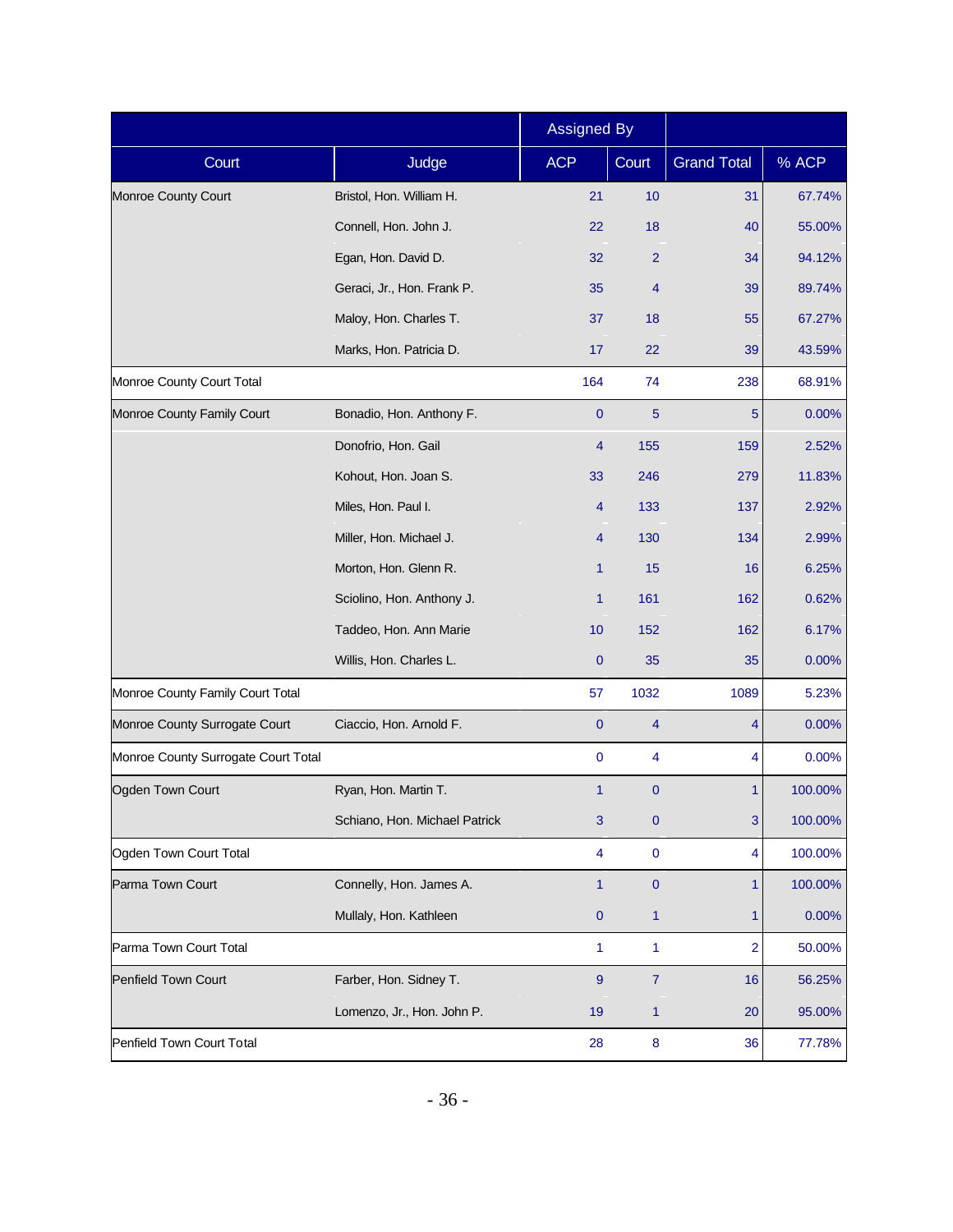|                             |                            | <b>Assigned By</b> |                  |                    |         |
|-----------------------------|----------------------------|--------------------|------------------|--------------------|---------|
| Court                       | Judge                      | <b>ACP</b>         | Court            | <b>Grand Total</b> | % ACP   |
| Perinton Town Court         | Rood, Hon. Gary Wm.        | 5                  | $\mathbf{0}$     | 5                  | 100.00% |
| Perinton Town Court Total   |                            | 5                  | $\mathbf 0$      | 5                  | 100.00% |
| <b>Pittsford Town Court</b> | Gallina, Hon. Fred S       | 6                  | $\mathbf{1}$     | 7                  | 85.71%  |
|                             | Michel, Hon. F. Robert     | 9                  | $\mathbf{1}$     | 10                 | 90.00%  |
| Pittsford Town Court Total  |                            | 15                 | $\overline{2}$   | 17                 | 88.24%  |
| Riga Town Court             | Amarosa, Hon. Louis        | $\overline{2}$     | $\mathbf{0}$     | $\overline{2}$     | 100.00% |
| Riga Town Court Total       |                            | $\overline{2}$     | $\mathbf 0$      | $\overline{2}$     | 100.00% |
| Rochester City Court        | Byrnes, Hon. Marjorie L.   | 295                | $\overline{7}$   | 302                | 97.68%  |
|                             | Castro, Hon. Melchor E.    | 277                | 42               | 319                | 86.83%  |
|                             | Geraci, Jr., Hon. Frank P. | 35                 | 4                | 39                 | 89.74%  |
|                             | Johnson, Hon. Teresa D.    | 338                | 6                | 344                | 98.26%  |
|                             | King, Hon. Roy Wheatley    | 240                | $\overline{2}$   | 242                | 99.17%  |
|                             | Morse, Hon. Thomas Rainbow | 442                | 23               | 465                | 95.05%  |
|                             | Pfeiffer, Hon. Ann E.      | 267                | 15               | 282                | 94.68%  |
|                             | Pietropaoli, Hon. Patrick  | 15                 | 10               | 25                 | 60.00%  |
|                             | Renzi, Hon. Alexander      | 17                 | 26               | 43                 | 39.53%  |
|                             | Schwartz, Hon. John R.     | 160                | $\overline{7}$   | 167                | 95.81%  |
|                             | Valentino, Hon. Joseph D.  | 40                 | $\mathbf{1}$     | 41                 | 97.56%  |
| Rochester City Court Total  |                            | 2126               | 143              | 2269               | 93.70%  |
| <b>Rush Town Court</b>      | Anderson, Hon. Paula       | 5                  | $\pmb{0}$        | 5                  | 100.00% |
|                             | LaRonde, Hon. William      | $\mathbf{3}$       | $\pmb{0}$        | $\mathbf{3}$       | 100.00% |
| Rush Town Court Total       |                            | 8                  | $\pmb{0}$        | 8                  | 100.00% |
| Supreme Court               | Ark, Hon. John J.          | $\overline{5}$     | $\boldsymbol{7}$ | 12                 | 41.67%  |
|                             | Cornelius, Hon. Raymond E. | $\mathbf{1}$       | $\mathbf{1}$     | $\overline{2}$     | 50.00%  |
|                             | Fisher, Hon. Kenneth R.    | 5                  | 1                | 6                  | 83.33%  |
|                             | Frazee, Hon. Evelyn        | $\mathbf{0}$       | $\mathbf{1}$     | 1                  | 0.00%   |
|                             | Lunn, Hon. Robert J.       | $\overline{2}$     | $\pmb{0}$        | $\overline{2}$     | 100.00% |
|                             | Mark, Hon. Donald J.       | 17                 | $\boldsymbol{9}$ | 26                 | 65.38%  |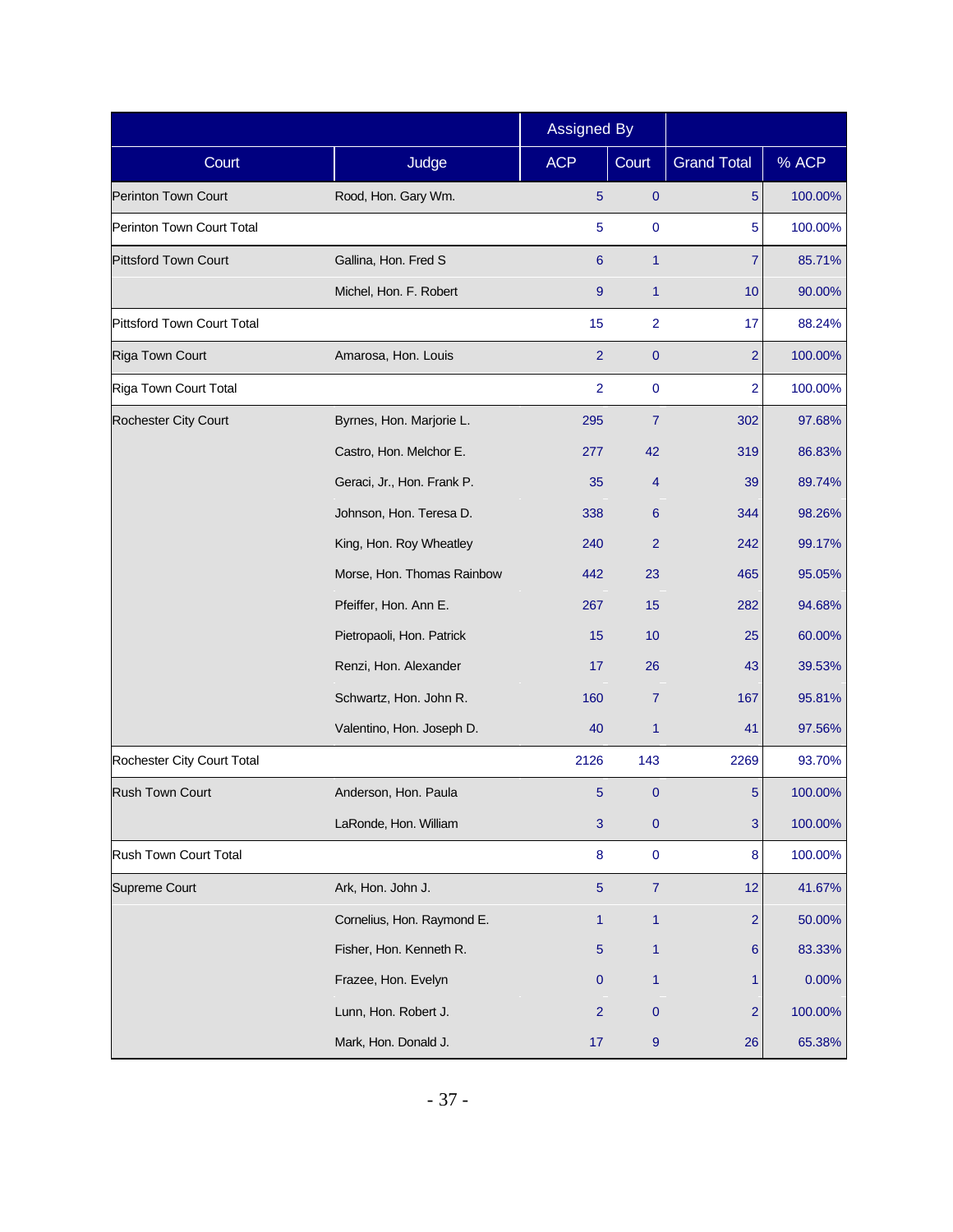|                           |                             | <b>Assigned By</b> |                |                    |         |
|---------------------------|-----------------------------|--------------------|----------------|--------------------|---------|
| Court                     | Judge                       | <b>ACP</b>         | Court          | <b>Grand Total</b> | % ACP   |
|                           | Vanstrydonck, Hon. Thomas M | 1                  |                | 2                  | 50.00%  |
| Supreme Court Total       |                             | 31                 | 20             | 51                 | 60.78%  |
| <b>Sweden Town Court</b>  | Coapman, Hon. Carl A        | 10                 | $\overline{0}$ | 10 <sup>°</sup>    | 100.00% |
|                           | Hall, Hon. Robert E.        | $\overline{4}$     | $\overline{0}$ | $\overline{4}$     | 100.00% |
|                           | Kehoe, Hon. Sharon M.       | 8                  | $\mathbf 0$    | 8                  | 100.00% |
| Sweden Town Court Total   |                             | 22                 | $\mathbf{0}$   | 22                 | 100.00% |
| <b>Webster Town Court</b> | Barrett, Hon. John M.       | 10                 | $\overline{0}$ | 10 <sup>°</sup>    | 100.00% |
|                           | Corretore, Hon. David       | 14                 | $\Omega$       | 14                 | 100.00% |
| Webster Town Court Total  |                             | 24                 | $\mathbf 0$    | 24                 | 100.00% |

**Graphs of Program Use by Judiciary**

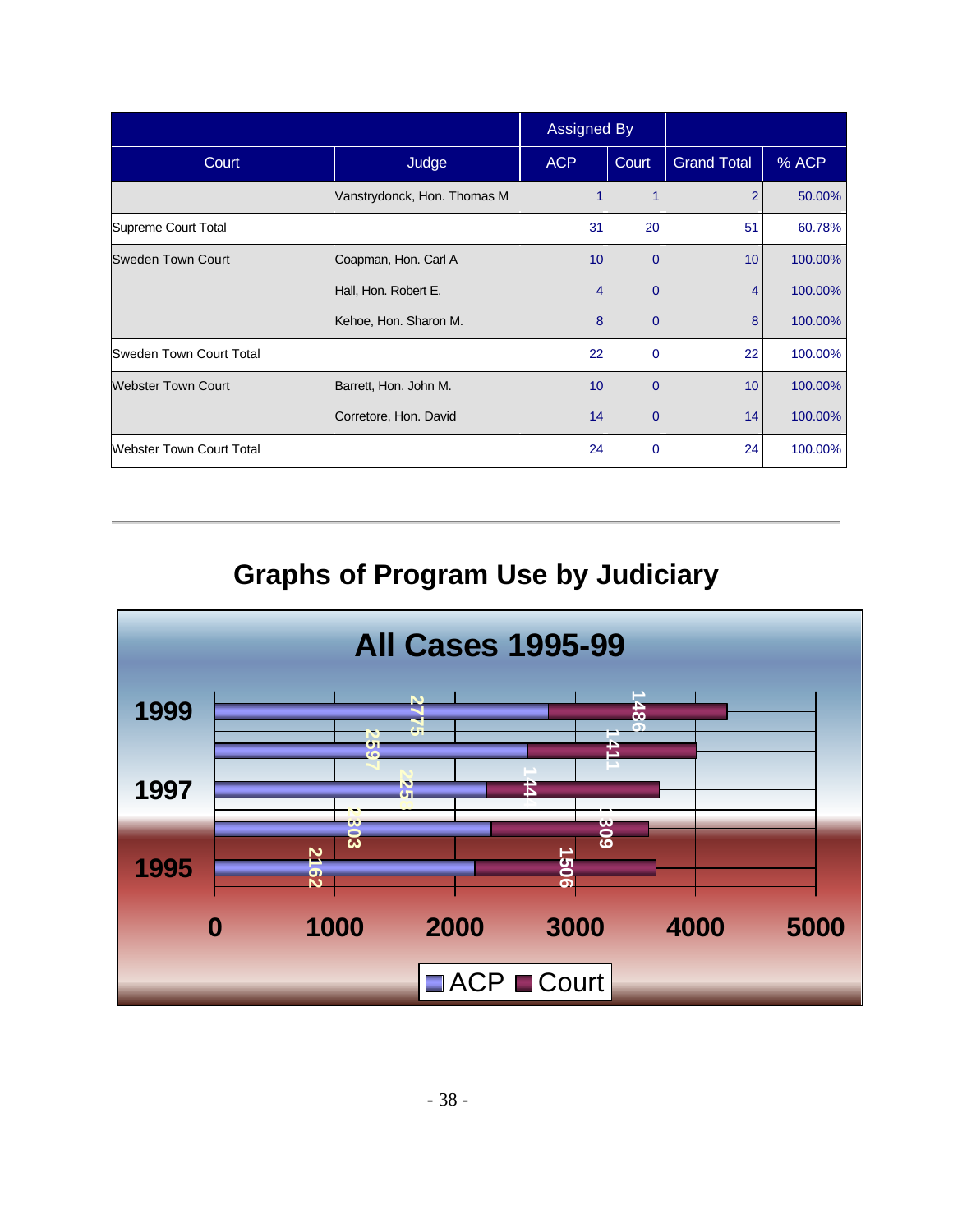

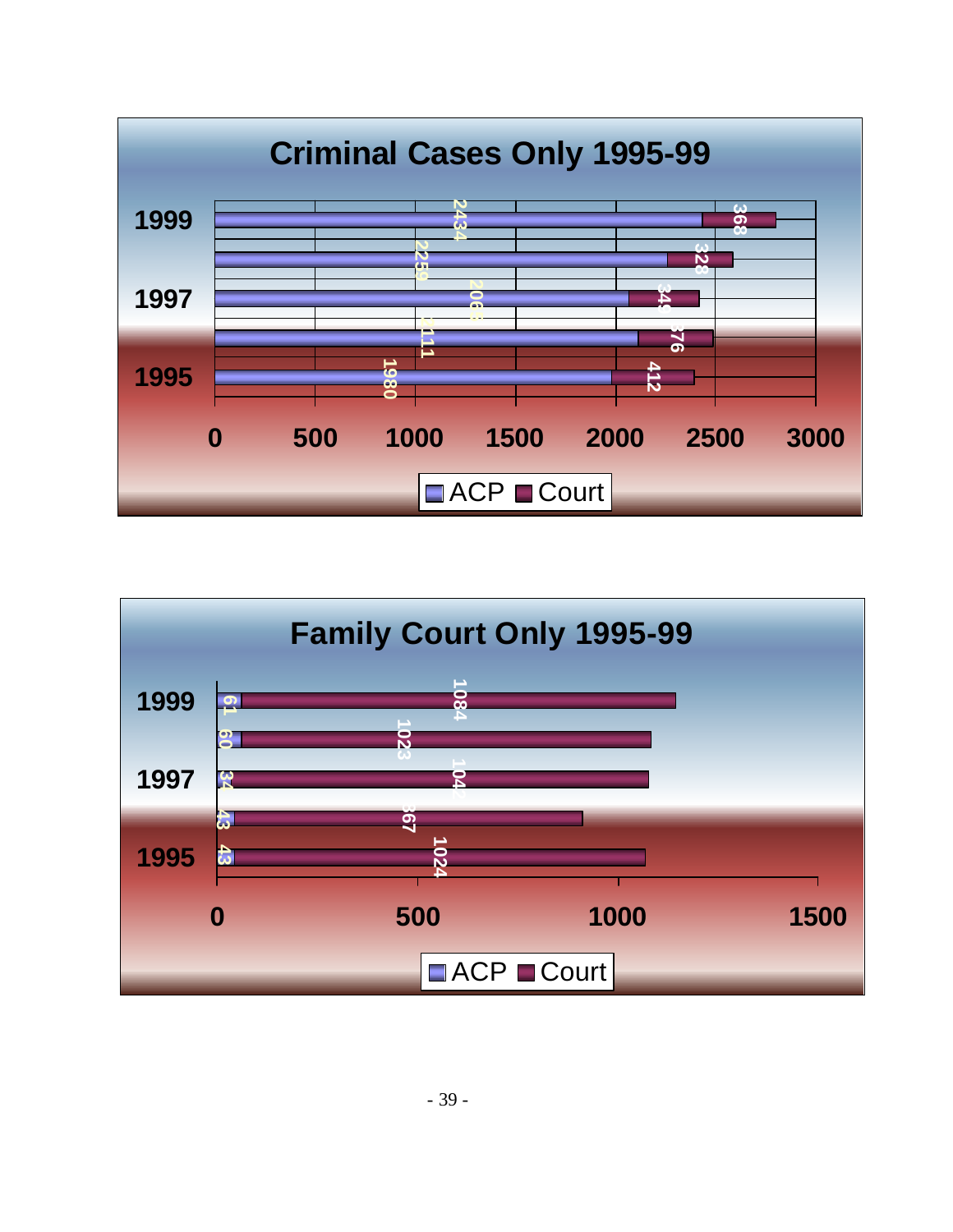#### **Types of Cases Assigned in 1999 1**

| <b>Type of Case</b>                  | <b>Total</b> |
|--------------------------------------|--------------|
| Custody/Visitation                   | 470          |
| <b>Child Protective Proceeding</b>   | 434          |
| Crim. Poss. Controlled Substance 3   | 344          |
| <b>Petit Larceny</b>                 | 252          |
| Crim. Poss. Controlled Substance 7   | 163          |
| Assault 3                            | 140          |
| <b>Violation Probation</b>           | 123          |
| <b>Family Offense</b>                | 118          |
| Harassment 2                         | 103          |
| Crim. Sale of Controlled Substance 3 | 98           |
| Loitering 1                          | 94           |
| Unauthorized Use Motor Vehicle 3     | 85           |
| Criminal Mischief 4                  | 81           |
| Appeal-Criminal Court (Fel.)         | 67           |
| <b>Parole Violation</b>              | 67           |
| Robbery 1                            | 66           |
| Assault 2                            | 59           |
| <b>Burglary 2</b>                    | 51           |
| <b>Disorderly Conduct</b>            | 49           |
| <b>Criminal Contempt 2</b>           | 38           |
| Robbery 2                            | 37           |
| <b>Burglary 3</b>                    | 36           |
| <b>Criminal Contempt 1</b>           | 35           |
| Crim. Poss. Stolen Property 4        | 34           |
| Crim. Poss. Stolen Property 5        | 33           |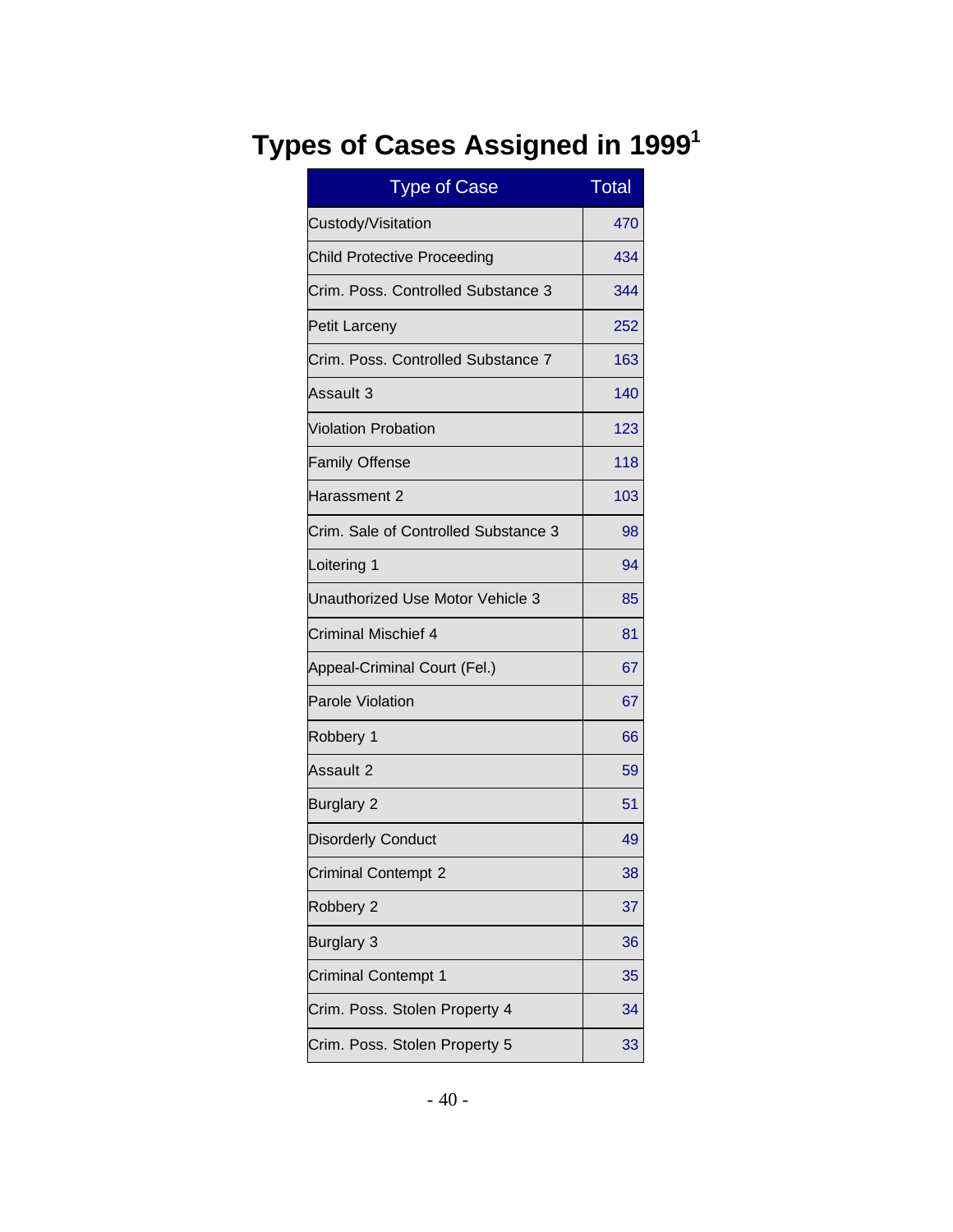| <b>Type of Case</b>             | <b>Total</b> |
|---------------------------------|--------------|
| Agg. Unlicensed Operation 3     | 33           |
| Crim. Poss. Weapon 3            | 32           |
| Menacing 2                      | 31           |
| <b>Grand Larceny 4</b>          | 31           |
| Forgery 2                       | 29           |
| Agg. Harassment 2               | 28           |
| Crim. Poss. Marihuana 5         | 27           |
| Unlawful Poss. Marihuana        | 27           |
| Crim. Trespass 2                | 23           |
| End. Welfare Child              | 23           |
| <b>Resisting Arrest</b>         | 23           |
| Assault 1                       | 22           |
| Agg. Unlicensed Operation 2     | 21           |
| Crim. Poss. Forged Instrument 2 | 21           |
| Crim. Sale Marihuana 4          | 20           |
| Crim. Trespass 3                | 20           |
| Crim. Poss. Stolen Property 3   | 19           |
| Rape 1                          | 18           |
| Paternity                       | 18           |
| <b>False Personation</b>        | 18           |
| Driving While Intoxicated       | 17           |
| Crim. Poss. Marihuana 4         | 17           |
| Guardianship                    | 16           |
| Murder <sub>2</sub>             | 16           |
| <b>Burglary 1</b>               | 16           |
| Witness                         | 15           |
| <b>Grand Larceny 3</b>          | 15           |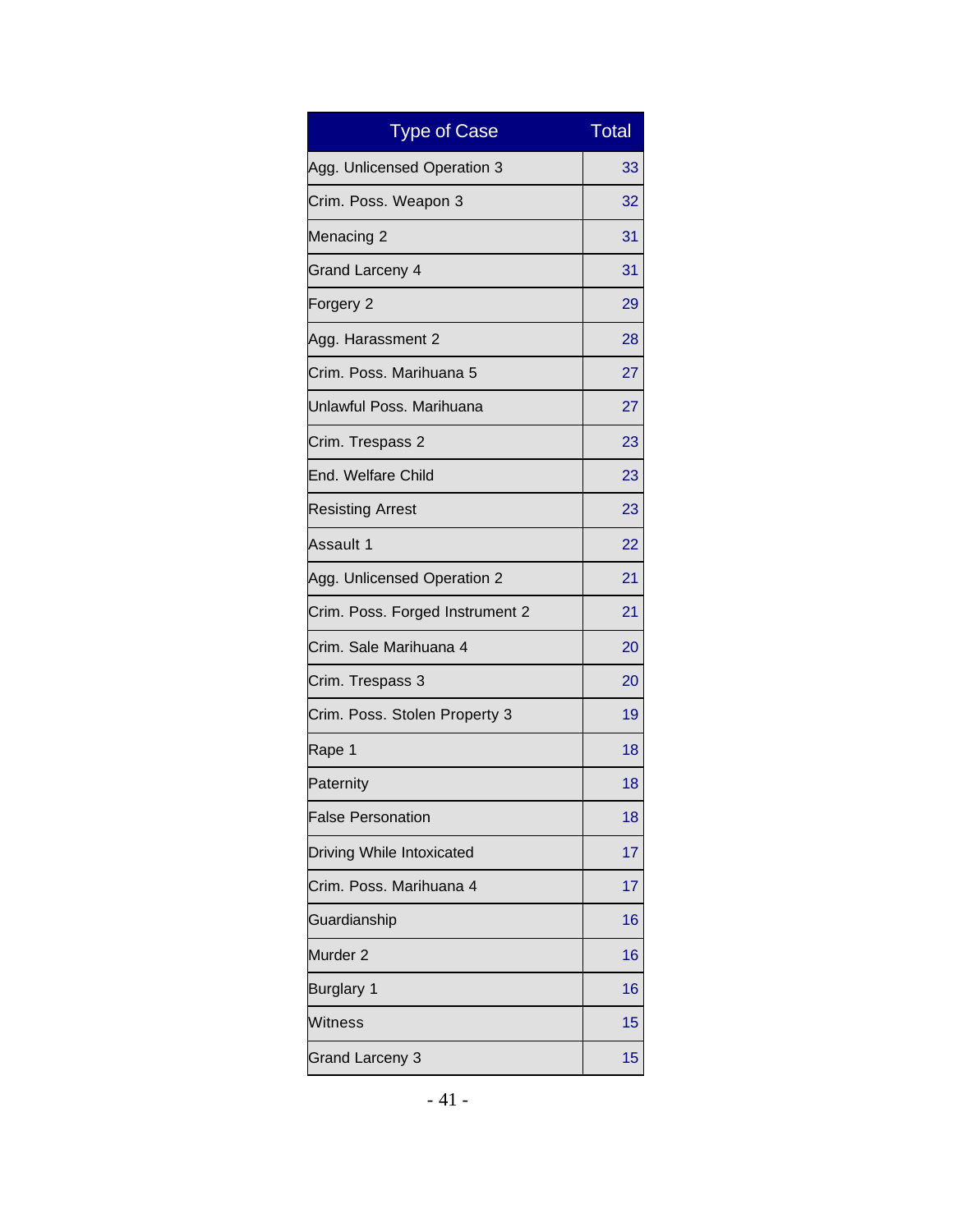| <b>Type of Case</b>                        | <b>Total</b> |
|--------------------------------------------|--------------|
| Crim. Use Drug Paraphernalia 2             | 15           |
| <b>Obstructing Govt'l Administration 2</b> | 15           |
| Crim. Poss. Weapon 2                       | 15           |
| <b>Rioting 2</b>                           | 14           |
| Crim. Poss. Weapon 4                       | 13           |
| Criminal Impersonation 2                   | 13           |
| Criminal Mischief 3                        | 12           |
| <b>Criminal Facilitation 4</b>             | 11           |
| Crim. Poss. Controlled Substance 1         | 11           |
| Poss. Imitation Controlled Substance       | 10           |
| Crim. Poss. Controlled Substance 2         | 10           |
| Prostitution                               | 10           |
| Loitering                                  | 10           |
| Driving While Intoxicated (Fel.)           | 9            |
| <b>Issuing a Bad Check</b>                 | 8            |
| Criminal Contempt 1, Aggravated            | 7            |
| <b>Theft of Services</b>                   | 7            |
| <b>Foster Care</b>                         | 7            |
| Crim. Sale of Controlled Substance 1       | 7            |
| Trespass                                   | 6            |
| <b>Appeal-Family Court</b>                 | 6            |
| <b>Reckless Endangerment 1</b>             | 5            |
| Unlawful Imprisonment 2                    | 5            |
| Robbery 3                                  | 5            |
| Sodomy 1                                   | 5            |
| <b>Sexual Misconduct</b>                   | 5            |
| Adoption                                   | 5            |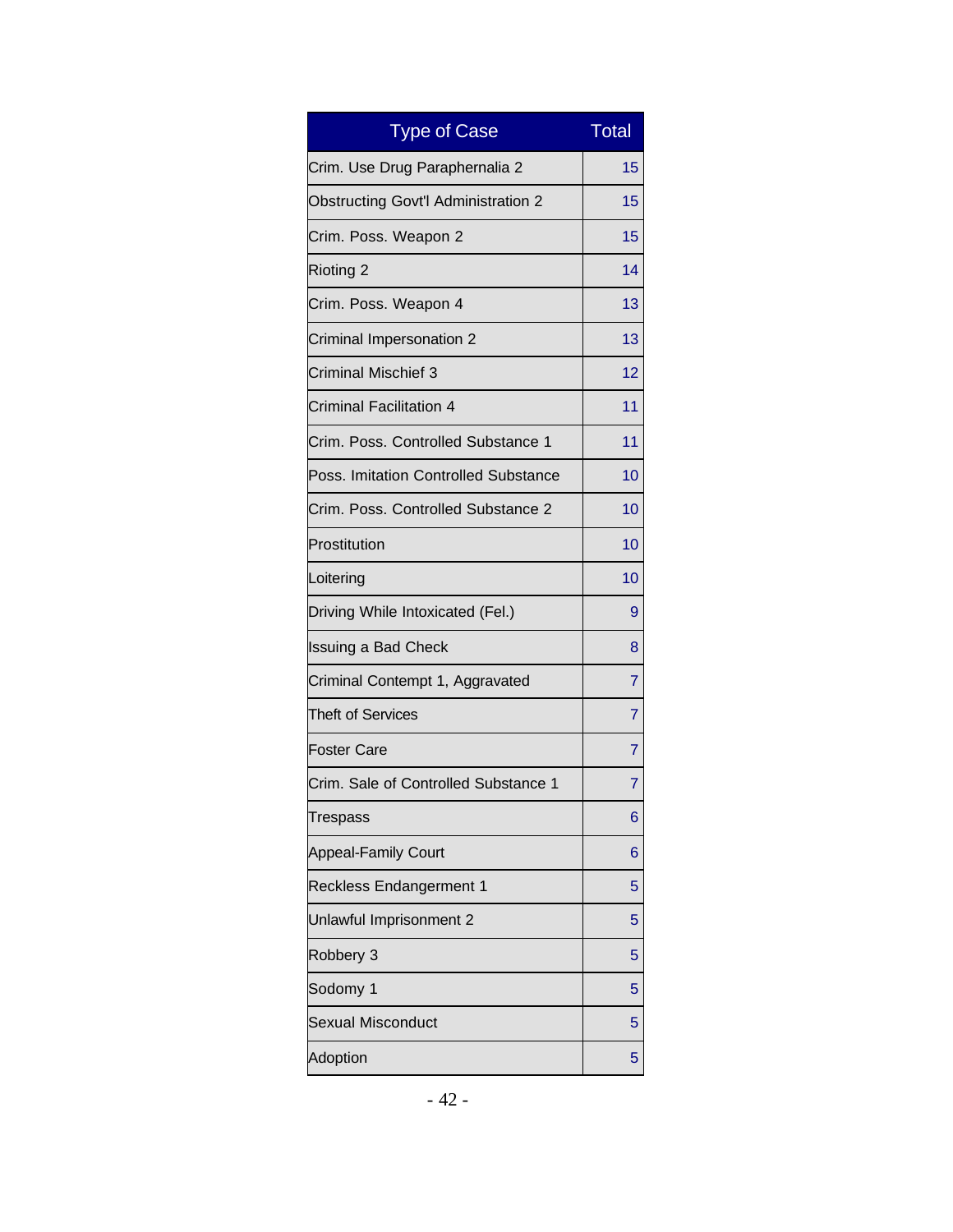| <b>Type of Case</b>                   | <b>Total</b>   |
|---------------------------------------|----------------|
| Crim. Poss. Hypodermic Instrument     | 5              |
| 722-c Order                           | 4              |
| Petit Larceny, Att.                   | 4              |
| Crim. Poss. Controlled Substance 5    | 4              |
| <b>Reckless Endangerment 2</b>        | 4              |
| Sexual Abuse 3                        | 4              |
| Support                               | 4              |
| Arson 2                               | 4              |
| Alcoholic Beverage Control            | 4              |
| Crim. Sale of Controlled Sub. 3, Att. | 3              |
| Crim, Poss, Marihuana 3               | 3              |
| Crim. Poss. Controlled Substance 4    | 3              |
| Assault 3, Att.                       | 3              |
| Crim. Poss. Marihuana 1               | 3              |
| <b>Falsely Reporting Incident 3</b>   | 3              |
| <b>Public Lewdness</b>                | 3              |
| Violation Conditional Discharge       | 3              |
| Promoting Prison Contraband 2         | 3              |
| <b>Criminal Mischief 2</b>            | 3              |
| Pins-Intervenor/FC                    | 3              |
| Fugitive                              | 3              |
| <b>Suspended Registration</b>         | $\overline{2}$ |
| Assault 2, Att.                       | $\overline{2}$ |
| Sexual Abuse 1                        | $\overline{2}$ |
| Tampering Physical Evidence           | $\overline{2}$ |
| Bail Jumping 3                        | $\overline{2}$ |
| Crim. Sale Firearm 3                  | $\overline{2}$ |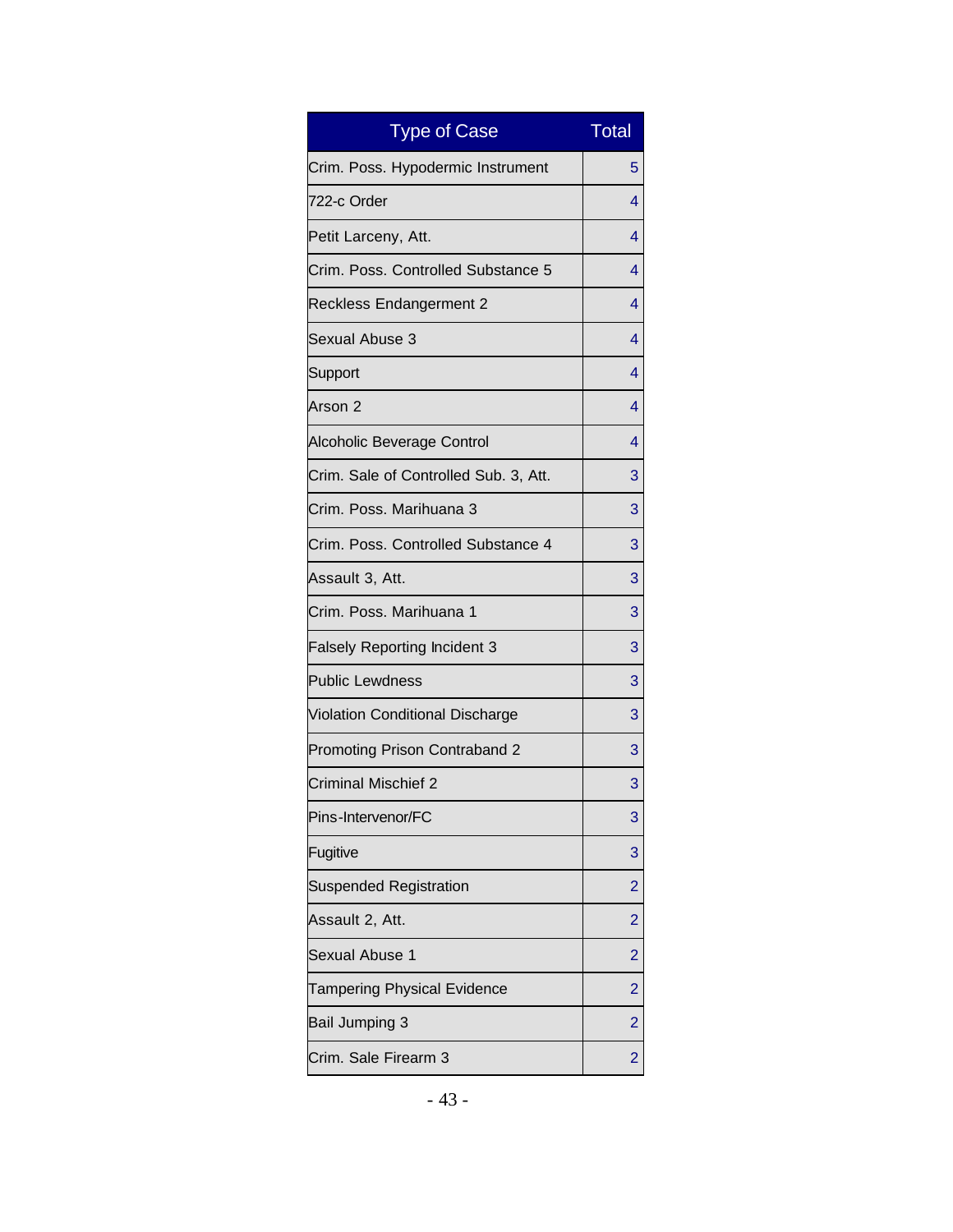| <b>Type of Case</b>                  | <b>Total</b>   |
|--------------------------------------|----------------|
| Resentencing                         | 2              |
| <b>Reckless Driving</b>              | 2              |
| Loitering to Promote Prostitution    | $\overline{2}$ |
| Welfare Fraud - Fel.                 | 2              |
| Arson 1                              | $\overline{2}$ |
| Harassment                           | $\overline{2}$ |
| Crim. Sale of Controlled Substance 2 | 2              |
| Gang Assault 2                       | $\overline{2}$ |
| Appeal - Parole Violation            | $\overline{2}$ |
| Trademark Counterfitting 2           | 1              |
| Rape 3                               | 1              |
| <b>Unlicensed Operator</b>           | 1              |
| Burglary 3, Att.                     | 1              |
| Unlawfully Deal w/Child 2            | 1              |
| Unauthorized Use Motor Vehicle 2     | 1              |
| Arson 3                              | 1              |
| Selling Tobacco to Mino - 2          | 1              |
| Tampering with Witness 3             | 1              |
| Appeal-Criminal Court (Misd.)        | 1              |
| Sexual Abuse 2                       | 1              |
| Torturing & Injuring Animals         | 1              |
| Poss. of Graffiti Instruments        | 1              |
| Robbery 1, Att.                      | 1              |
| Intimidating Victim/Witness 3        | 1              |
| Driving While Ability Impaired       | 1              |
| Criminal Facilitation 5              | 1              |
| Driving While Ability Impaired-Drugs | 1              |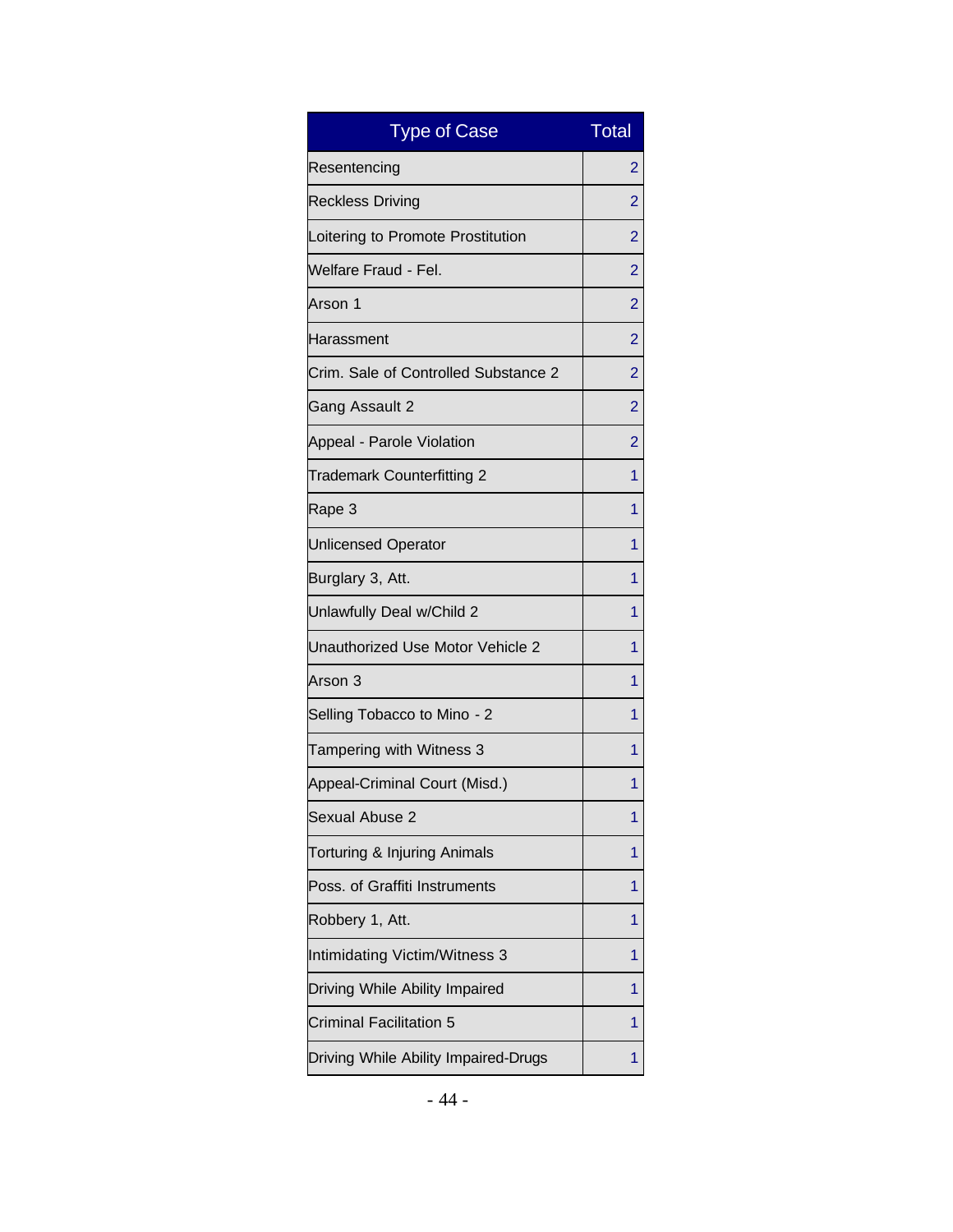| <b>Type of Case</b>                    | <b>Total</b> |
|----------------------------------------|--------------|
| Escape 1                               | 1            |
| Escape 2                               | 1            |
| <b>Falsely Reporting Incident 1</b>    | 1            |
| Crim. Use Firearm 2                    | 1            |
| <b>Falsely Reporting Incident 2</b>    | 1            |
| Grand Larceny 3, Att.                  | 1            |
| <b>Hindering Prosecution 1</b>         | 1            |
| Possession of Alcohol in Public        | 1            |
| <b>Improper Plates</b>                 | 1            |
| Promoting Prison Contraband 1          | 1            |
| Judicial Contempt (Judiciary Sec. 750) | 1            |
| Crim. Poss. Weapon 1                   | 1            |
| Kidnapping 1                           | 1            |
| Leaving Scene Incident-PD              | 1            |
| <b>Making Graffiti</b>                 | 1            |
| Manslaughter 2                         | 1            |
| Patronizing a Prostitute 4             | 1            |
| Poss. Burglar's Tools                  | 1            |
| Crim. Poss. Forged Instrument 1        | 1            |
| <b>Falsifying Business Records 1</b>   | 1            |
| <b>Post-Conviction Motion</b>          | 1            |
| Crim. Sale Marihuana 3                 | 1            |
| <b>Total</b>                           | 4062         |

*1. Based on cases referred to ACP for assignment. Assignment numbers are lower because we do not count assignments to the same client as an assignment. Also, cases referred but not assigned because of no conflict are not counted in the assignment total.*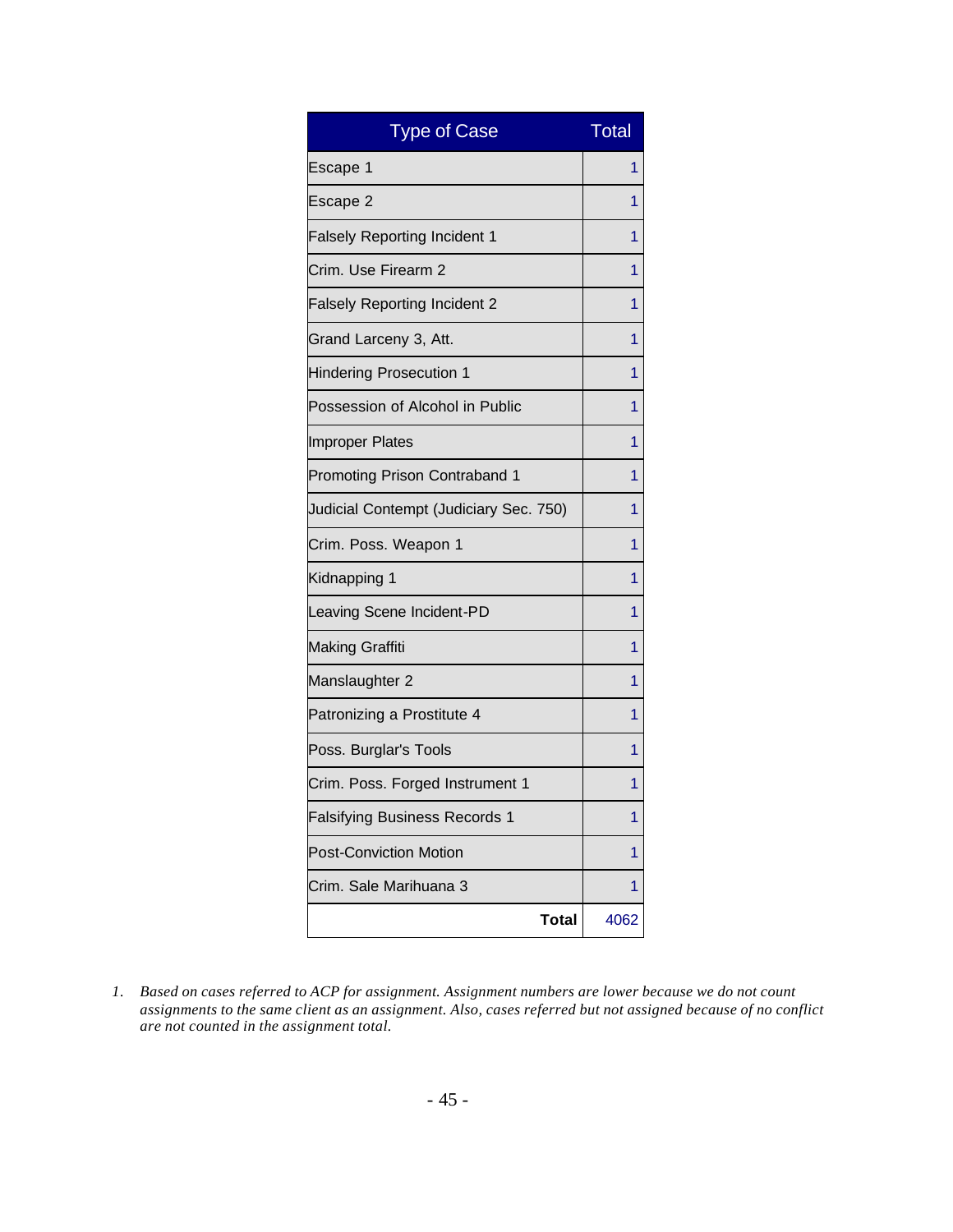## **1999 Case Costs by Panel<sup>1</sup>**

| <b>Description</b>       | Attorney<br><b>Expenses</b> | Attorney<br><b>Fees</b>                               | Vendor<br><b>Expenses</b> | Grand<br>Total | Average<br>Atty Exp | Average<br><b>Atty Fee</b> | Average<br>Vendor Exp | Average<br>Total    | Cases<br><b>Closed</b> |
|--------------------------|-----------------------------|-------------------------------------------------------|---------------------------|----------------|---------------------|----------------------------|-----------------------|---------------------|------------------------|
| <b>ABC Felony</b>        | \$2,514.74                  | \$359,111.75 \$43,901.62                              |                           | \$405,528.11   | \$4.22              | \$602.54                   | \$73.66               | \$680.42            | 596                    |
| Appellate                | \$2,540.81                  | \$36,646.50                                           | \$8,595.65                | \$47,782.96    |                     | \$87.61 \$1,263.67         |                       | \$296.40 \$1,647.69 | 29                     |
| <b>DE Felony</b>         | \$1,098.13                  | \$150,295.20                                          | \$7,185.79                | \$158,579.12   | \$3.08              | \$420.99                   | \$20.13               | \$444.20            | 357                    |
| <b>Family Court</b>      | \$2,686.58                  | \$277,299.75                                          | \$1,444.91                | \$281,431.24   | \$3.46              | \$356.89                   | \$1.86                | \$362.20            | 777                    |
| Misdemeanor              | \$1,766.89                  | \$358,333.10                                          | \$2,789.11                | \$362,889.10   | \$1.28              | \$259.10                   | \$2.02                | \$262.39            | 1,383                  |
| Other                    | \$9.03                      | \$4,199.75                                            | \$2,650.00                | \$6,858.78     | \$0.33              | \$155.55                   | \$98.15               | \$254.03            | 27                     |
| <b>Probation/Parolel</b> | \$126.50                    | \$41,701.05                                           | \$3,085.19                | \$44,912.74    | \$0.77              | \$254.27                   | \$18.81               | \$273.86            | 164                    |
| <b>Grand Total</b>       |                             | \$10,742.68 \$1,227,587.10 \$69,652.27 \$1,307,982.05 |                           |                | \$3.22              | \$368.31                   | \$20.90               | \$392.43            | 3,333                  |

*1. Includes all cases closed and paid in 1999 even if assigned in a prior year.* 

#### **1999 Costs by Case Disposition**

| <b>ABC Felony</b>                   |                |                  |            |            |            |
|-------------------------------------|----------------|------------------|------------|------------|------------|
| <b>Disposition</b>                  | # Cases        | <b>Total Fee</b> | Avg Fee    | Max Fee    | Min Fee    |
| A.C.D.                              | $\overline{2}$ | \$1,481.50       | \$740.75   | \$1,174.00 | \$307.50   |
| <b>Alford Plea</b>                  | 1              | \$518.00         | \$518.00   | \$518.00   | \$518.00   |
| <b>Bench Trial - Guilty Lesser</b>  | $\overline{2}$ | \$4,683.75       | \$2,341.87 | \$2,567.00 | \$2,116.75 |
| Bench Trial - Guilty Original       | $\mathbf{1}$   | \$2,070.00       | \$2,070.00 | \$2,070.00 | \$2,070.00 |
| <b>Bench Warrant</b>                | 4              | \$1,559.00       | \$389.75   | \$620.50   | \$81.50    |
| <b>Capital Case Elevation</b>       | $\overline{2}$ | \$2,077.00       | \$1,038.50 | \$1,038.50 | \$1,038.50 |
| <b>Client Retained Own Counsel</b>  | 36             | \$6,481.25       | \$180.03   | \$775.00   | \$15.00    |
| <b>Consolidated - Other Charges</b> | 10             | \$1,553.00       | \$155.30   | \$314.50   | \$60.00    |
| Dismissed - CPL 30.30               | 35             | \$11,282.50      | \$322.36   | \$750.00   | \$58.50    |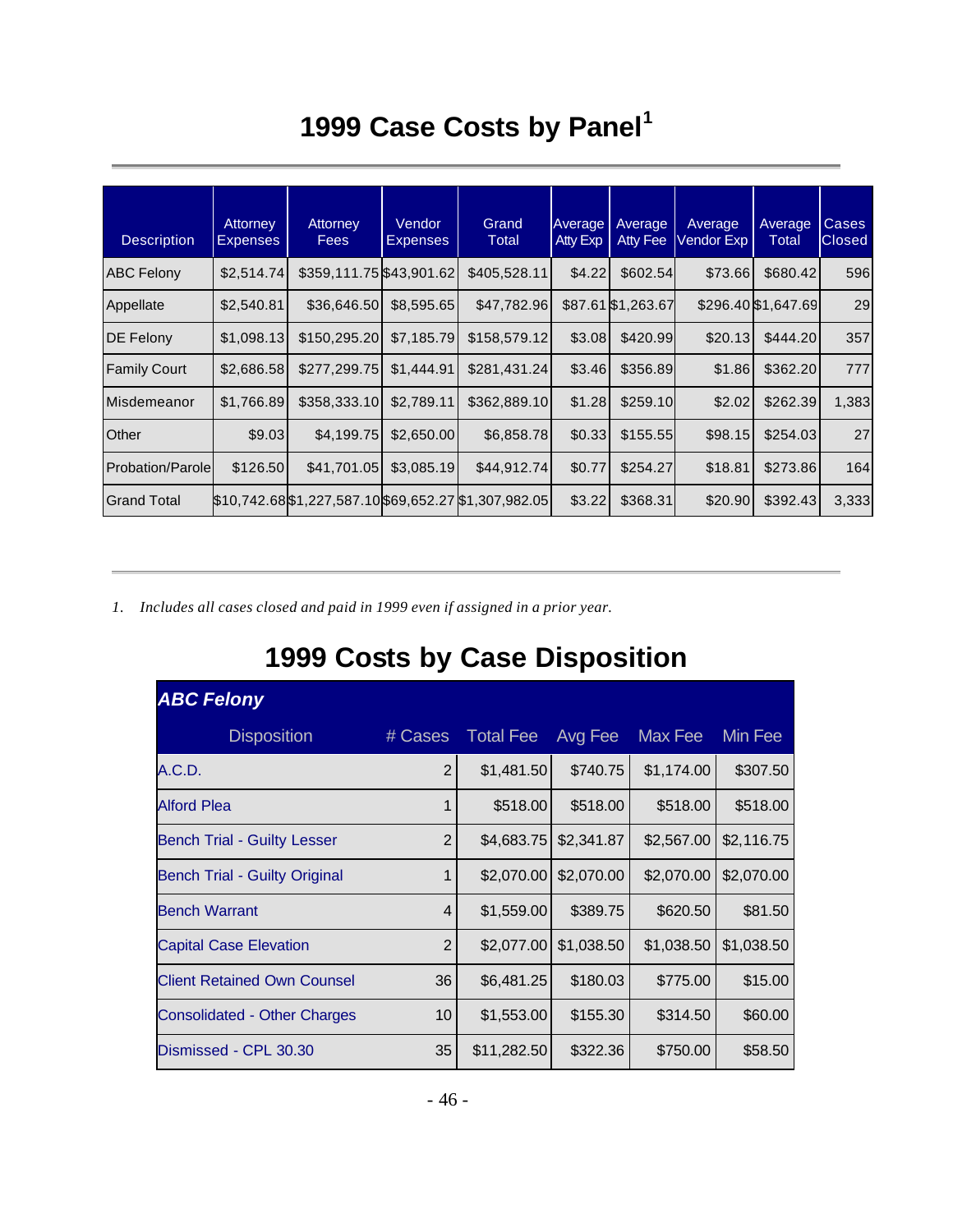| Dismissed - Felony Complaint        | 25             | \$8,666.25       | \$346.65   | \$1,157.50     | \$62.75    |
|-------------------------------------|----------------|------------------|------------|----------------|------------|
| <b>Dismissed - Indictment</b>       | $\overline{2}$ | \$2,810.00       | \$1,405.00 | \$2,555.00     | \$255.00   |
| Dismissed - Information             | 3              | \$1,157.50       | \$385.83   | \$785.00       | \$102.50   |
| Dismissed - Plea in Other Court     | 14             | \$4,620.25       | \$330.02   | \$1,364.00     | \$42.50    |
| <b>Jury Trial - Acquittal</b>       | 10             | \$35,774.00      | \$3,577.40 | \$5,104.25     | \$1,480.00 |
| <b>Jury Trial - Guilty Lesser</b>   | 10             | \$34,952.00      | \$3,495.20 | \$4,677.50     | \$1,435.00 |
| <b>Jury Trial - Guilty Original</b> | 27             | \$124,265.25     | \$4,602.42 | \$13,777.50    | \$1,439.50 |
| No Bill - Grand Jury                | 91             | \$18,721.00      | \$205.73   | \$1,029.50     | \$21.00    |
| No Conflict - PD Continued          | $\mathbf{1}$   | \$150.00         | \$150.00   | \$150.00       | \$150.00   |
| <b>Other</b>                        | $\mathbf{1}$   | \$105.00         | \$105.00   | \$105.00       | \$105.00   |
| <b>Plea To Reduced Charge</b>       | 244            | \$125,861.25     | \$515.82   | \$5,578.75     | \$60.00    |
| Plea To Top Charge                  | 42             | \$29,549.25      | \$703.55   | \$2,116.50     | \$40.00    |
| <b>Relieved By Court</b>            | 3              | \$1,231.00       | \$410.33   | \$645.00       | \$273.50   |
| <b>Transfer to Family Court</b>     | 4              | \$853.50         | \$213.37   | \$428.00       | \$73.50    |
| Y.O. Adjudication                   | 20             | \$7,919.75       | \$395.99   | \$823.50       | \$170.00   |
| <b>DE Felony</b>                    |                |                  |            |                |            |
| <b>Disposition</b>                  | # Cases        | <b>Total Fee</b> | Avg Fee    | <b>Max Fee</b> | Min Fee    |
| A.C.D.                              | 3              | \$1,327.75       | \$442.58   | \$888.75       | \$191.50   |
| <b>Bench Warrant</b>                | 5              | \$1,691.50       | \$338.30   | \$624.00       | \$143.50   |
| <b>Client Retained Own Counsel</b>  | 14             | \$2,483.50       | \$177.39   | \$622.50       | \$28.50    |
| <b>Consolidated - Other Charges</b> | 11             | \$3,729.00       | \$339.00   | \$1,087.50     | \$10.00    |
| Covered by Plea - Other Charge      | 3              | \$205.00         | \$68.33    | \$125.00       | \$40.00    |
| Dismissed - CPL 30.30               | 13             | \$3,871.00       | \$297.77   | \$576.00       | \$33.00    |
| Dismissed - Felony Complaint        | 7              | \$1,832.50       | \$261.79   | \$589.00       | \$40.00    |
| Dismissed - Indictment              | $\mathbf{2}$   | \$380.50         | \$190.25   | \$223.00       | \$157.50   |
| Dismissed - Information             | $\overline{2}$ | \$1,071.25       | \$535.63   | \$855.75       | \$215.50   |
|                                     |                |                  |            |                |            |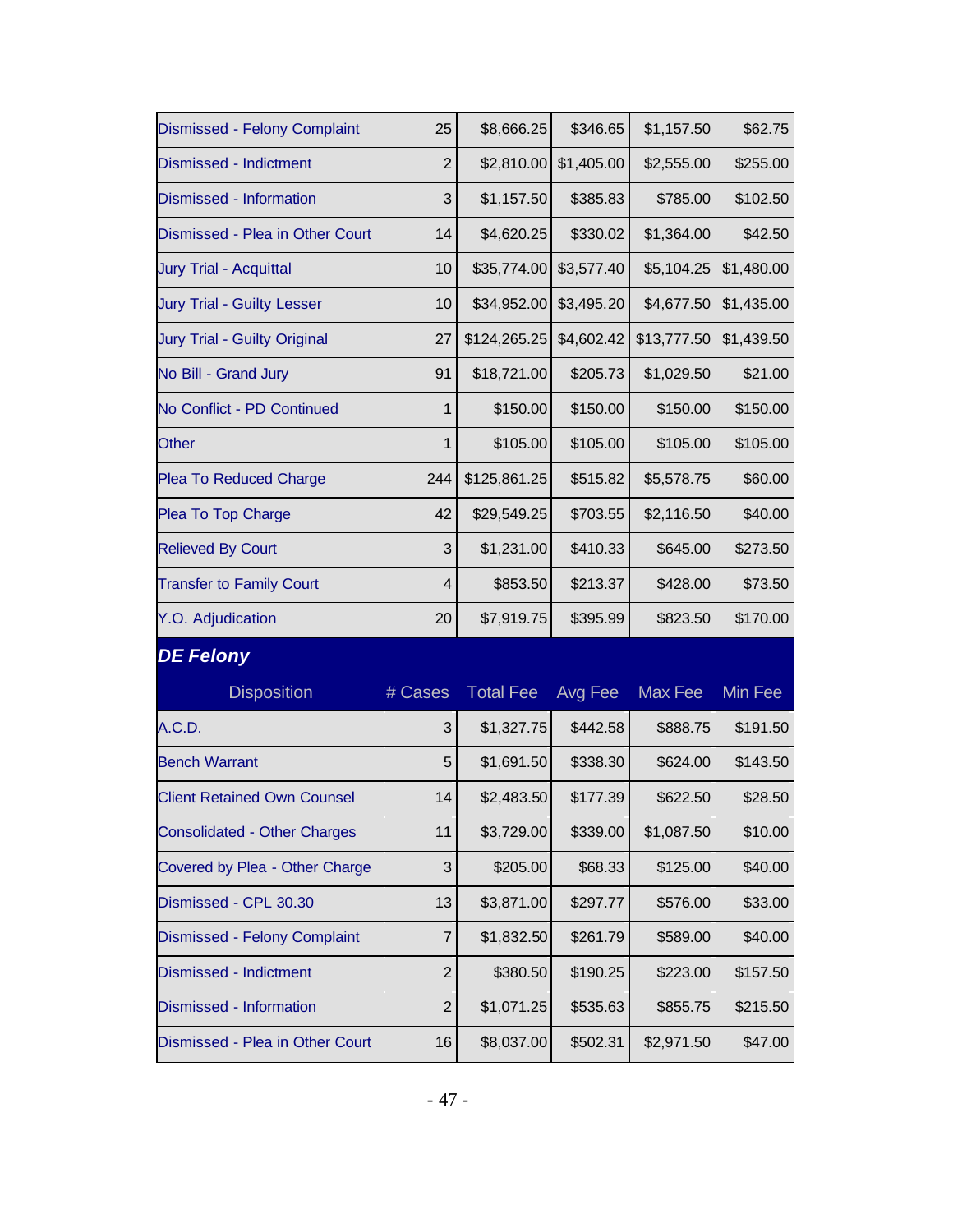| <b>Jury Trial - Acquittal</b>        | $\mathbf{1}$   | \$2,619.00       | \$2,619.00 | \$2,619.00     | \$2,619.00 |
|--------------------------------------|----------------|------------------|------------|----------------|------------|
| <b>Jury Trial - Guilty Lesser</b>    | $\mathbf{1}$   | \$472.50         | \$472.50   | \$472.50       | \$472.50   |
| Jury Trial - Guilty Original         | 6              | \$11,345.50      | \$1,890.92 | \$3,230.00     | \$1,034.00 |
| No Bill - Grand Jury                 | 46             | \$10,960.75      | \$238.28   | \$619.00       | \$37.00    |
| No Conflict - PD Continued           | $\mathbf{1}$   | \$41.50          | \$41.50    | \$41.50        | \$41.50    |
| <b>Plea To Reduced Charge</b>        | 130            | \$56,677.95      | \$435.98   | \$2,709.00     | \$40.00    |
| Plea To Top Charge                   | 70             | \$50,421.75      | \$720.31   | \$2,702.50     | \$106.00   |
| <b>Relieved By Court</b>             | 4              | \$822.50         | \$205.63   | \$565.00       | \$50.00    |
| Y.O. Adjudication                    | 15             | \$6,803.00       | \$453.53   | \$1,051.00     | \$100.50   |
| <b>Misdemeanor</b>                   |                |                  |            |                |            |
| <b>Disposition</b>                   | # Cases        | <b>Total Fee</b> | Avg Fee    | <b>Max Fee</b> | Min Fee    |
| A.C.D.                               | 234            | \$47,472.05      | \$202.87   | \$1,217.50     | \$20.00    |
| <b>Bench Trial - Acquittal</b>       | 15             | \$5,689.25       | \$379.28   | \$800.00       | \$61.25    |
| <b>Bench Trial - Guilty Original</b> | 4              | \$1,782.00       | \$445.50   | \$566.50       | \$201.00   |
| <b>Bench Warrant</b>                 | 58             | \$14,433.00      | \$248.84   | \$670.00       | \$15.00    |
| <b>Client Retained Own Counsel</b>   | 22             | \$3,644.50       | \$165.66   | \$797.00       | \$37.50    |
| <b>Consolidated - Other Charges</b>  | 26             | \$5,955.00       | \$229.04   | \$844.25       | \$31.00    |
| Dismissed - CPL 30.30                | 49             | \$16,710.50      | \$341.03   | \$1,030.00     | \$20.00    |
| Dismissed - Indictment               | $\overline{2}$ | \$73.00          | \$36.50    | \$40.00        | \$33.00    |
| Dismissed - Information              | 180            | \$52,111.50      | \$289.51   | \$1,559.50     | \$20.00    |
| Dismissed - Plea in Other Court      | 83             | \$17,949.50      | \$216.26   | \$652.50       | \$20.00    |
| <b>Jury Trial - Acquittal</b>        | 6              | \$6,278.50       | \$1,046.42 | \$2,472.00     | \$167.50   |
| <b>Jury Trial - Guilty Original</b>  | $\overline{2}$ | \$1,610.50       | \$805.25   | \$810.50       | \$800.00   |
| No Bill - Grand Jury                 | 1              | \$29.00          | \$29.00    | \$29.00        | \$29.00    |
| No Conflict - PD Continued           | $\mathbf{2}$   | \$663.50         | \$331.75   | \$520.50       | \$143.00   |
| Not Indigent                         | 1              | \$59.50          | \$59.50    | \$59.50        | \$59.50    |
| <b>Plea To Reduced Charge</b>        | 449            | \$128,118.75     | \$285.34   | \$1,413.50     | \$10.00    |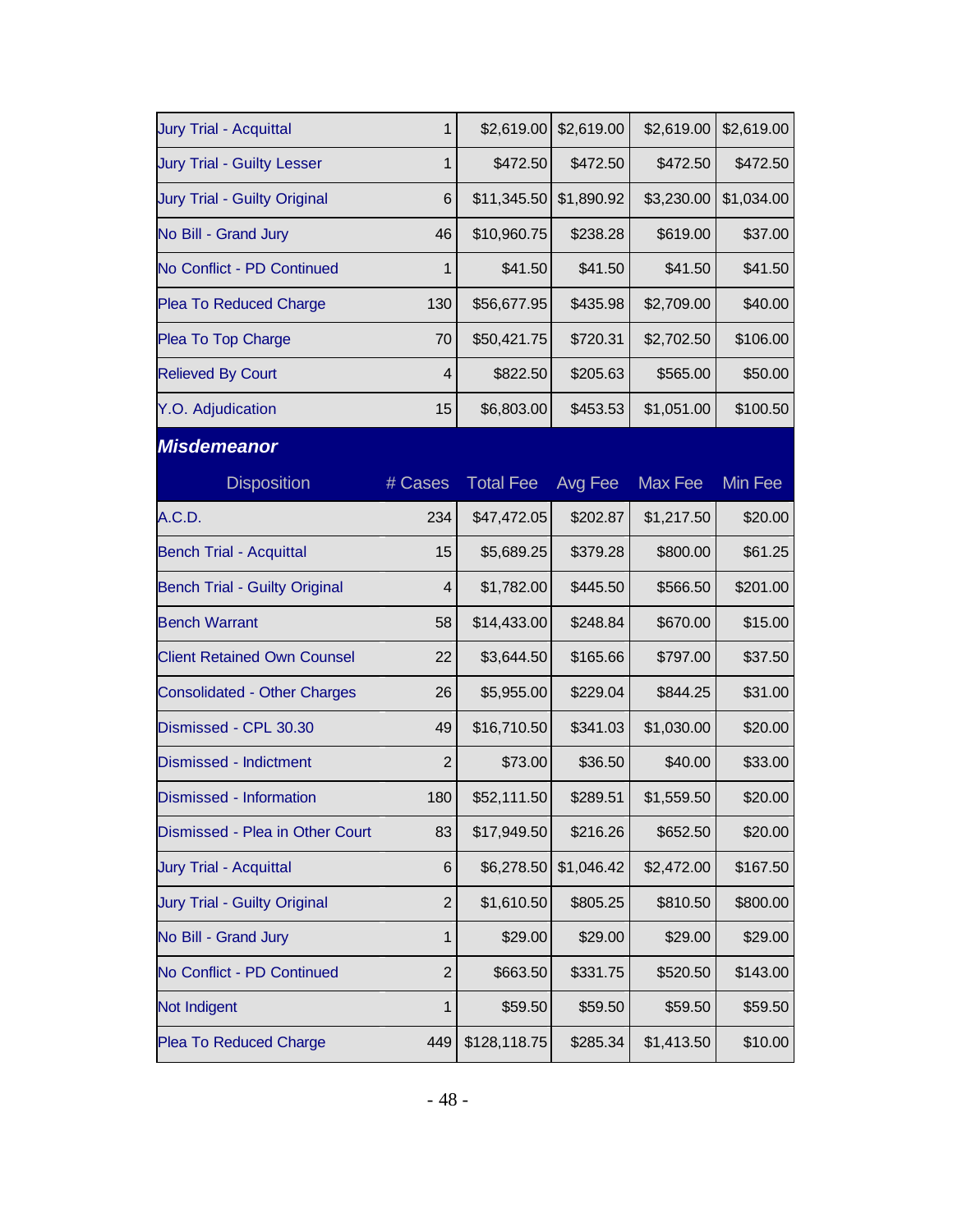| Plea To Top Charge                  | 217            | \$64,665.50      | \$298.00   | \$1,285.50 | \$14.50    |
|-------------------------------------|----------------|------------------|------------|------------|------------|
| <b>Relieved By Court</b>            | 7              | \$1,935.75       | \$276.54   | \$777.50   | \$17.50    |
| Y.O. Adjudication                   | 15             | \$4,240.50       | \$282.70   | \$466.50   | \$102.50   |
| <b>Family Court</b>                 |                |                  |            |            |            |
| <b>Disposition</b>                  | # Cases        | <b>Total Fee</b> | Avg Fee    | Max Fee    | Min Fee    |
| A.C.D.                              | 28             | \$13,922.00      | \$497.21   | \$1,983.00 | \$84.00    |
| <b>Admit Petition</b>               | 55             | \$13,467.25      | \$244.86   | \$932.00   | \$28.50    |
| <b>Client Retained Own Counsel</b>  | $\mathbf{1}$   | \$35.00          | \$35.00    | \$35.00    | \$35.00    |
| No Conflict - PD Continued          | $\mathbf{1}$   | \$48.00          | \$48.00    | \$48.00    | \$48.00    |
| <b>Petition Dismissed</b>           | 181            | \$52,738.50      | \$291.37   | \$1,460.00 | \$9.00     |
| <b>Petition Found After Hearing</b> | 42             | \$17,048.00      | \$405.90   | \$1,971.50 | \$38.75    |
| <b>Plea To Reduced Charge</b>       | $\mathbf{1}$   | \$148.75         | \$148.75   | \$148.75   | \$148.75   |
| <b>Relieved By Court</b>            | 6              | \$1,338.50       | \$223.08   | \$433.50   | \$20.00    |
| <b>Stipulated Settlement</b>        | 459            | \$181,625.50     | \$395.70   | \$3,521.50 | \$5.00     |
| <b>Appellate</b>                    |                |                  |            |            |            |
| <b>Disposition</b>                  | # Cases        | <b>Total Fee</b> | Avg Fee    | Max Fee    | Min Fee    |
| Appeal Judgment - Affirmed          | 20             | \$29,160.50      | \$1,458.03 | \$5,000.00 | \$106.00   |
| Appeal Judgment - Modified          | $\mathbf{1}$   | \$216.00         | \$216.00   | \$216.00   | \$216.00   |
| Appeal Sentence - Affirmed          | 5              | \$9,564.00       | \$1,912.80 | \$3,164.00 | \$1,200.00 |
| <b>Client Retained Own Counsel</b>  | $\mathbf 1$    | \$240.00         | \$240.00   | \$240.00   | \$240.00   |
| <b>Petition Dismissed</b>           | $\overline{2}$ | \$1,618.00       | \$809.00   | \$1,530.00 | \$88.00    |
| <b>Probation/Parole</b>             |                |                  |            |            |            |
| <b>Disposition</b>                  | # Cases        | <b>Total Fee</b> | Avg Fee    | Max Fee    | Min Fee    |
| <b>Admit Petition</b>               | 115            | \$28,385.05      | \$246.83   | \$1,107.00 | \$12.50    |
| <b>Bench Warrant</b>                | 5              | \$990.50         | \$198.10   | \$287.50   | \$90.00    |
| <b>Client Retained Own Counsel</b>  | $\overline{4}$ | \$878.25         | \$219.56   | \$405.50   | \$48.50    |
| <b>Consolidated - Other Charges</b> | 4              | \$791.75         | \$197.94   | \$480.00   | \$37.50    |